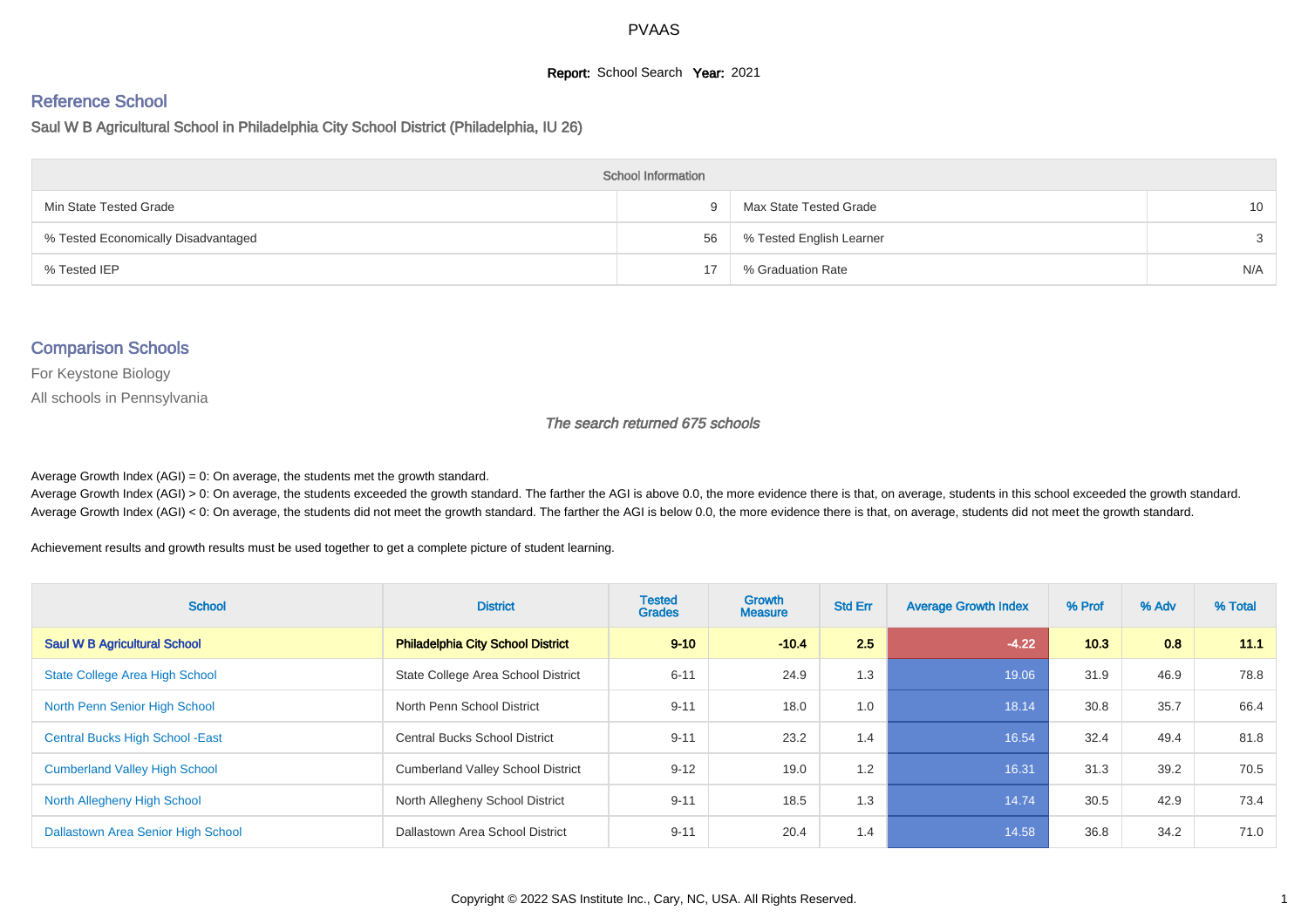| <b>School</b>                              | <b>District</b>                                  | <b>Tested</b><br><b>Grades</b> | <b>Growth</b><br><b>Measure</b> | <b>Std Err</b> | <b>Average Growth Index</b> | % Prof | % Adv | % Total |
|--------------------------------------------|--------------------------------------------------|--------------------------------|---------------------------------|----------------|-----------------------------|--------|-------|---------|
| <b>Saul W B Agricultural School</b>        | <b>Philadelphia City School District</b>         | $9 - 10$                       | $-10.4$                         | 2.5            | $-4.22$                     | 10.3   | 0.8   | 11.1    |
| Spring-Ford Senior High School 9-12 Center | Spring-Ford Area School District                 | $9 - 11$                       | 17.0                            | 1.2            | 14.46                       | 30.4   | 45.3  | 75.7    |
| Plymouth-Whitemarsh Senior High School     | <b>Colonial School District</b>                  | $9 - 11$                       | 22.6                            | 1.6            | 13.93                       | 27.2   | 43.5  | 70.6    |
| Souderton Area Senior High School          | Souderton Area School District                   | $9 - 11$                       | 19.0                            | 1.4            | 13.32                       | 39.2   | 31.2  | 70.4    |
| <b>Tyrone Area High School</b>             | Tyrone Area School District                      | $9 - 12$                       | 29.8                            | 2.3            | 13.19                       | 36.6   | 29.1  | 65.7    |
| <b>Lower Merion High School</b>            | <b>Lower Merion School District</b>              | $8 - 10$                       | 21.5                            | 1.7            | 12.55                       | 31.1   | 48.2  | 79.3    |
| <b>Littlestown Senior High School</b>      | Littlestown Area School District                 | $9 - 11$                       | 29.5                            | 2.4            | 12.16                       | 38.4   | 29.3  | 67.7    |
| <b>Warwick Senior High School</b>          | <b>Warwick School District</b>                   | $9 - 11$                       | 22.2                            | 1.8            | 12.11                       | 27.7   | 36.3  | 64.0    |
| <b>Hempfield Senior High School</b>        | <b>Hempfield School District</b>                 | $9 - 11$                       | 13.8                            | 1.3            | 10.94                       | 29.9   | 36.8  | 66.7    |
| Downingtown Stem Academy                   | Downingtown Area School District                 | $9 - 10$                       | 21.4                            | 2.0            | 10.84                       | 24.5   | 70.9  | 95.4    |
| <b>Hershey High School</b>                 | Derry Township School District                   | $9 - 10$                       | 20.6                            | 2.0            | 10.49                       | 32.8   | 46.9  | 79.7    |
| <b>Central Bucks High School -South</b>    | <b>Central Bucks School District</b>             | $10 - 11$                      | 13.2                            | 1.3            | 10.25                       | 38.1   | 36.3  | 74.4    |
| Loyalsock Township Senior High School      | Loyalsock Township School District               | $8 - 12$                       | 27.3                            | 2.7            | 10.16                       | 36.8   | 35.1  | 71.9    |
| <b>New Hope-Solebury High School</b>       | New Hope-Solebury School District                | $9 - 11$                       | 29.4                            | 2.9            | 10.00                       | 31.6   | 50.0  | 81.6    |
| <b>Delaware Valley High School</b>         | Delaware Valley School District                  | $9 - 11$                       | 16.2                            | 1.6            | 9.99                        | 36.7   | 32.1  | 68.8    |
| Fox Chapel Area High School                | Fox Chapel Area School District                  | $9 - 11$                       | 18.1                            | 1.9            | 9.75                        | 22.9   | 52.0  | 74.9    |
| <b>Unionville High School</b>              | Unionville-Chadds Ford School<br><b>District</b> | $8 - 11$                       | 16.3                            | 1.7            | 9.43                        | 31.2   | 48.0  | 79.2    |
| <b>Honesdale High School</b>               | Wayne Highlands School District                  | $9 - 11$                       | 23.1                            | 2.5            | 9.41                        | 33.8   | 40.4  | 74.2    |
| <b>Council Rock High School South</b>      | <b>Council Rock School District</b>              | $9 - 11$                       | 13.3                            | 1.4            | 9.36                        | 35.2   | 29.8  | 65.0    |
| Palmyra Area Senior High School            | Palmyra Area School District                     | $9 - 11$                       | 16.6                            | 1.8            | 9.33                        | 38.8   | 34.0  | 72.8    |
| Council Rock High School - North           | <b>Council Rock School District</b>              | $9 - 11$                       | 14.3                            | 1.5            | 9.28                        | 28.3   | 41.8  | 70.1    |
| <b>Marple Newtown Senior High School</b>   | Marple Newtown School District                   | $9 - 11$                       | 21.1                            | 2.3            | 9.18                        | 31.1   | 42.7  | 73.8    |
| <b>Central York High School</b>            | Central York School District                     | $9 - 12$                       | 13.4                            | 1.5            | 9.03                        | 31.4   | 24.1  | 55.5    |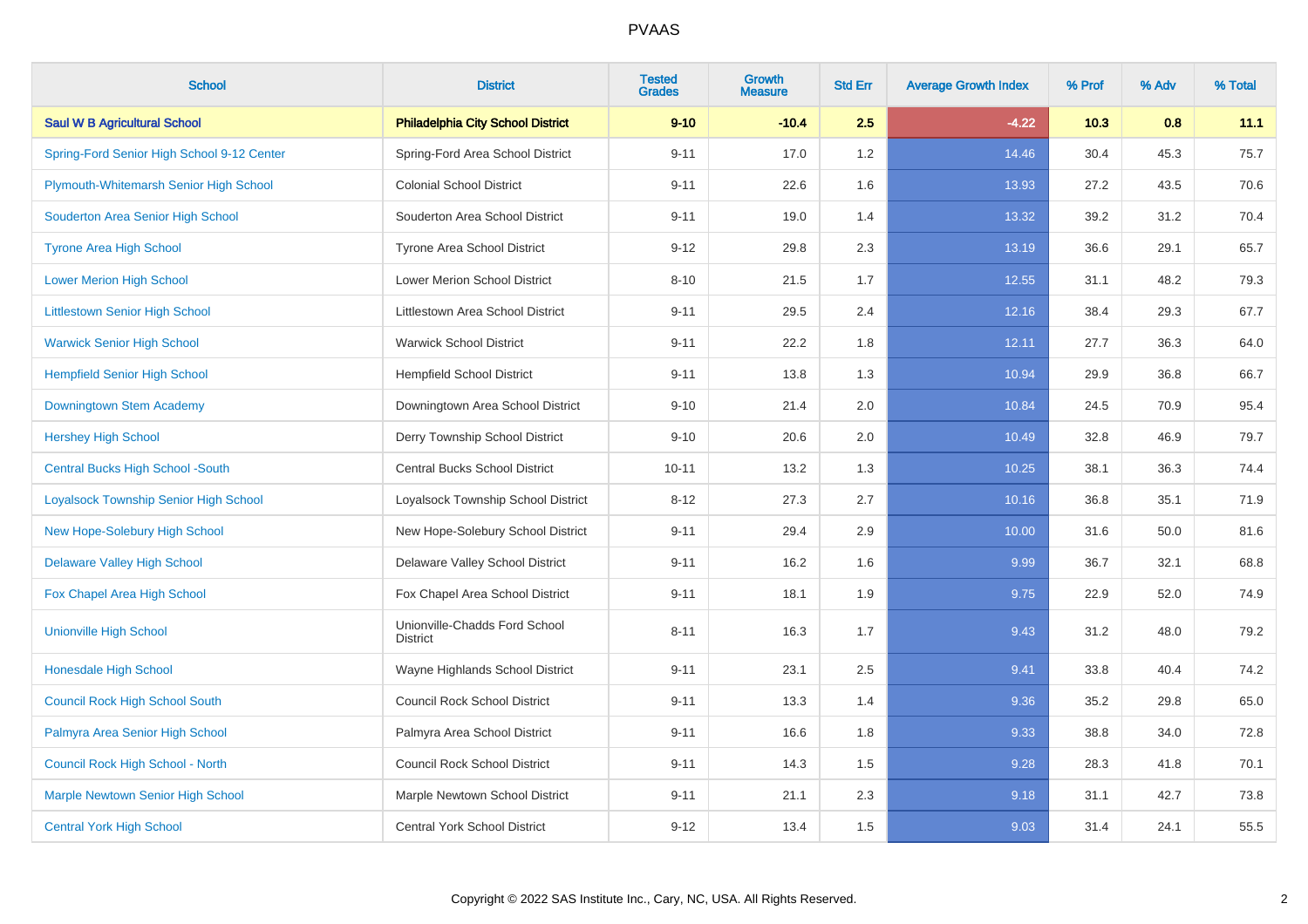| <b>School</b>                             | <b>District</b>                          | <b>Tested</b><br><b>Grades</b> | <b>Growth</b><br><b>Measure</b> | <b>Std Err</b> | <b>Average Growth Index</b> | % Prof | % Adv | % Total |
|-------------------------------------------|------------------------------------------|--------------------------------|---------------------------------|----------------|-----------------------------|--------|-------|---------|
| <b>Saul W B Agricultural School</b>       | <b>Philadelphia City School District</b> | $9 - 10$                       | $-10.4$                         | 2.5            | $-4.22$                     | 10.3   | 0.8   | 11.1    |
| <b>Upper Darby Senior High School</b>     | <b>Upper Darby School District</b>       | $9 - 12$                       | 11.9                            | 1.3            | 8.84                        | 23.8   | 11.8  | 35.6    |
| <b>Susquehannock High School</b>          | Southern York County School<br>District  | $9 - 11$                       | 15.9                            | 1.8            | 8.77                        | 37.6   | 29.2  | 66.8    |
| <b>Saucon Valley Senior High School</b>   | Saucon Valley School District            | $9 - 11$                       | 19.4                            | 2.2            | 8.74                        | 26.0   | 39.6  | 65.6    |
| <b>Peters Township High School</b>        | Peters Township School District          | $8 - 11$                       | 14.4                            | 1.7            | 8.42                        | 35.2   | 41.6  | 76.8    |
| <b>Collegium Charter School</b>           | Collegium Charter School                 | $3 - 10$                       | 21.2                            | 2.6            | 8.18                        | 25.4   | 16.4  | 41.8    |
| <b>Upper Saint Clair High School</b>      | Upper Saint Clair School District        | $9 - 11$                       | 14.2                            | 1.7            | 8.14                        | 32.2   | 44.5  | 76.7    |
| <b>Emmaus High School</b>                 | East Penn School District                | $9 - 11$                       | 9.4                             | 1.2            | 8.11                        | 32.8   | 26.4  | 59.2    |
| <b>Manheim Township High School</b>       | Manheim Township School District         | $8 - 12$                       | 11.3                            | 1.4            | 7.85                        | 30.9   | 31.0  | 61.9    |
| <b>Bala-Cynwyd Middle School</b>          | Lower Merion School District             | $6 - 8$                        | 28.2                            | 3.7            | 7.68                        | 15.6   | 79.7  | 95.3    |
| <b>Central Bucks High School - West</b>   | Central Bucks School District            | $10 - 11$                      | 10.5                            | 1.4            | 7.52                        | 34.0   | 38.0  | 72.0    |
| <b>Whitehall High School</b>              | Whitehall-Coplay School District         | $9 - 11$                       | 12.4                            | 1.7            | 7.46                        | 32.3   | 21.7  | 54.0    |
| <b>Upper Merion High School</b>           | Upper Merion Area School District        | $9 - 11$                       | 14.5                            | 1.9            | 7.43                        | 34.4   | 32.6  | 67.0    |
| Danville Area Senior High School          | Danville Area School District            | $9 - 11$                       | 18.9                            | 2.6            | 7.39                        | 32.0   | 46.1  | 78.1    |
| Mountain View Junior/Senior High School   | Mountain View School District            | $7 - 11$                       | 24.8                            | 3.4            | 7.38                        | 45.8   | 37.3  | 83.0    |
| <b>Methacton High School</b>              | <b>Methacton School District</b>         | $9 - 11$                       | 11.4                            | 1.6            | 7.24                        | 36.0   | 33.6  | 69.6    |
| Camp Hill Senior High School              | Camp Hill School District                | $9 - 12$                       | 21.3                            | 2.9            | 7.22                        | 32.3   | 41.4  | 73.7    |
| Mifflin County Junior High School         | Mifflin County School District           | $8 - 9$                        | 13.5                            | 1.9            | 7.17                        | 43.6   | 21.2  | 64.8    |
| <b>Harriton Senior High School</b>        | Lower Merion School District             | $9 - 11$                       | 13.0                            | 1.8            | 7.06                        | 31.5   | 39.6  | 71.1    |
| <b>Neshaminy High School</b>              | <b>Neshaminy School District</b>         | $9 - 11$                       | 9.1                             | 1.3            | 6.99                        | 31.3   | 23.9  | 55.2    |
| <b>Mcdowell High School</b>               | Millcreek Township School District       | $9 - 11$                       | 9.5                             | 1.4            | 6.98                        | 34.5   | 30.1  | 64.6    |
| <b>Cocalico Senior High School</b>        | <b>Cocalico School District</b>          | $9 - 11$                       | 12.8                            | 1.9            | 6.79                        | 28.2   | 32.3  | 60.5    |
| <b>Manheim Central Senior High School</b> | Manheim Central School District          | $9 - 11$                       | 13.3                            | 2.0            | 6.79                        | 27.8   | 35.4  | 63.2    |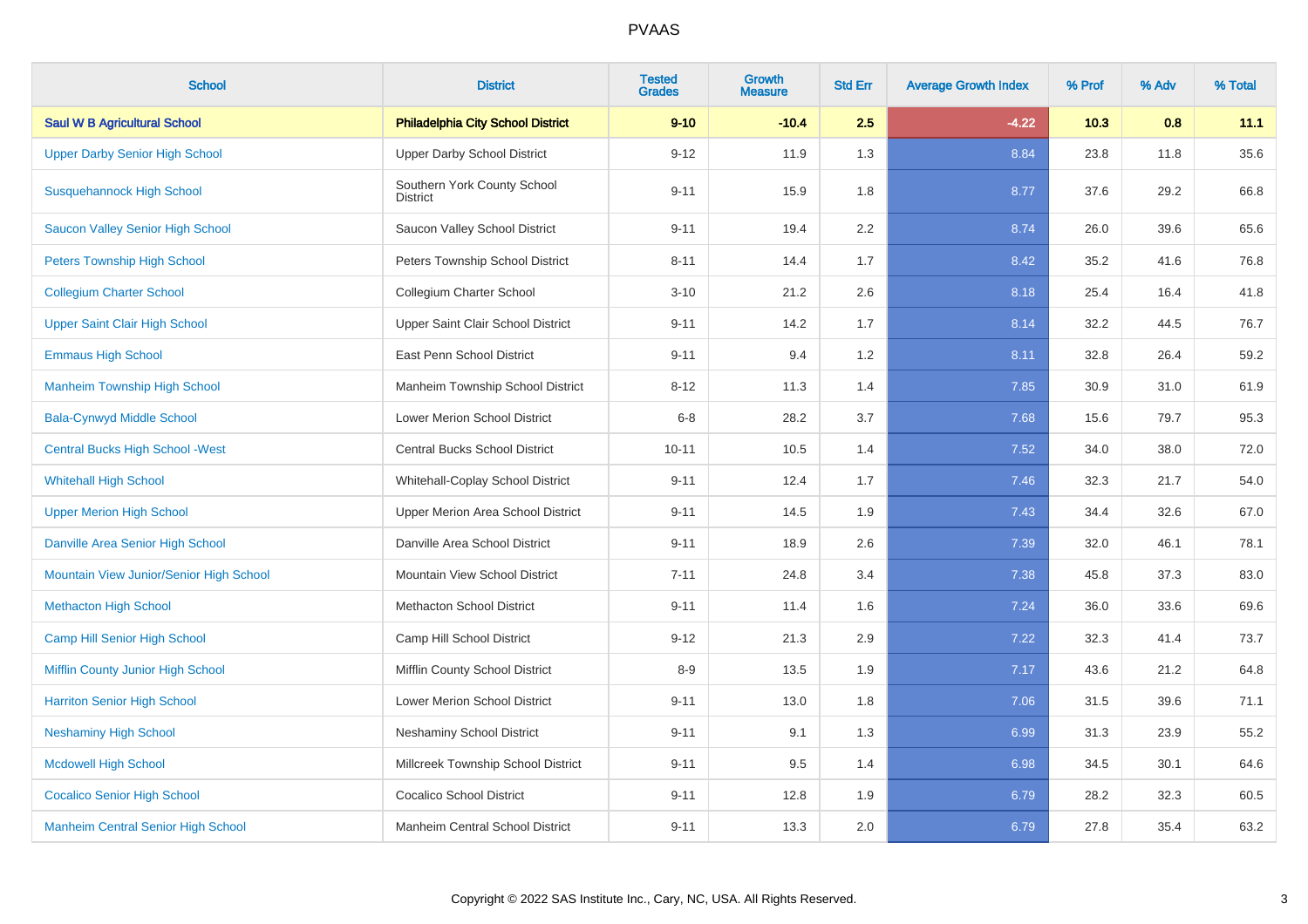| <b>School</b>                               | <b>District</b>                          | <b>Tested</b><br><b>Grades</b> | <b>Growth</b><br><b>Measure</b> | <b>Std Err</b> | <b>Average Growth Index</b> | % Prof | % Adv | % Total |
|---------------------------------------------|------------------------------------------|--------------------------------|---------------------------------|----------------|-----------------------------|--------|-------|---------|
| <b>Saul W B Agricultural School</b>         | <b>Philadelphia City School District</b> | $9 - 10$                       | $-10.4$                         | 2.5            | $-4.22$                     | 10.3   | 0.8   | 11.1    |
| James Buchanan High School                  | <b>Tuscarora School District</b>         | $9 - 11$                       | 14.0                            | 2.1            | 6.52                        | 37.1   | 26.3  | 63.4    |
| Armstrong Junior/Senior High School         | Armstrong School District                | $6 - 11$                       | 12.0                            | 1.9            | 6.46                        | 32.6   | 27.7  | 60.3    |
| <b>Franklin Regional Senior High School</b> | Franklin Regional School District        | $9 - 11$                       | 11.7                            | 1.8            | 6.40                        | 30.0   | 35.0  | 65.0    |
| Indiana Area Senior High School             | Indiana Area School District             | $9 - 11$                       | 12.6                            | 2.0            | 6.28                        | 30.0   | 30.4  | 60.3    |
| Juniata Senior High School                  | Juniata County School District           | $8 - 11$                       | 14.9                            | 2.4            | 6.25                        | 23.5   | 22.0  | 45.4    |
| <b>Punxsutawney Area High School</b>        | Punxsutawney Area School District        | $7 - 11$                       | 16.4                            | 2.7            | 6.08                        | 18.6   | 29.0  | 47.6    |
| <b>Blue Mountain High School</b>            | <b>Blue Mountain School District</b>     | $9 - 10$                       | 12.6                            | 2.1            | 6.07                        | 30.7   | 26.1  | 56.8    |
| <b>Agora Cyber Charter School</b>           | Agora Cyber Charter School               | $3 - 11$                       | 14.6                            | 2.4            | 6.03                        | 24.7   | 19.5  | 44.2    |
| <b>Harbor Creek Senior High School</b>      | Harbor Creek School District             | $8 - 11$                       | 13.8                            | 2.3            | 5.98                        | 34.5   | 40.7  | 75.2    |
| Lampeter-Strasburg Senior High School       | Lampeter-Strasburg School District       | $9 - 12$                       | 11.4                            | 1.9            | 5.92                        | 35.4   | 32.3  | 67.7    |
| Pequea Valley High School                   | Pequea Valley School District            | $9 - 11$                       | 18.5                            | 3.1            | 5.92                        | 29.2   | 37.5  | 66.7    |
| Pine-Richland High School                   | <b>Pine-Richland School District</b>     | $8 - 11$                       | 9.7                             | 1.7            | 5.84                        | 42.3   | 35.8  | 78.1    |
| <b>Hickory High School</b>                  | Hermitage School District                | $7 - 12$                       | 14.6                            | 2.5            | 5.82                        | 34.0   | 27.0  | 61.0    |
| <b>Cedar Crest High School</b>              | Cornwall-Lebanon School District         | $9 - 11$                       | 8.7                             | 1.6            | 5.63                        | 28.0   | 20.5  | 48.6    |
| <b>Avon Grove High School</b>               | Avon Grove School District               | $9 - 10$                       | 8.0                             | 1.4            | 5.61                        | 33.7   | 33.2  | 67.0    |
| Lake-Lehman Junior/Senior High School       | Lake-Lehman School District              | $7 - 11$                       | 15.5                            | 2.8            | 5.57                        | 25.8   | 22.5  | 48.3    |
| Penns Valley Area Junior/Senior High School | Penns Valley Area School District        | $6 - 12$                       | 14.6                            | 2.6            | 5.55                        | 29.6   | 23.3  | 52.9    |
| Pennridge High School                       | Pennridge School District                | $9 - 10$                       | 7.9                             | 1.4            | 5.48                        | 32.0   | 27.6  | 59.6    |
| <b>Easton Area High School</b>              | <b>Easton Area School District</b>       | $9 - 12$                       | 7.0                             | 1.3            | 5.43                        | 24.1   | 13.0  | 37.1    |
| <b>Fleetwood Senior High School</b>         | Fleetwood Area School District           | $9 - 10$                       | 10.8                            | 2.0            | 5.43                        | 31.7   | 25.8  | 57.5    |
| West Branch Area High School                | West Branch Area School District         | $9 - 11$                       | 17.6                            | 3.3            | 5.39                        | 47.1   | 19.1  | 66.2    |
| Shikellamy Middle School (8372)             | Shikellamy School District               | $6 - 8$                        | 30.2                            | 5.6            | 5.38                        | 5.0    | 95.0  | 100.0   |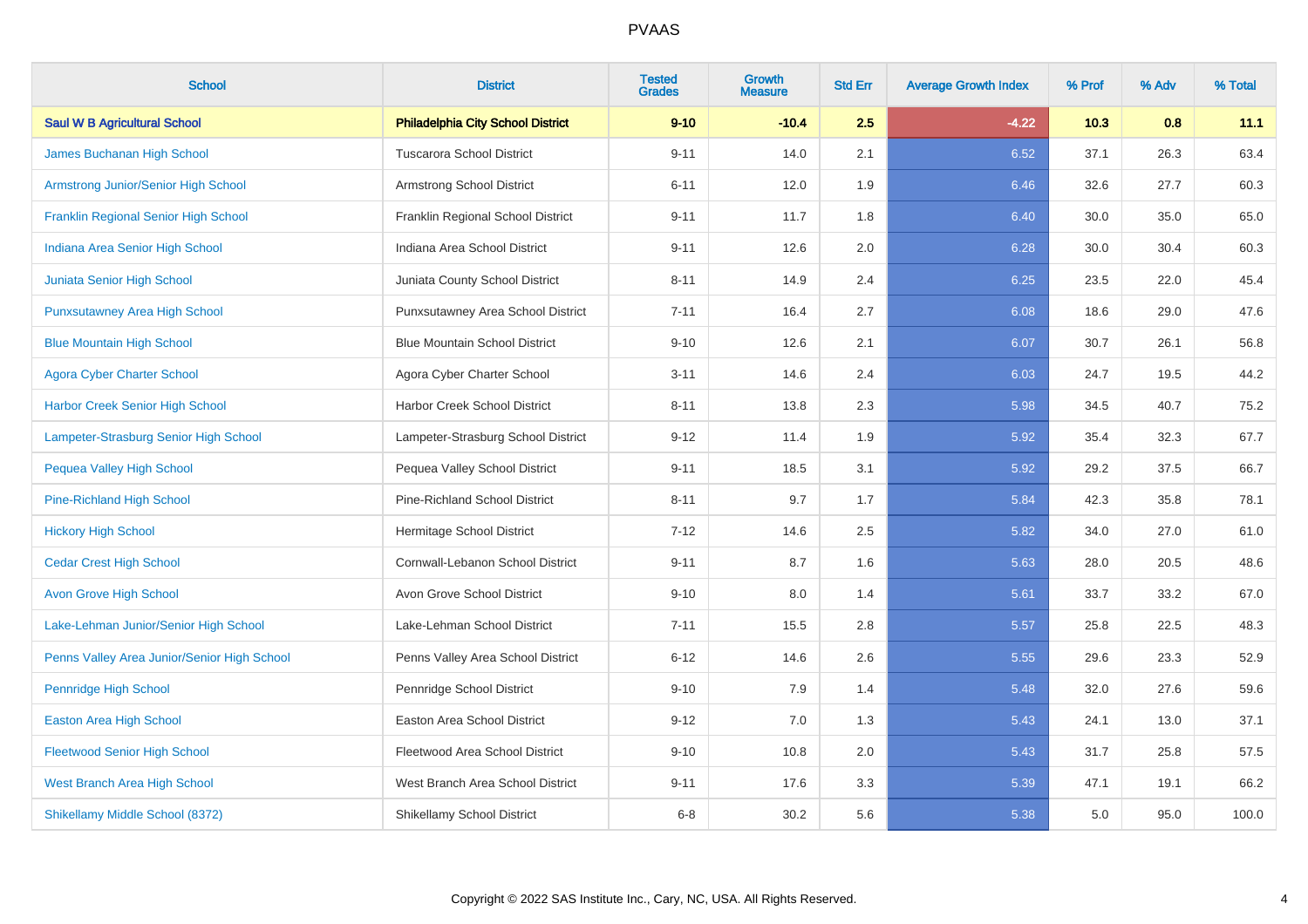| <b>School</b>                                     | <b>District</b>                                   | <b>Tested</b><br><b>Grades</b> | Growth<br><b>Measure</b> | <b>Std Err</b> | <b>Average Growth Index</b> | % Prof | % Adv | % Total |
|---------------------------------------------------|---------------------------------------------------|--------------------------------|--------------------------|----------------|-----------------------------|--------|-------|---------|
| <b>Saul W B Agricultural School</b>               | <b>Philadelphia City School District</b>          | $9 - 10$                       | $-10.4$                  | 2.5            | $-4.22$                     | 10.3   | 0.8   | 11.1    |
| Pen Argyl Area High School                        | Pen Argyl Area School District                    | $8 - 12$                       | 13.4                     | 2.5            | 5.34                        | 28.5   | 23.8  | 52.3    |
| Penn Manor High School                            | Penn Manor School District                        | $7 - 11$                       | 7.5                      | 1.5            | 5.15                        | 26.7   | 20.5  | 47.2    |
| <b>Belle Vernon Area High School</b>              | Belle Vernon Area School District                 | $9 - 11$                       | 11.7                     | 2.3            | 5.14                        | 31.6   | 25.4  | 57.1    |
| <b>Quaker Valley High School</b>                  | Quaker Valley School District                     | $9 - 11$                       | 12.7                     | 2.5            | 5.13                        | 39.5   | 26.4  | 65.9    |
| Lehighton Area High School                        | Lehighton Area School District                    | $9 - 11$                       | 12.0                     | 2.3            | 5.10                        | 30.5   | 24.9  | 55.3    |
| <b>Berlin Brothersvalley Senior High School</b>   | Berlin Brothersvalley School District             | $9 - 11$                       | 20.3                     | 4.0            | 5.09                        | 28.3   | 41.3  | 69.6    |
| <b>West Perry Senior High School</b>              | West Perry School District                        | $7 - 11$                       | 11.6                     | 2.3            | 5.04                        | 26.9   | 20.5  | 47.4    |
| <b>Iroquois Junior/Senior High School</b>         | Iroquois School District                          | $7 - 11$                       | 14.1                     | 2.8            | 5.03                        | 33.3   | 16.0  | 49.4    |
| <b>Lakeland Junior/Senior High School</b>         | <b>Lakeland School District</b>                   | $7 - 11$                       | 13.9                     | 2.8            | 5.00                        | 22.2   | 21.2  | 43.4    |
| Northern High School                              | Northern York County School District              | $9 - 11$                       | 9.0                      | 1.8            | 4.95                        | 24.3   | 23.1  | 47.4    |
| <b>New Oxford Senior High School</b>              | Conewago Valley School District                   | $7 - 12$                       | 8.2                      | 1.7            | 4.79                        | 41.3   | 19.4  | 60.6    |
| <b>Pennsbury High School</b>                      | Pennsbury School District                         | $7 - 11$                       | 6.0                      | 1.3            | 4.73                        | 37.7   | 27.7  | 65.4    |
| Montrose Area Junior/Senior High School           | Montrose Area School District                     | $7 - 10$                       | 12.8                     | 2.8            | 4.62                        | 37.8   | 28.9  | 66.7    |
| West Allegheny Senior High School                 | West Allegheny School District                    | $9 - 12$                       | 9.1                      | 2.0            | 4.58                        | 37.3   | 27.2  | 64.5    |
| <b>Wallenpaupack Area High School</b>             | Wallenpaupack Area School District                | $8 - 11$                       | 9.3                      | 2.1            | 4.54                        | 28.5   | 18.9  | 47.4    |
| <b>Lower Moreland High School</b>                 | Lower Moreland Township School<br><b>District</b> | $8 - 11$                       | 9.0                      | 2.0            | 4.54                        | 38.2   | 33.2  | 71.4    |
| <b>Coudersport Area Junior/Senior High School</b> | Coudersport Area School District                  | $7 - 11$                       | 15.5                     | 3.4            | 4.53                        | 34.7   | 28.0  | 62.7    |
| <b>Stroudsburg High School</b>                    | Stroudsburg Area School District                  | $10 - 11$                      | 7.5                      | 1.7            | 4.51                        | 29.6   | 14.3  | 43.8    |
| Elizabethtown Area Senior High School             | Elizabethtown Area School District                | $9 - 12$                       | 7.4                      | 1.7            | 4.44                        | 36.4   | 27.6  | 64.0    |
| <b>Ephrata Senior High School</b>                 | Ephrata Area School District                      | $9 - 11$                       | 7.3                      | 1.7            | 4.40                        | 31.6   | 17.1  | 48.8    |
| <b>Laurel High School</b>                         | <b>Laurel School District</b>                     | $9 - 11$                       | 13.7                     | 3.1            | 4.39                        | 30.3   | 15.7  | 46.1    |
| <b>Valley View High School</b>                    | Valley View School District                       | $9 - 11$                       | 9.7                      | 2.2            | 4.39                        | 26.6   | 23.1  | 49.7    |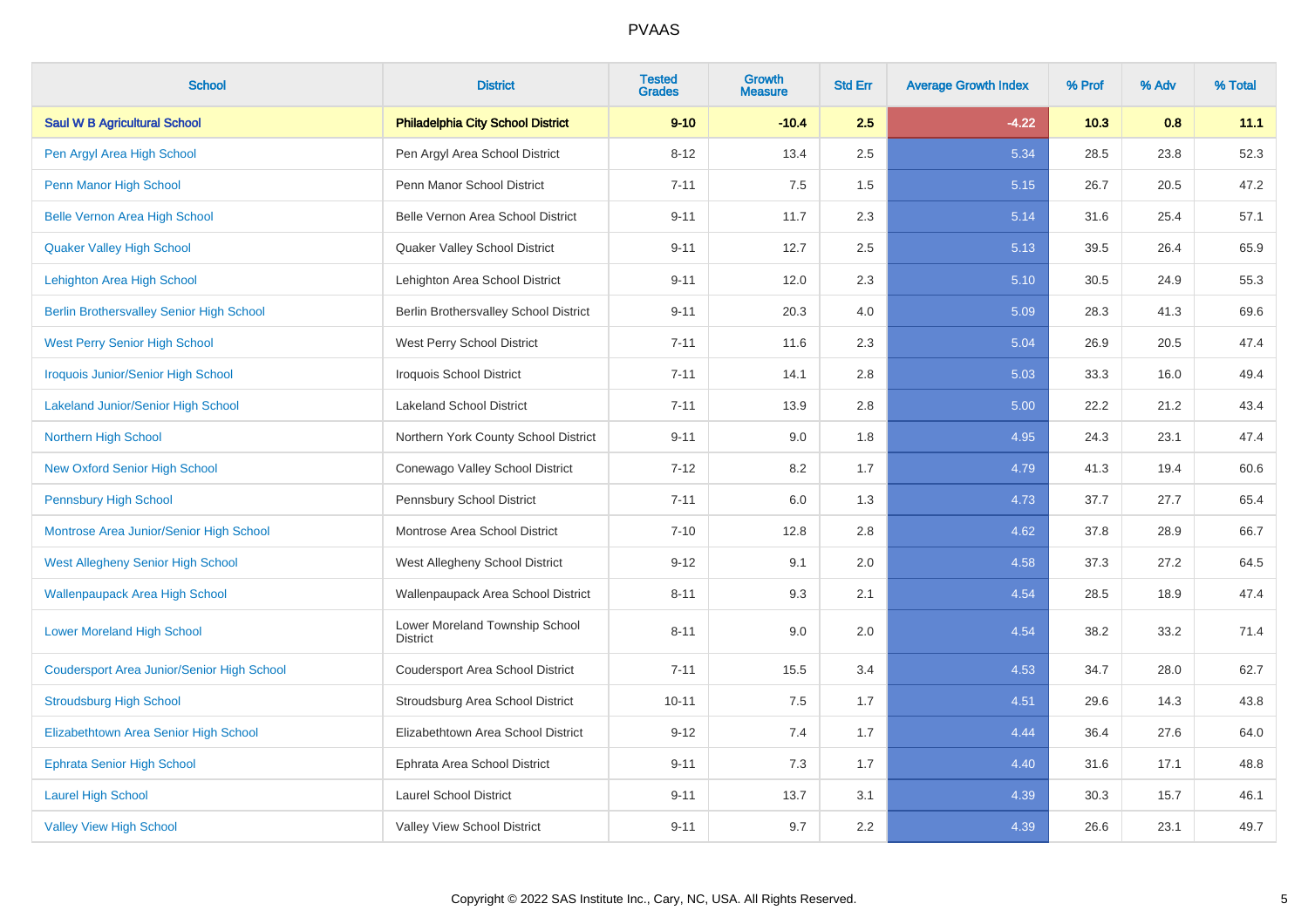| <b>School</b>                           | <b>District</b>                           | <b>Tested</b><br><b>Grades</b> | <b>Growth</b><br><b>Measure</b> | <b>Std Err</b> | <b>Average Growth Index</b> | % Prof | % Adv | % Total |
|-----------------------------------------|-------------------------------------------|--------------------------------|---------------------------------|----------------|-----------------------------|--------|-------|---------|
| <b>Saul W B Agricultural School</b>     | <b>Philadelphia City School District</b>  | $9 - 10$                       | $-10.4$                         | 2.5            | $-4.22$                     | 10.3   | 0.8   | 11.1    |
| <b>Reading Senior High School</b>       | <b>Reading School District</b>            | $9 - 11$                       | 5.0                             | 1.2            | 4.33                        | 16.8   | 6.0   | 22.8    |
| <b>Maritime Academy Charter School</b>  | Maritime Academy Charter School           | $3 - 10$                       | 13.2                            | 3.1            | 4.29                        | 24.0   | 1.3   | 25.3    |
| <b>Radnor Senior High School</b>        | Radnor Township School District           | $8 - 12$                       | 7.9                             | 1.8            | 4.26                        | 33.0   | 38.3  | 71.3    |
| Abington Heights High School            | Abington Heights School District          | $8 - 11$                       | 7.1                             | 1.7            | 4.26                        | 33.8   | 31.7  | 65.5    |
| <b>Hazleton Area High School</b>        | Hazleton Area School District             | $9 - 11$                       | 6.6                             | 1.6            | 4.26                        | 20.5   | 9.0   | 29.5    |
| Pennsylvania Leadership Charter School  | Pennsylvania Leadership Charter<br>School | $3 - 11$                       | 8.0                             | 1.9            | 4.22                        | 33.1   | 27.8  | 60.9    |
| Phoenixville Area High School           | Phoenixville Area School District         | $9 - 11$                       | 7.6                             | 1.8            | 4.20                        | 32.3   | 27.6  | 59.8    |
| <b>Dallas Senior High School</b>        | <b>Dallas School District</b>             | $9 - 11$                       | 8.5                             | 2.1            | 4.12                        | 32.4   | 22.4  | 54.8    |
| Eisenhower M/Hs                         | Warren County School District             | $6 - 11$                       | 13.4                            | 3.3            | 4.12                        | 27.3   | 8.7   | 36.0    |
| Dover Area High School                  | Dover Area School District                | $9 - 12$                       | 7.7                             | 1.9            | 4.08                        | 33.0   | 18.7  | 51.7    |
| <b>Warrior Run High School</b>          | Warrior Run School District               | $8 - 11$                       | 11.0                            | 2.7            | 4.08                        | 34.1   | 16.8  | 50.9    |
| <b>Hampton High School</b>              | Hampton Township School District          | $9 - 11$                       | 7.9                             | 2.0            | 4.03                        | 37.9   | 39.2  | 77.0    |
| <b>Central High School</b>              | Spring Cove School District               | $9 - 11$                       | 9.6                             | 2.4            | 4.00                        | 31.8   | 25.4  | 57.1    |
| Penn Wood High School                   | William Penn School District              | $9 - 12$                       | 7.6                             | 1.9            | 3.97                        | 14.0   | 7.2   | 21.3    |
| Mifflin County High School              | Mifflin County School District            | $10 - 11$                      | 10.8                            | 2.7            | 3.95                        | 14.2   | 0.0   | 14.2    |
| <b>Welsh Valley Middle School</b>       | Lower Merion School District              | $6 - 10$                       | 18.2                            | 4.7            | 3.89                        | 19.4   | 75.0  | 94.4    |
| <b>Bucktail High School</b>             | Keystone Central School District          | $9 - 10$                       | 19.1                            | 5.0            | 3.86                        | 30.4   | 17.4  | 47.8    |
| Oil City Senior High School             | Oil City Area School District             | $9 - 11$                       | 9.3                             | 2.4            | 3.83                        | 29.1   | 13.1  | 42.2    |
| <b>York Suburban Senior High School</b> | York Suburban School District             | $8 - 11$                       | 7.9                             | 2.1            | 3.80                        | 24.9   | 31.2  | 56.1    |
| <b>Conestoga Senior High School</b>     | Tredyffrin-Easttown School District       | $9 - 10$                       | 9.1                             | 2.4            | 3.77                        | 35.2   | 35.8  | 71.0    |
| Mars Area Senior High School            | Mars Area School District                 | $8 - 10$                       | 7.1                             | 1.9            | 3.69                        | 36.7   | 32.4  | 69.1    |
| North Pocono High School                | North Pocono School District              | $9 - 11$                       | 13.6                            | 3.7            | 3.68                        | 31.4   | 33.3  | 64.7    |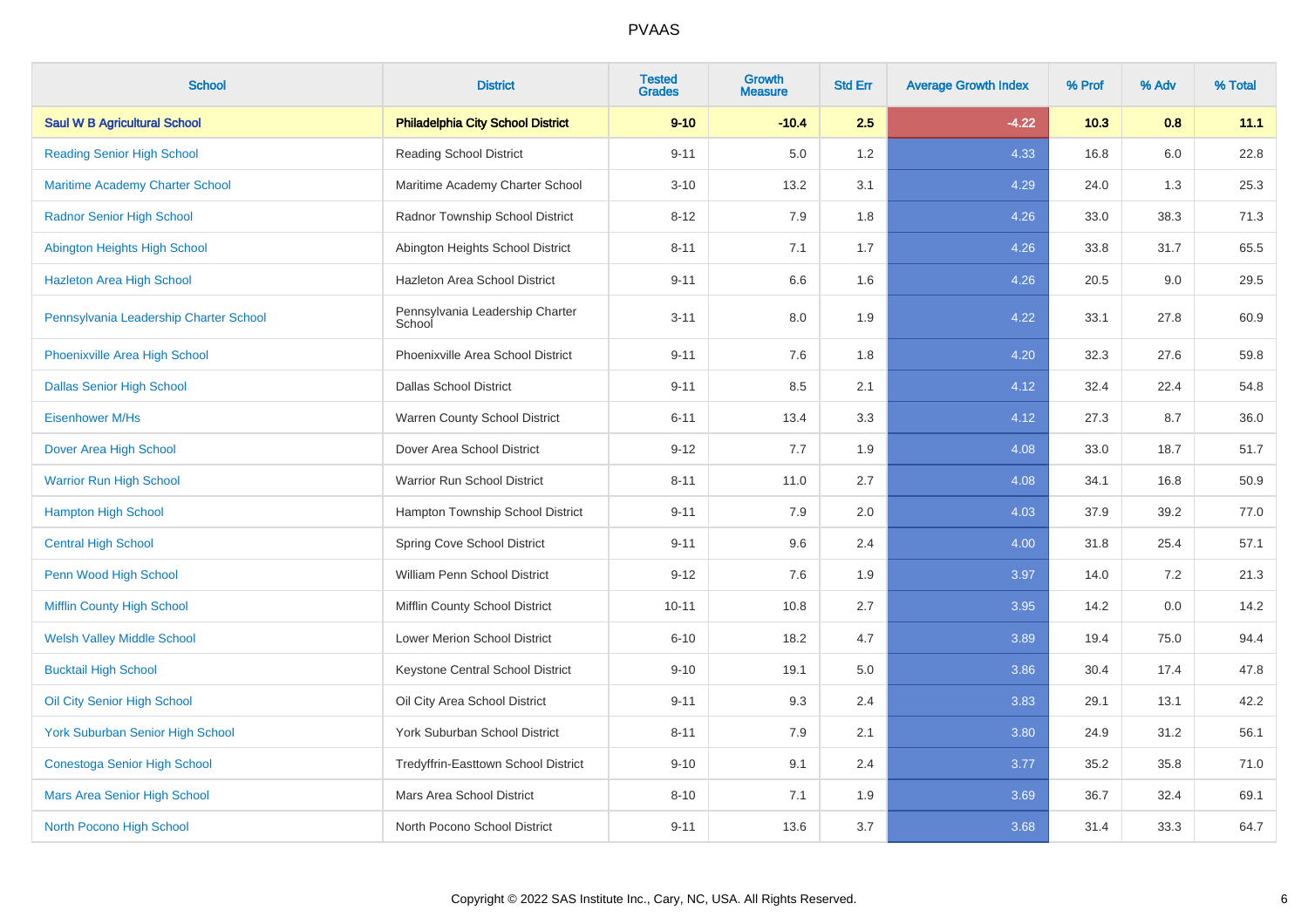| <b>School</b>                                    | <b>District</b>                                    | <b>Tested</b><br><b>Grades</b> | <b>Growth</b><br><b>Measure</b> | <b>Std Err</b> | <b>Average Growth Index</b> | % Prof | % Adv | % Total |
|--------------------------------------------------|----------------------------------------------------|--------------------------------|---------------------------------|----------------|-----------------------------|--------|-------|---------|
| <b>Saul W B Agricultural School</b>              | <b>Philadelphia City School District</b>           | $9 - 10$                       | $-10.4$                         | 2.5            | $-4.22$                     | 10.3   | 0.8   | 11.1    |
| <b>Bellefonte Area High School</b>               | Bellefonte Area School District                    | $9 - 11$                       | 7.2                             | 2.0            | 3.63                        | 28.8   | 21.5  | 50.2    |
| Cambridge Springs Junior/Senior High School      | <b>Penncrest School District</b>                   | $7 - 11$                       | 11.1                            | 3.1            | 3.61                        | 28.6   | 31.2  | 59.7    |
| <b>Conrad Weiser High School</b>                 | <b>Conrad Weiser Area School District</b>          | $9 - 11$                       | 7.6                             | 2.1            | 3.60                        | 28.2   | 14.4  | 42.6    |
| <b>Fairview High School</b>                      | <b>Fairview School District</b>                    | $9 - 11$                       | 8.6                             | 2.4            | 3.58                        | 41.9   | 34.9  | 76.7    |
| South Fayette Township High School               | South Fayette Township School<br>District          | $9 - 11$                       | 6.4                             | 1.8            | 3.55                        | 32.2   | 38.3  | 70.5    |
| <b>Steel Valley Senior High School</b>           | <b>Steel Valley School District</b>                | $9 - 11$                       | 11.8                            | 3.3            | 3.53                        | 34.8   | 10.1  | 44.9    |
| Kutztown Area Senior High School                 | Kutztown Area School District                      | $9 - 12$                       | 9.8                             | 2.8            | 3.51                        | 38.5   | 14.6  | 53.2    |
| <b>Wilmington Area High School</b>               | Wilmington Area School District                    | $8 - 11$                       | 11.4                            | 3.3            | 3.44                        | 30.1   | 25.3  | 55.4    |
| <b>Apollo-Ridge High School</b>                  | Apollo-Ridge School District                       | $9 - 12$                       | 10.2                            | 2.9            | 3.44                        | 34.0   | 9.4   | 43.4    |
| Upper Dauphin Area High School                   | Upper Dauphin Area School District                 | $9 - 11$                       | 17.2                            | 5.1            | 3.36                        | 37.5   | 26.8  | 64.3    |
| <b>Upper Perkiomen High School</b>               | Upper Perkiomen School District                    | $9 - 11$                       | 6.3                             | 1.9            | 3.36                        | 25.4   | 19.9  | 45.4    |
| <b>Lower Dauphin High School</b>                 | Lower Dauphin School District                      | $9 - 10$                       | 5.8                             | 1.7            | 3.31                        | 30.9   | 27.0  | 57.9    |
| <b>Greenwood High School</b>                     | <b>Greenwood School District</b>                   | $9 - 11$                       | 11.8                            | 3.6            | 3.29                        | 31.2   | 32.8  | 63.9    |
| Kane Area High School                            | Kane Area School District                          | $9 - 10$                       | 9.3                             | 2.9            | 3.25                        | 31.4   | 19.8  | 51.2    |
| <b>Bald Eagle Area Junior/Senior High School</b> | <b>Bald Eagle Area School District</b>             | $6 - 11$                       | 8.1                             | 2.5            | 3.23                        | 31.6   | 15.6  | 47.3    |
| <b>Red Land Senior High School</b>               | <b>West Shore School District</b>                  | $9 - 11$                       | 5.4                             | 1.7            | 3.18                        | 35.5   | 16.1  | 51.6    |
| <b>Avon Grove Charter School</b>                 | Avon Grove Charter School                          | $3 - 11$                       | 9.8                             | 3.1            | 3.18                        | 32.4   | 26.0  | 58.4    |
| <b>Allegheny-Clarion Valley High School</b>      | Allegheny-Clarion Valley School<br><b>District</b> | $7 - 10$                       | 12.9                            | 4.1            | 3.17                        | 33.3   | 19.0  | 52.4    |
| 21st Century Cyber Charter School                | 21st Century Cyber Charter School                  | $6 - 12$                       | 6.6                             | 2.1            | 3.16                        | 29.0   | 21.8  | 50.8    |
| <b>Line Mountain High School</b>                 | Line Mountain School District                      | $9 - 11$                       | 12.2                            | 3.9            | 3.13                        | 40.4   | 42.3  | 82.7    |
| Capital Area School for the Arts Charter School  | Capital Area School for the Arts<br>Charter School | $9 - 11$                       | 14.2                            | 4.5            | 3.13                        | 27.5   | 30.0  | 57.5    |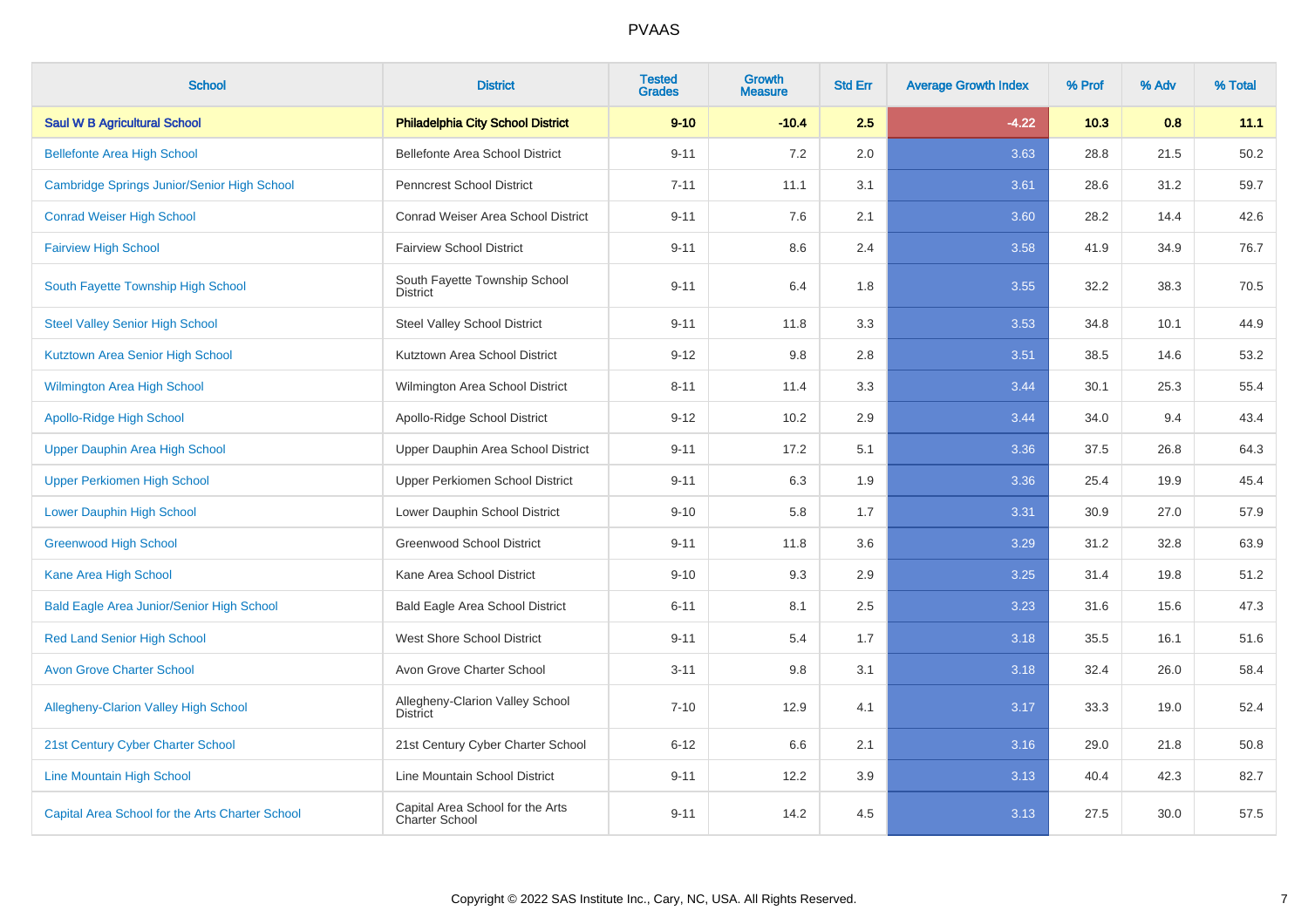| <b>School</b>                                      | <b>District</b>                                       | <b>Tested</b><br><b>Grades</b> | <b>Growth</b><br><b>Measure</b> | <b>Std Err</b> | <b>Average Growth Index</b> | % Prof | % Adv | % Total |
|----------------------------------------------------|-------------------------------------------------------|--------------------------------|---------------------------------|----------------|-----------------------------|--------|-------|---------|
| <b>Saul W B Agricultural School</b>                | <b>Philadelphia City School District</b>              | $9 - 10$                       | $-10.4$                         | 2.5            | $-4.22$                     | 10.3   | 0.8   | 11.1    |
| <b>Canton Junior/Senior High School</b>            | Canton Area School District                           | $7 - 11$                       | 8.9                             | 2.9            | 3.11                        | 13.8   | 23.0  | 36.8    |
| <b>Knoch High School</b>                           | South Butler County School District                   | $9 - 10$                       | 6.9                             | 2.2            | 3.08                        | 37.8   | 19.2  | 57.0    |
| <b>Great Valley High School</b>                    | <b>Great Valley School District</b>                   | $9 - 11$                       | 5.9                             | 2.0            | 2.99                        | 33.8   | 33.5  | 67.3    |
| <b>Meadville Area Senior High School</b>           | <b>Crawford Central School District</b>               | $9 - 11$                       | 7.1                             | 2.4            | 2.97                        | 27.6   | 14.7  | 42.2    |
| Lankenau High School                               | Philadelphia City School District                     | $9 - 10$                       | 8.8                             | 3.0            | 2.96                        | 21.5   | 3.8   | 25.3    |
| St Marys Area Senior High School                   | Saint Marys Area School District                      | $9 - 11$                       | 6.6                             | 2.2            | 2.96                        | 35.4   | 18.3  | 53.7    |
| <b>Donegal High School</b>                         | Donegal School District                               | $8 - 12$                       | 6.3                             | 2.1            | 2.95                        | 34.1   | 23.1  | 57.2    |
| <b>Tamaqua Area Senior High School</b>             | Tamaqua Area School District                          | $9 - 12$                       | 6.9                             | 2.4            | 2.93                        | 34.3   | 17.5  | 51.8    |
| <b>Bedford Senior High School</b>                  | <b>Bedford Area School District</b>                   | $9 - 11$                       | 6.9                             | 2.4            | 2.90                        | 31.0   | 20.6  | 51.6    |
| <b>Palisades High School</b>                       | Palisades School District                             | $9 - 11$                       | 8.3                             | 2.9            | 2.87                        | 27.8   | 20.3  | 48.1    |
| <b>Commonwealth Charter Academy Charter School</b> | Commonwealth Charter Academy<br><b>Charter School</b> | $3 - 10$                       | 4.2                             | 1.6            | 2.68                        | 27.0   | 15.6  | 42.5    |
| Homer-Center Junior/Senior High School             | Homer-Center School District                          | $7 - 11$                       | 9.3                             | 3.5            | 2.68                        | 38.0   | 17.7  | 55.8    |
| Northern Lehigh Senior High School                 | Northern Lehigh School District                       | $9 - 12$                       | 6.6                             | 2.5            | 2.63                        | 21.4   | 18.0  | 39.3    |
| Red Lion Area Senior High School                   | Red Lion Area School District                         | $9 - 11$                       | 5.0                             | 1.9            | 2.59                        | 32.3   | 21.5  | 53.8    |
| <b>Bentworth Senior High School</b>                | <b>Bentworth School District</b>                      | $9 - 11$                       | 7.6                             | 3.0            | 2.57                        | 26.6   | 17.0  | 43.6    |
| Huntingdon Area Senior High School                 | Huntingdon Area School District                       | $9 - 11$                       | 6.4                             | 2.6            | 2.51                        | 27.8   | 17.4  | 45.2    |
| East Pennsboro Area Senior High School             | East Pennsboro Area School District                   | $9 - 11$                       | 5.3                             | 2.1            | 2.50                        | 36.8   | 16.9  | 53.7    |
| <b>Mckeesport Area Senior High School</b>          | Mckeesport Area School District                       | $9 - 12$                       | 5.3                             | 2.2            | 2.48                        | 21.1   | 4.4   | 25.5    |
| <b>Brandywine Heights High School</b>              | Brandywine Heights Area School<br><b>District</b>     | $9 - 11$                       | 6.2                             | 2.5            | 2.44                        | 27.7   | 28.6  | 56.2    |
| <b>Strath Haven High School</b>                    | Wallingford-Swarthmore School<br><b>District</b>      | $9 - 10$                       | 5.3                             | 2.2            | 2.42                        | 33.3   | 37.1  | 70.4    |
| Northampton Area High School                       | Northampton Area School District                      | $9 - 11$                       | 3.7                             | 1.5            | 2.41                        | 29.8   | 17.9  | 47.7    |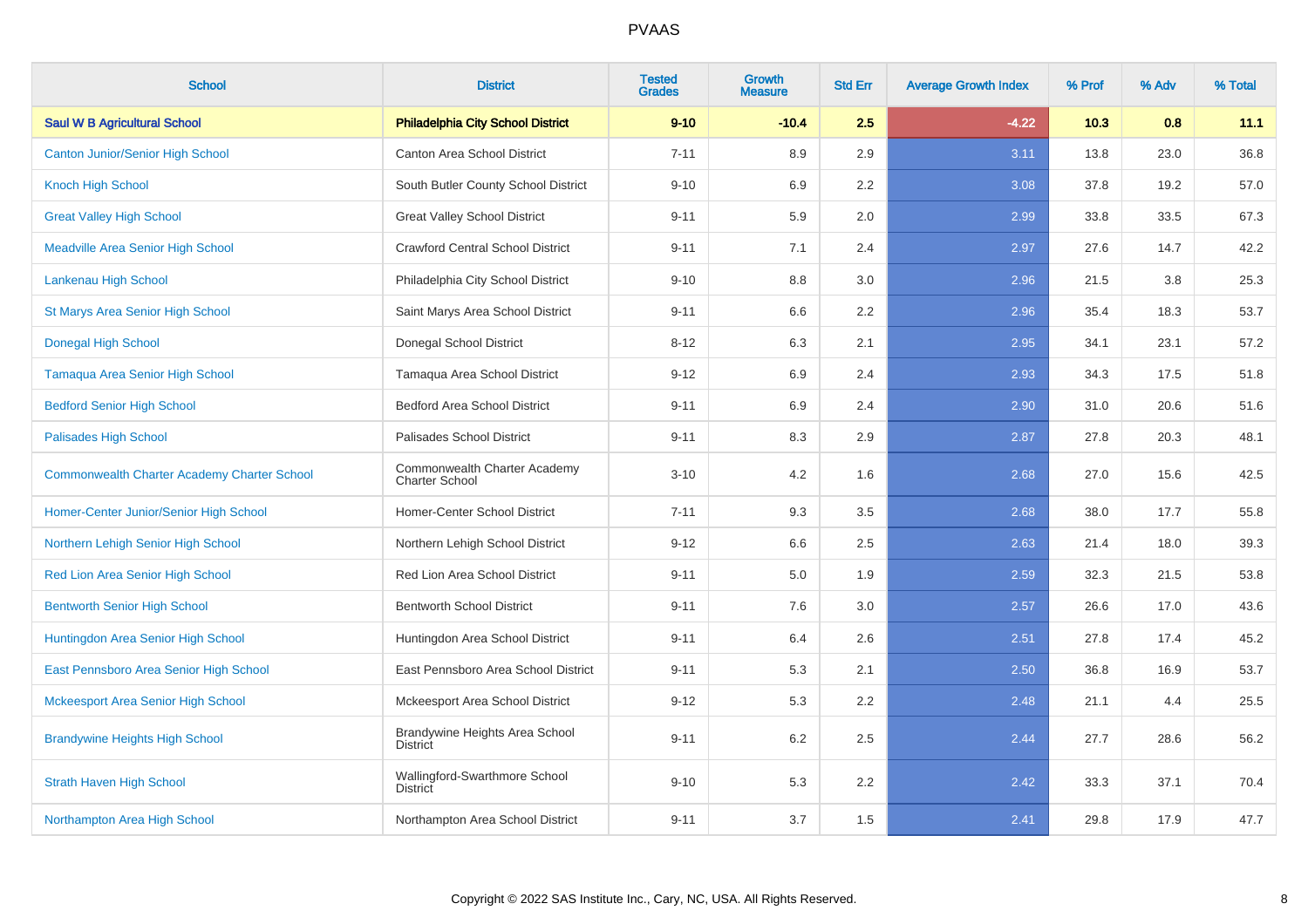| <b>School</b>                                  | <b>District</b>                                  | <b>Tested</b><br><b>Grades</b> | <b>Growth</b><br><b>Measure</b> | <b>Std Err</b> | <b>Average Growth Index</b> | % Prof | % Adv | % Total |
|------------------------------------------------|--------------------------------------------------|--------------------------------|---------------------------------|----------------|-----------------------------|--------|-------|---------|
| <b>Saul W B Agricultural School</b>            | <b>Philadelphia City School District</b>         | $9 - 10$                       | $-10.4$                         | 2.5            | $-4.22$                     | 10.3   | 0.8   | 11.1    |
| <b>Blue Ridge High School</b>                  | <b>Blue Ridge School District</b>                | $9 - 11$                       | 8.9                             | 3.7            | 2.41                        | 29.6   | 9.3   | 38.9    |
| <b>Glendale Junior/Senior High School</b>      | <b>Glendale School District</b>                  | $7 - 10$                       | 8.4                             | 3.5            | 2.40                        | 42.6   | 9.3   | 51.8    |
| Northeastern Senior High School                | Northeastern York School District                | $8 - 11$                       | 4.2                             | 1.8            | 2.35                        | 32.7   | 21.0  | 53.7    |
| <b>Brookville Junior/Senior High School</b>    | <b>Brookville Area School District</b>           | $7 - 11$                       | 7.3                             | 3.1            | 2.35                        | 46.1   | 14.6  | 60.7    |
| <b>Stroudsburg Junior High School</b>          | Stroudsburg Area School District                 | $8 - 9$                        | 10.2                            | 4.4            | 2.31                        | 36.8   | 50.0  | 86.8    |
| <b>Williamson Senior High School</b>           | Northern Tioga School District                   | $7 - 10$                       | 7.2                             | 3.1            | 2.30                        | 31.1   | 20.3  | 51.4    |
| Muncy Junior/Senior High School                | Muncy School District                            | $7 - 11$                       | 7.4                             | 3.3            | 2.27                        | 37.6   | 18.8  | 56.4    |
| <b>Boiling Springs High School</b>             | South Middleton School District                  | $9 - 11$                       | 4.9                             | 2.2            | 2.21                        | 31.1   | 16.4  | 47.5    |
| <b>Mastery Charter School - Hardy Williams</b> | Mastery Charter School - Hardy<br>Williams       | $3 - 11$                       | 6.6                             | 3.0            | 2.21                        | 24.7   | 1.2   | 25.9    |
| West Shamokin Junior/Senior High School        | Armstrong School District                        | $7 - 10$                       | 5.9                             | 2.7            | 2.20                        | 33.3   | 18.1  | 51.4    |
| Eastern Lebanon County Senior High School      | Eastern Lebanon County School<br><b>District</b> | $9 - 11$                       | 4.7                             | 2.1            | 2.20                        | 23.5   | 11.5  | 35.0    |
| Benton Area High School                        | Benton Area School District                      | $9 - 10$                       | 8.6                             | 4.0            | 2.14                        | 35.7   | 28.6  | 64.3    |
| Spring Grove Area High School                  | Spring Grove Area School District                | $9 - 11$                       | 4.3                             | 2.0            | 2.13                        | 30.0   | 23.0  | 53.0    |
| <b>Harrisburg High School</b>                  | Harrisburg City School District                  | $9 - 11$                       | 5.7                             | 2.7            | 2.11                        | 2.1    | 0.7   | 2.8     |
| Perkiomen Valley High School                   | Perkiomen Valley School District                 | $9 - 11$                       | 3.1                             | 1.5            | 2.11                        | 35.0   | 25.3  | 60.3    |
| <b>United Junior/Senior High School</b>        | <b>United School District</b>                    | $7 - 11$                       | 6.9                             | 3.3            | 2.05                        | 38.8   | 16.3  | 55.0    |
| <b>Central Valley High School</b>              | <b>Central Valley School District</b>            | $9 - 10$                       | 5.3                             | 2.6            | 2.05                        | 37.8   | 18.5  | 56.3    |
| <b>Oswayo Valley High School</b>               | Oswayo Valley School District                    | $9 - 12$                       | 10.4                            | 5.1            | 2.02                        | 26.5   | 44.1  | 70.6    |
| Mt Lebanon Senior High School                  | Mt Lebanon School District                       | $8 - 11$                       | 2.7                             | 1.3            | 2.02                        | 39.3   | 37.4  | 76.8    |
| Pennsylvania Distance Learning Charter School  | Pennsylvania Distance Learning<br>Charter School | $3 - 12$                       | 6.8                             | 3.4            | 1.99                        | 19.8   | 6.2   | 25.9    |
| <b>Sayre Area High School</b>                  | Sayre Area School District                       | $7 - 11$                       | 6.3                             | 3.2            | 1.99                        | 30.3   | 21.0  | 51.3    |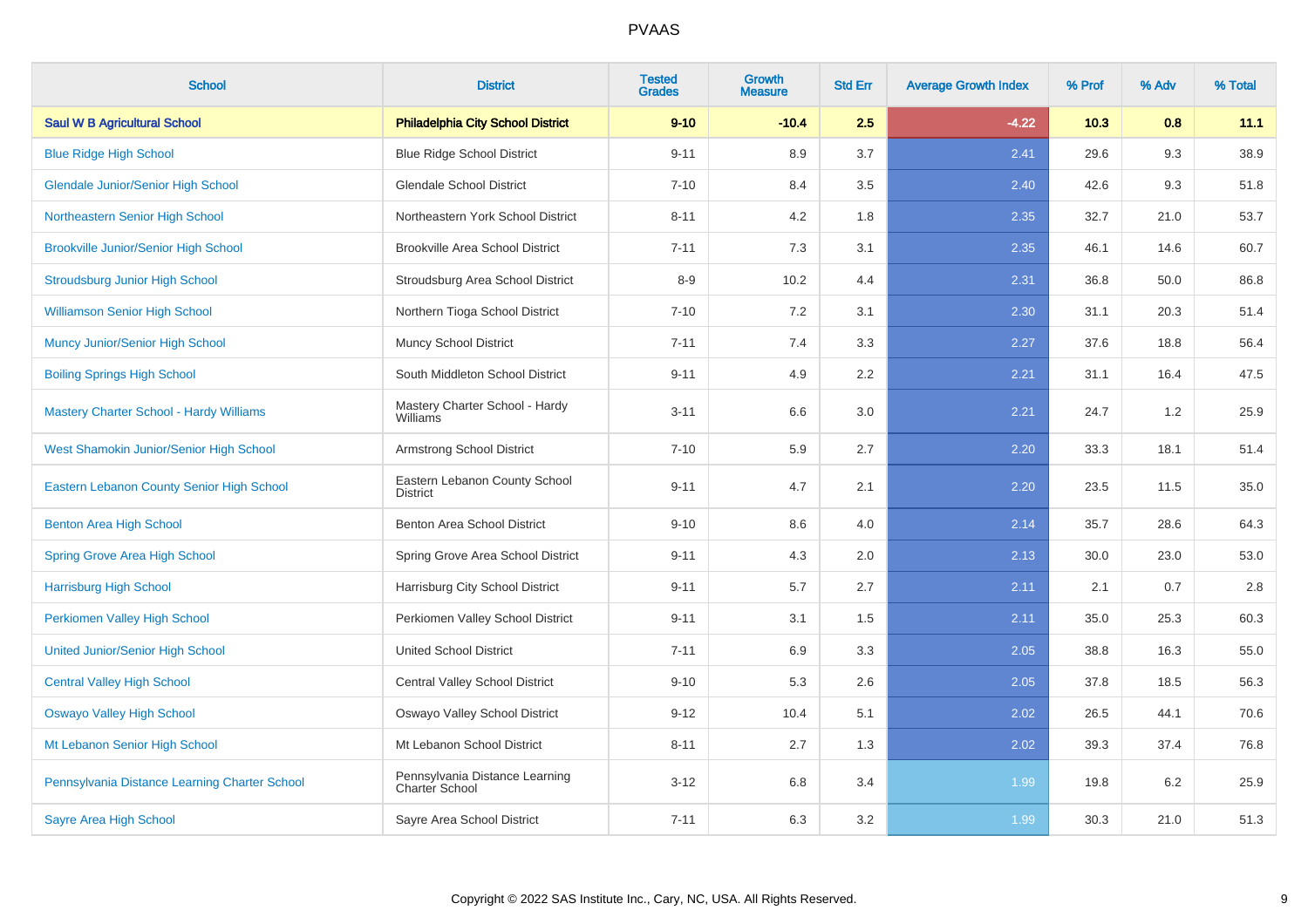| <b>School</b>                                     | <b>District</b>                                 | <b>Tested</b><br><b>Grades</b> | <b>Growth</b><br><b>Measure</b> | <b>Std Err</b> | <b>Average Growth Index</b> | % Prof | % Adv | % Total |
|---------------------------------------------------|-------------------------------------------------|--------------------------------|---------------------------------|----------------|-----------------------------|--------|-------|---------|
| <b>Saul W B Agricultural School</b>               | <b>Philadelphia City School District</b>        | $9 - 10$                       | $-10.4$                         | 2.5            | $-4.22$                     | 10.3   | 0.8   | 11.1    |
| <b>Waynesboro Area Senior High School</b>         | Waynesboro Area School District                 | $9 - 12$                       | 3.5                             | 1.8            | 1.97                        | 26.0   | 23.5  | 49.5    |
| <b>Wyalusing Valley Junior/Senior High School</b> | <b>Wyalusing Area School District</b>           | $7 - 12$                       | 6.2                             | 3.2            | 1.95                        | 38.6   | 12.9  | 51.4    |
| Penn Trafford High School                         | Penn-Trafford School District                   | $9 - 11$                       | 3.4                             | 1.7            | 1.94                        | 46.3   | 26.2  | 72.5    |
| Leechburg Area High School                        | Leechburg Area School District                  | $8 - 11$                       | 7.6                             | 3.9            | 1.93                        | 37.7   | 4.9   | 42.6    |
| Port Allegany Junior/Senior High School           | Port Allegany School District                   | $7 - 11$                       | 7.1                             | 3.8            | 1.89                        | 26.4   | 11.3  | 37.7    |
| <b>Gateway Senior High School</b>                 | <b>Gateway School District</b>                  | $9 - 11$                       | 3.6                             | 2.0            | 1.81                        | 35.7   | 18.5  | 54.2    |
| Fort Leboeuf Senior High School                   | Fort Leboeuf School District                    | $8 - 11$                       | 4.0                             | 2.2            | 1.79                        | 32.0   | 16.8  | 48.8    |
| <b>Halifax Area High School</b>                   | Halifax Area School District                    | $9 - 11$                       | 6.3                             | 3.5            | 1.79                        | 32.1   | 18.9  | 50.9    |
| <b>Salisbury Senior High School</b>               | Salisbury Township School District              | $9 - 11$                       | 6.3                             | 3.6            | 1.77                        | 24.4   | 12.6  | 37.0    |
| Multicultural Academy Charter School              | Multicultural Academy Charter<br>School         | $9 - 11$                       | 6.0                             | 3.4            | 1.77                        | 12.3   | 0.0   | 12.3    |
| South Western Senior High School                  | South Western School District                   | $9 - 12$                       | 2.9                             | 1.7            | 1.73                        | 36.2   | 19.7  | 55.9    |
| <b>Frankford High School</b>                      | Philadelphia City School District               | $9 - 11$                       | 6.5                             | 3.8            | 1.70                        | 0.0    | 1.8   | 1.8     |
| Conestoga Valley Senior High School               | Conestoga Valley School District                | $9 - 11$                       | 2.8                             | 1.7            | 1.68                        | 35.0   | 23.5  | 58.5    |
| Susquehanna Township High School                  | Susquehanna Township School<br><b>District</b>  | $9 - 12$                       | 4.5                             | 2.7            | 1.68                        | 19.0   | 13.1  | 32.0    |
| Smethport Area Junior/Senior High School          | Smethport Area School District                  | $7 - 12$                       | 6.4                             | 3.8            | 1.67                        | 24.6   | 20.0  | 44.6    |
| Dr Robert Ketterer Charter School Inc             | Dr Robert Ketterer Charter School<br><b>Inc</b> | $6 - 12$                       | 7.1                             | 4.3            | 1.66                        | 7.3    | 1.7   | 9.0     |
| Northern Potter Junior/Senior High School         | Northern Potter School District                 | $7 - 12$                       | 7.4                             | 4.6            | 1.61                        | 30.6   | 11.1  | 41.7    |
| West Chester Henderson High School                | West Chester Area School District               | $9 - 10$                       | 3.0                             | 1.9            | 1.61                        | 39.2   | 24.2  | 63.4    |
| <b>Western Wayne High School</b>                  | Western Wayne School District                   | $9 - 11$                       | 4.1                             | 2.6            | 1.60                        | 30.8   | 16.2  | 47.0    |
| <b>Midd-West High School</b>                      | Midd-West School District                       | $7 - 11$                       | 4.0                             | 2.5            | 1.59                        | 28.6   | 25.0  | 53.6    |
| <b>Ringgold Senior High School</b>                | <b>Ringgold School District</b>                 | $9 - 11$                       | 3.4                             | 2.2            | 1.58                        | 23.8   | 13.3  | 37.1    |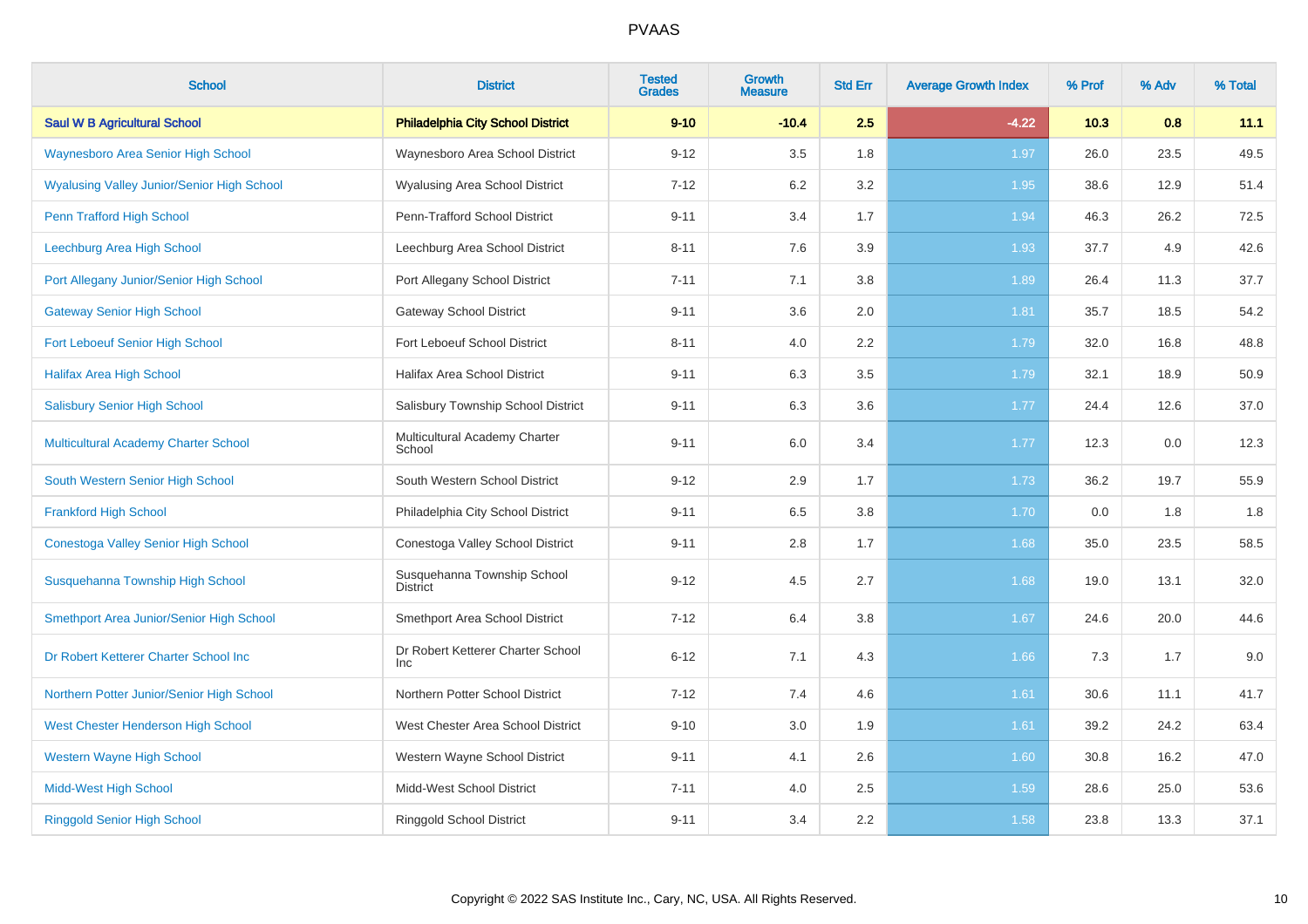| <b>School</b>                                     | <b>District</b>                                    | <b>Tested</b><br><b>Grades</b> | <b>Growth</b><br><b>Measure</b> | <b>Std Err</b> | <b>Average Growth Index</b> | % Prof | % Adv | % Total |
|---------------------------------------------------|----------------------------------------------------|--------------------------------|---------------------------------|----------------|-----------------------------|--------|-------|---------|
| <b>Saul W B Agricultural School</b>               | <b>Philadelphia City School District</b>           | $9 - 10$                       | $-10.4$                         | 2.5            | $-4.22$                     | 10.3   | 0.8   | 11.1    |
| Cowanesque Valley Junior/Senior High School       | Northern Tioga School District                     | $7 - 12$                       | 6.3                             | 4.0            | 1.56                        | 19.8   | 14.0  | 33.7    |
| Philipsburg-Osceola Area High School              | Philipsburg-Osceola Area School<br><b>District</b> | $9 - 11$                       | 4.6                             | 3.0            | 1.56                        | 22.5   | 16.2  | 38.8    |
| <b>Chestnut Ridge Senior High School</b>          | Chestnut Ridge School District                     | $8 - 12$                       | 4.5                             | 2.9            | 1.56                        | 33.2   | 11.0  | 44.2    |
| Conemaugh Township Area Middle/Senior High School | Conemaugh Township Area School<br><b>District</b>  | $6 - 12$                       | 5.3                             | 3.5            | 1.52                        | 30.9   | 27.8  | 58.8    |
| <b>Kensington High School</b>                     | Philadelphia City School District                  | $9 - 11$                       | 4.9                             | 3.2            | 1.52                        | 0.0    | 0.0   | 0.0     |
| Saegertown Junior/Senior High School              | <b>Penncrest School District</b>                   | $7 - 11$                       | 4.4                             | 2.9            | 1.50                        | 36.9   | 14.3  | 51.2    |
| Solanco High School                               | Solanco School District                            | $9 - 11$                       | 2.7                             | 1.8            | 1.49                        | 27.2   | 15.0  | 42.3    |
| <b>Parkway West</b>                               | Philadelphia City School District                  | $9 - 10$                       | 5.3                             | 3.6            | 1.48                        | 13.5   | 1.9   | 15.4    |
| <b>Purchase Line Junior/Senior High School</b>    | <b>Purchase Line School District</b>               | $7 - 12$                       | 4.8                             | 3.3            | 1.44                        | 32.3   | 9.0   | 41.4    |
| Keystone Junior/Senior High School                | Keystone School District                           | $7 - 11$                       | 8.3                             | 5.8            | 1.43                        | 35.0   | 45.0  | 80.0    |
| <b>Upper Dublin High School</b>                   | Upper Dublin School District                       | $9 - 12$                       | 2.5                             | 1.8            | 1.42                        | 34.7   | 30.0  | 64.7    |
| <b>Bloomsburg Area High School</b>                | Bloomsburg Area School District                    | $8 - 10$                       | 4.9                             | 3.4            | 1.41                        | 36.5   | 20.6  | 57.1    |
| <b>William Tennent High School</b>                | <b>Centennial School District</b>                  | $6 - 10$                       | 2.1                             | 1.5            | 1.40                        | 23.6   | 12.4  | 36.0    |
| <b>Bellwood-Antis High School</b>                 | Bellwood-Antis School District                     | $9 - 10$                       | 3.9                             | 2.8            | 1.39                        | 40.9   | 19.4  | 60.2    |
| <b>Mastery Charter School - Thomas Campus</b>     | Mastery Charter School - Thomas<br>Campus          | $3 - 10$                       | 7.9                             | 5.7            | 1.39                        | 12.5   | 0.0   | 12.5    |
| Johnsonburg Area High School                      | Johnsonburg Area School District                   | $7 - 11$                       | 5.4                             | 3.9            | 1.38                        | 35.5   | 11.8  | 47.4    |
| <b>Athens Area High School</b>                    | Athens Area School District                        | $9 - 11$                       | 3.2                             | 2.3            | 1.37                        | 34.9   | 12.3  | 47.3    |
| <b>Newport High School</b>                        | <b>Newport School District</b>                     | $9 - 12$                       | 4.3                             | 3.3            | 1.32                        | 38.8   | 10.4  | 49.2    |
| Pennsylvania Virtual Charter School               | Pennsylvania Virtual Charter School                | $3 - 11$                       | 4.4                             | 3.4            | 1.31                        | 29.8   | 21.2  | 51.0    |
| <b>Haverford Senior High School</b>               | Haverford Township School District                 | $9 - 11$                       | 1.8                             | 1.4            | 1.31                        | 36.7   | 26.3  | 63.0    |
| <b>Academy Park High School</b>                   | Southeast Delco School District                    | $9 - 10$                       | 4.5                             | 3.5            | 1.29                        | 18.6   | 3.4   | 22.0    |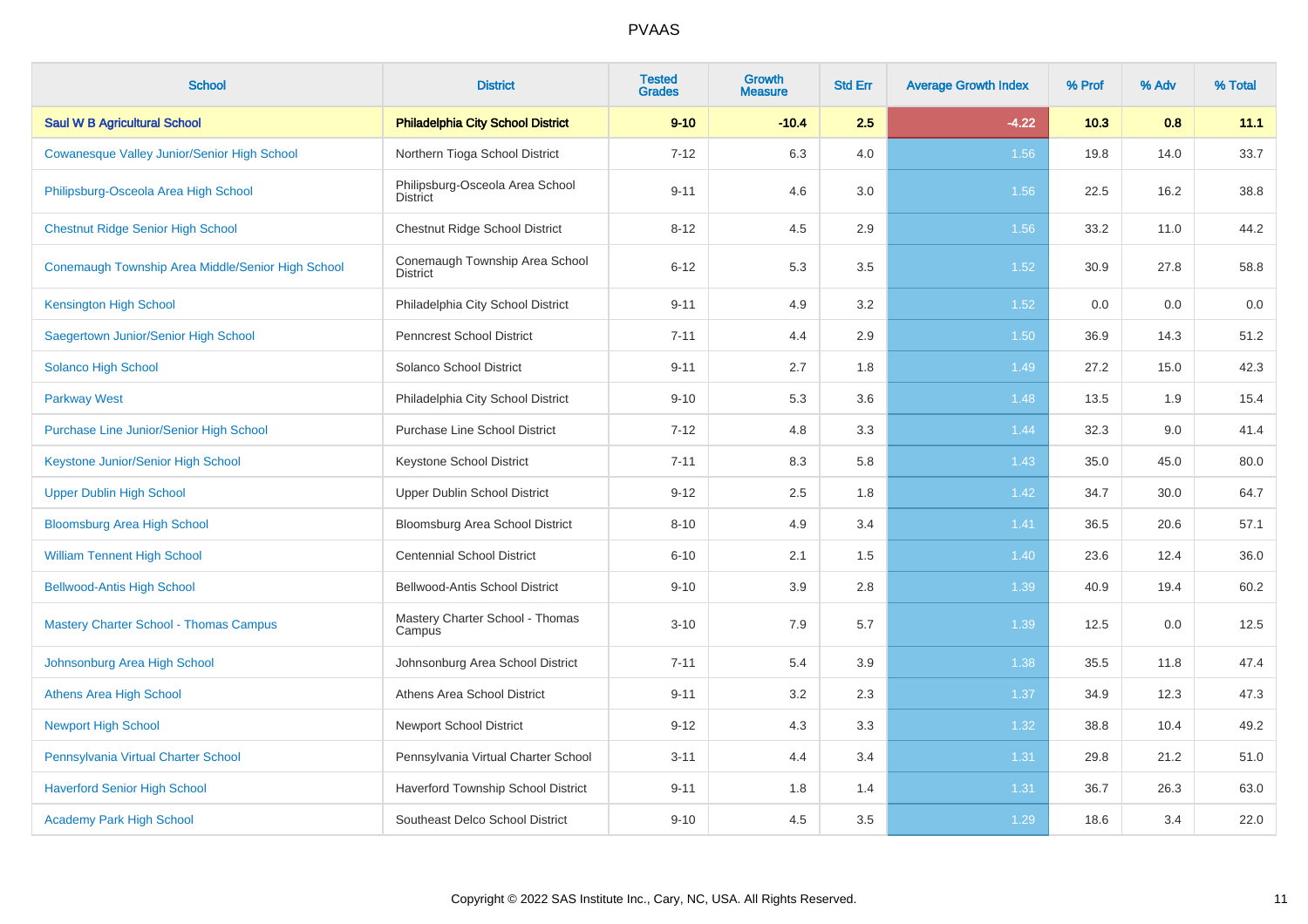| <b>School</b>                                 | <b>District</b>                                    | <b>Tested</b><br><b>Grades</b> | Growth<br><b>Measure</b> | <b>Std Err</b> | <b>Average Growth Index</b> | % Prof | % Adv | % Total |
|-----------------------------------------------|----------------------------------------------------|--------------------------------|--------------------------|----------------|-----------------------------|--------|-------|---------|
| <b>Saul W B Agricultural School</b>           | <b>Philadelphia City School District</b>           | $9 - 10$                       | $-10.4$                  | 2.5            | $-4.22$                     | 10.3   | 0.8   | 11.1    |
| Thomas Jefferson High School                  | West Jefferson Hills School District               | $8 - 11$                       | 2.4                      | 1.9            | 1.25                        | 34.8   | 27.3  | 62.1    |
| <b>Bermudian Springs High School</b>          | Bermudian Springs School District                  | $9 - 11$                       | 3.0                      | 2.4            | 1.25                        | 31.8   | 23.5  | 55.3    |
| <b>Brownsville Area High School</b>           | <b>Brownsville Area School District</b>            | $7 - 12$                       | 4.5                      | 3.8            | 1.20                        | 22.0   | 8.5   | 30.5    |
| <b>Pottstown Senior High School</b>           | Pottstown School District                          | $9 - 12$                       | 2.6                      | 2.2            | 1.17                        | 19.4   | 6.2   | 25.6    |
| <b>Sharpsville Area Senior High School</b>    | Sharpsville Area School District                   | $7 - 11$                       | 4.3                      | 3.7            | 1.16                        | 41.1   | 23.2  | 64.3    |
| Esperanza Cyber Charter School                | Esperanza Cyber Charter School                     | $3 - 11$                       | 7.1                      | 6.1            | 1.15                        | 8.8    | 2.9   | 11.8    |
| People For People Charter School              | People For People Charter School                   | $3 - 12$                       | 6.4                      | 5.6            | 1.15                        | 2.4    | 0.0   | 2.4     |
| <b>Central Mountain High School</b>           | Keystone Central School District                   | $9 - 11$                       | 2.0                      | 1.8            | 1.11                        | 26.8   | 14.4  | 41.2    |
| <b>Moon Senior High School</b>                | Moon Area School District                          | $9 - 11$                       | 2.0                      | 1.8            | 1.10                        | 34.5   | 25.5  | 60.0    |
| <b>Galeton Area School</b>                    | Galeton Area School District                       | $3 - 11$                       | 5.9                      | 5.4            | 1.09                        | 33.3   | 22.2  | 55.6    |
| <b>Blackhawk High School</b>                  | <b>Blackhawk School District</b>                   | $8 - 11$                       | 2.5                      | 2.3            | 1.06                        | 34.6   | 20.7  | 55.3    |
| Sun Valley High School                        | Penn-Delco School District                         | $9 - 11$                       | 1.9                      | 1.8            | 1.05                        | 26.5   | 12.6  | 39.1    |
| <b>Clarion Area Junior/Senior High School</b> | <b>Clarion Area School District</b>                | $7 - 11$                       | 3.8                      | 3.7            | 1.04                        | 31.7   | 13.3  | 45.0    |
| <b>Bensalem Township High School</b>          | Bensalem Township School District                  | $7 - 11$                       | 1.6                      | 1.6            | 1.01                        | 24.3   | 10.7  | 34.9    |
| Esperanza Academy Charter School              | Esperanza Academy Charter School                   | $4 - 11$                       | 2.1                      | 2.1            | 1.01                        | 14.2   | 3.6   | 17.8    |
| <b>Chester High School</b>                    | <b>Chester-Upland School District</b>              | $9 - 11$                       | 3.9                      | 3.9            | 0.99                        | 1.9    | 0.0   | 1.9     |
| <b>Furness Horace High School</b>             | Philadelphia City School District                  | $8 - 12$                       | 2.9                      | 3.0            | 0.98                        | 6.6    | 2.0   | 8.6     |
| <b>Garden Spot Senior High School</b>         | Eastern Lancaster County School<br><b>District</b> | $8 - 12$                       | 3.1                      | 3.2            | 0.98                        | 35.2   | 36.4  | 71.6    |
| <b>Fels Samuel High School</b>                | Philadelphia City School District                  | $9 - 11$                       | 3.0                      | 3.2            | 0.94                        | 2.8    | 0.9   | 3.7     |
| <b>Tunkhannock High School</b>                | Tunkhannock Area School District                   | $8 - 11$                       | 1.9                      | 2.0            | 0.94                        | 29.8   | 18.1  | 47.9    |
| <b>Springfield High School</b>                | Springfield School District                        | $9 - 11$                       | 1.6                      | 1.7            | 0.94                        | 31.8   | 25.2  | 56.9    |
| <b>Forest Hills Junior/Senior High School</b> | <b>Forest Hills School District</b>                | $7 - 11$                       | 2.4                      | 2.5            | 0.93                        | 28.8   | 10.3  | 39.1    |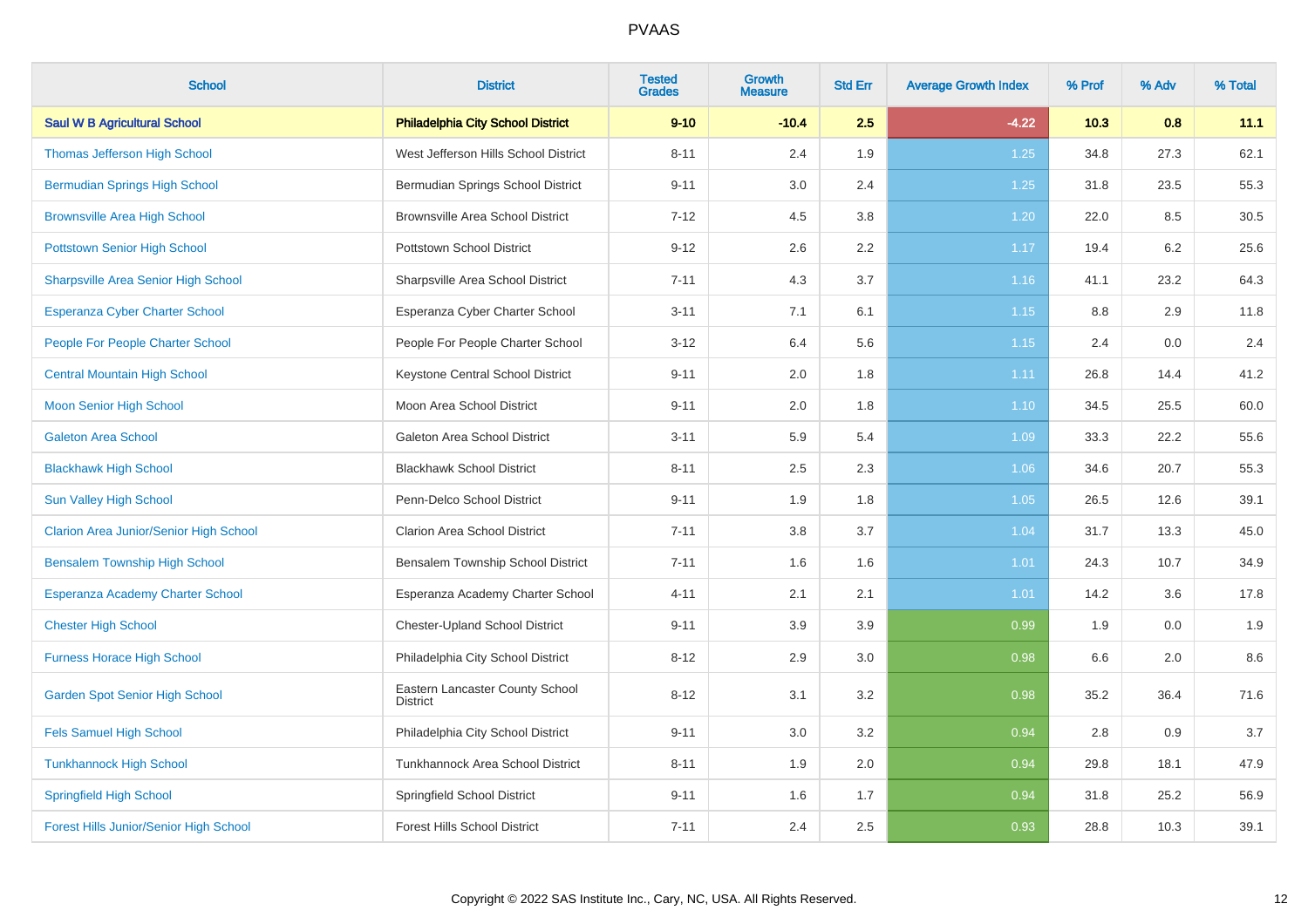| <b>School</b>                                    | <b>District</b>                                   | <b>Tested</b><br><b>Grades</b> | <b>Growth</b><br><b>Measure</b> | <b>Std Err</b> | <b>Average Growth Index</b> | % Prof | % Adv | % Total |
|--------------------------------------------------|---------------------------------------------------|--------------------------------|---------------------------------|----------------|-----------------------------|--------|-------|---------|
| <b>Saul W B Agricultural School</b>              | <b>Philadelphia City School District</b>          | $9 - 10$                       | $-10.4$                         | 2.5            | $-4.22$                     | 10.3   | 0.8   | 11.1    |
| North Clarion County Junior/Senior High School   | North Clarion County School District              | $7 - 12$                       | 3.8                             | 4.1            | 0.93                        | 45.0   | 18.8  | 63.8    |
| Maplewood Junior/Senior High School              | <b>Penncrest School District</b>                  | $7 - 11$                       | 2.9                             | 3.2            | 0.90                        | 29.1   | 10.6  | 39.7    |
| <b>Cougar Academy</b>                            | Harrisburg City School District                   | $3 - 10$                       | 5.1                             | 5.7            | 0.88                        | 0.0    | 5.0   | $5.0\,$ |
| Hope For Hyndman Charter School                  | Hope For Hyndman Charter School                   | $3 - 11$                       | 5.1                             | 5.8            | 0.88                        | 14.3   | 7.1   | 21.4    |
| Aspira Bilingual Cyber Charter School            | Aspira Bilingual Cyber Charter<br>School          | $3 - 11$                       | 5.1                             | 5.8            | 0.87                        | 4.8    | 0.0   | 4.8     |
| Williams Valley Junior/Senior High School        | Williams Valley School District                   | $7 - 11$                       | 3.2                             | 3.7            | 0.86                        | 17.0   | 5.1   | 22.0    |
| Abington Junior High School                      | Abington School District                          | $7-9$                          | 1.4                             | 1.6            | 0.86                        | 29.5   | 29.0  | 58.5    |
| Mercer Area Senior High School                   | Mercer Area School District                       | $8 - 11$                       | 2.7                             | 3.1            | 0.86                        | 24.4   | 11.8  | 36.2    |
| <b>Seneca Valley High School</b>                 | Seneca Valley School District                     | $7 - 11$                       | 1.2                             | 1.4            | 0.86                        | 40.6   | 25.2  | 65.8    |
| <b>Lincoln High School</b>                       | Philadelphia City School District                 | $9 - 12$                       | 1.6                             | 1.9            | 0.85                        | 7.6    | 0.4   | $8.0\,$ |
| <b>Lewisburg High School</b>                     | Lewisburg Area School District                    | $9 - 11$                       | 2.0                             | 2.4            | 0.84                        | 35.9   | 35.9  | 71.8    |
| <b>Union High School</b>                         | <b>Union School District</b>                      | $6 - 12$                       | 3.1                             | 3.7            | 0.83                        | 17.9   | 10.4  | 28.4    |
| <b>Cochranton Junior/Senior High School</b>      | <b>Crawford Central School District</b>           | $7 - 11$                       | 3.0                             | 3.8            | 0.80                        | 23.5   | 18.4  | 41.8    |
| <b>Upper Moreland High School</b>                | Upper Moreland Township School<br><b>District</b> | $9 - 11$                       | 1.6                             | 2.0            | 0.80                        | 24.8   | 26.6  | 51.3    |
| Bethlehem-Center Senior High School              | Bethlehem-Center School District                  | $9 - 10$                       | 2.7                             | 3.5            | 0.76                        | 32.3   | 4.6   | 36.9    |
| <b>Northeast High School</b>                     | Philadelphia City School District                 | $8 - 11$                       | 1.0                             | 1.3            | 0.76                        | 21.0   | 6.8   | 27.8    |
| <b>Oley Valley Senior High School</b>            | <b>Oley Valley School District</b>                | $9 - 11$                       | 1.8                             | 2.4            | 0.72                        | 37.4   | 23.9  | 61.4    |
| <b>School Lane Charter School</b>                | School Lane Charter School                        | $3 - 11$                       | 2.6                             | $3.6\,$        | 0.72                        | 23.1   | 18.7  | 41.8    |
| Daniel Boone Area High School                    | Daniel Boone Area School District                 | $9 - 12$                       | 1.3                             | 1.9            | 0.71                        | 28.9   | 22.0  | 51.0    |
| <b>Sullivan County Junior/Senior High School</b> | <b>Sullivan County School District</b>            | $7 - 10$                       | 3.0                             | 4.3            | 0.70                        | 43.6   | 7.7   | 51.3    |
| <b>Juniata Valley Junior/Senior High School</b>  | Juniata Valley School District                    | $6 - 11$                       | 2.1                             | 3.2            | 0.65                        | 23.1   | 9.4   | 32.5    |
| <b>Shenango High School</b>                      | Shenango Area School District                     | $7 - 11$                       | 2.1                             | 3.2            | 0.65                        | 41.4   | 13.8  | 55.3    |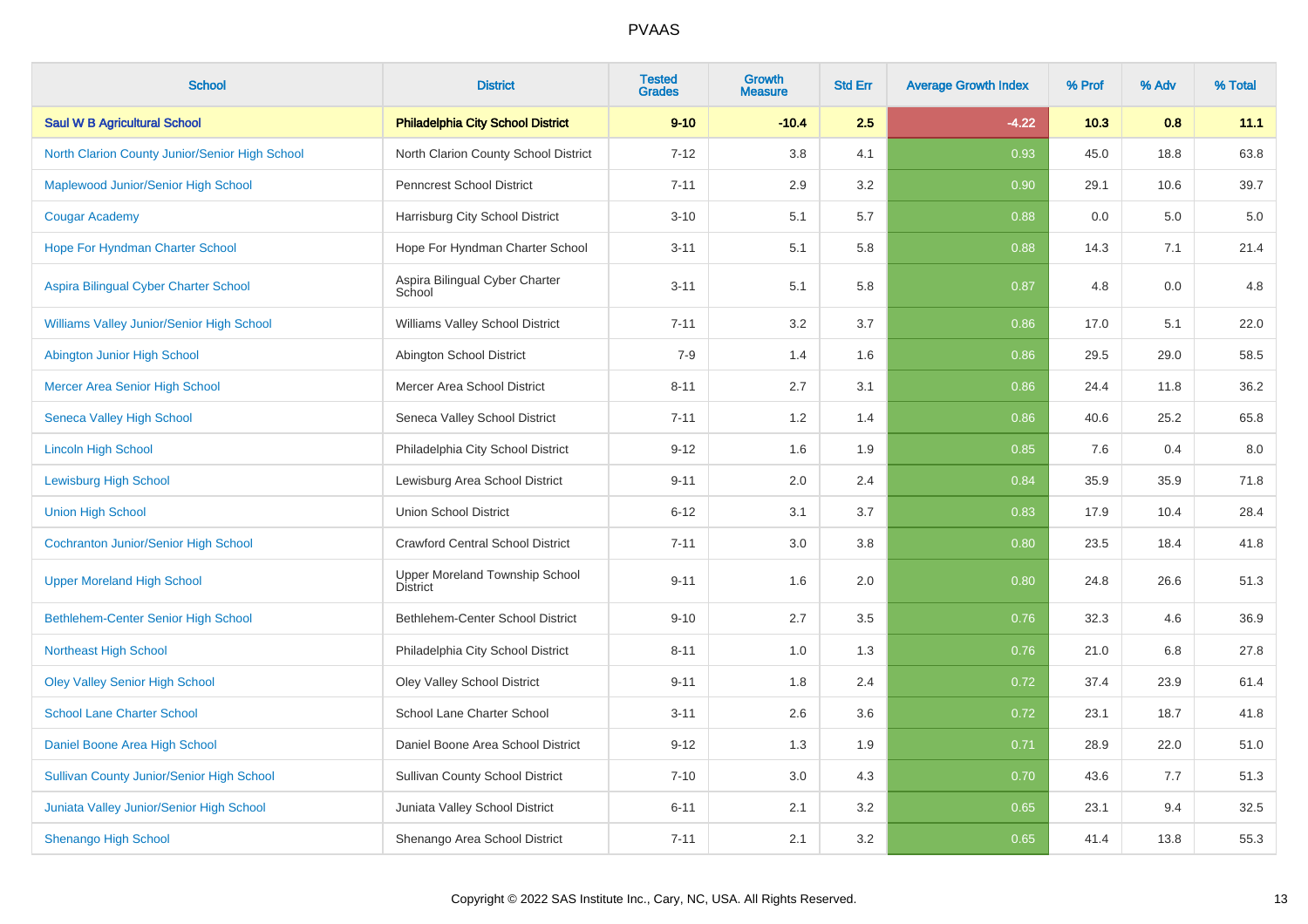| <b>School</b>                                     | <b>District</b>                                   | <b>Tested</b><br><b>Grades</b> | Growth<br>Measure | <b>Std Err</b> | <b>Average Growth Index</b> | % Prof | % Adv | % Total |
|---------------------------------------------------|---------------------------------------------------|--------------------------------|-------------------|----------------|-----------------------------|--------|-------|---------|
| <b>Saul W B Agricultural School</b>               | <b>Philadelphia City School District</b>          | $9 - 10$                       | $-10.4$           | 2.5            | $-4.22$                     | 10.3   | 0.8   | 11.1    |
| <b>Mastery Charter School-Pickett Campus</b>      | Mastery Charter School - Pickett<br>Campus        | $6 - 10$                       | 2.7               | 4.2            | 0.65                        | 20.6   | 0.0   | 20.6    |
| <b>Belmont Charter School</b>                     | <b>Belmont Charter School</b>                     | $3 - 10$                       | 2.2               | 3.4            | 0.64                        | 5.3    | 1.8   | 7.0     |
| <b>Brentwood Senior High School</b>               | Brentwood Borough School District                 | $9 - 11$                       | 1.9               | 3.0            | 0.61                        | 20.2   | 16.0  | 36.2    |
| <b>Annville Cleona High School</b>                | Annville-Cleona School District                   | $9 - 12$                       | 1.5               | 2.4            | 0.61                        | 34.8   | 13.6  | 48.5    |
| <b>Coatesville Area Senior High School</b>        | Coatesville Area School District                  | $10 - 11$                      | 2.4               | 4.0            | 0.61                        | 2.6    | 0.9   | $3.5\,$ |
| <b>Wilson High School</b>                         | <b>Wilson School District</b>                     | $8 - 12$                       | 0.9               | 1.4            | 0.60                        | 30.4   | 25.5  | 55.9    |
| Seneca High School                                | Wattsburg Area School District                    | $9 - 11$                       | 1.6               | 2.7            | 0.57                        | 20.4   | 12.4  | 32.7    |
| Bartram John - Main                               | Philadelphia City School District                 | $8 - 11$                       | 1.7               | 3.1            | 0.57                        | 1.0    | 0.0   | 1.0     |
| Shippensburg Area Senior High School              | Shippensburg Area School District                 | $9 - 11$                       | 1.0               | 1.7            | 0.56                        | 23.5   | 22.8  | 46.3    |
| <b>Mastbaum Jules E AVTS</b>                      | Philadelphia City School District                 | $9 - 10$                       | 1.5               | 2.7            | 0.53                        | 5.6    | 0.0   | 5.6     |
| <b>Ridley High School</b>                         | <b>Ridley School District</b>                     | $9 - 12$                       | 0.8               | 1.6            | 0.52                        | 32.0   | 10.7  | 42.6    |
| <b>Biglerville High School</b>                    | Upper Adams School District                       | $9 - 11$                       | 1.3               | 2.5            | 0.51                        | 33.0   | 17.0  | 50.0    |
| North Star High School                            | North Star School District                        | $9 - 11$                       | 1.6               | 3.3            | 0.50                        | 26.2   | 20.0  | 46.2    |
| <b>Hopewell Senior High School</b>                | Hopewell Area School District                     | $9 - 11$                       | 1.3               | 2.6            | 0.49                        | 34.5   | 12.4  | 46.9    |
| Dobbins Avt High School                           | Philadelphia City School District                 | $9 - 10$                       | 1.2               | 2.6            | 0.48                        | 3.8    | 0.0   | $3.8\,$ |
| South Williamsport Area Junior/Senior High School | South Williamsport Area School<br><b>District</b> | $7 - 10$                       | 1.5               | 3.1            | 0.48                        | 38.4   | 11.6  | 50.0    |
| Hamburg Area High School                          | Hamburg Area School District                      | $9 - 11$                       | 1.1               | 2.4            | 0.48                        | 28.0   | 15.5  | 43.6    |
| Austin Area Junior/Senior High School             | Austin Area School District                       | $7 - 11$                       | 2.9               | 6.1            | 0.47                        | 25.0   | 18.8  | 43.8    |
| Jersey Shore Area Senior High School              | Jersey Shore Area School District                 | $9 - 11$                       | 1.2               | 2.5            | 0.47                        | 39.3   | 13.6  | 52.9    |
| Hollidaysburg Area Senior High School             | Hollidaysburg Area School District                | $10 - 11$                      | 0.9               | 2.0            | 0.45                        | 22.1   | 2.6   | 24.7    |
| Marion Center Area Jr/Sr High School              | Marion Center Area School District                | $7 - 10$                       | 1.3               | 2.9            | 0.45                        | 23.3   | 11.1  | 34.4    |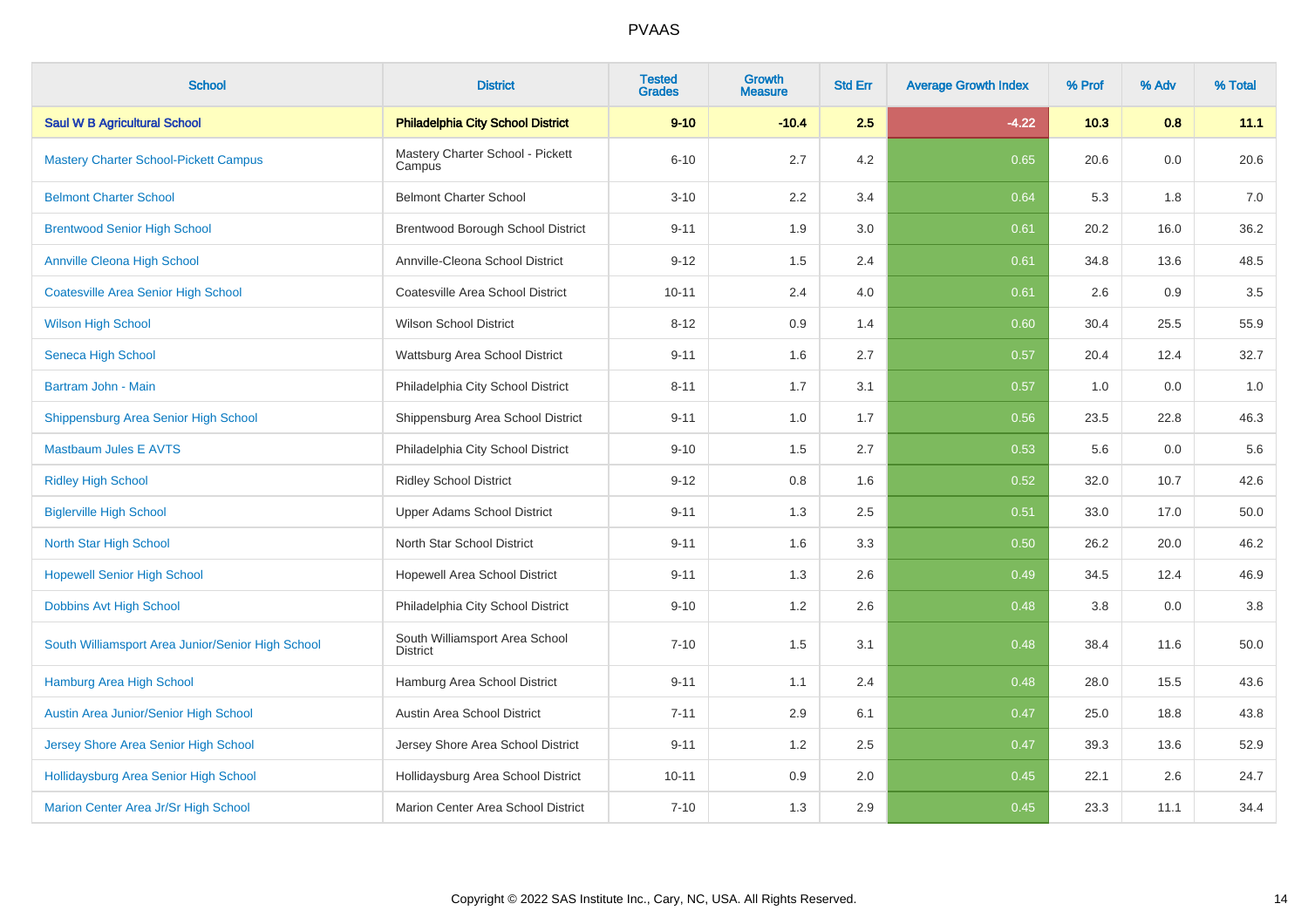| <b>School</b>                                      | <b>District</b>                                       | <b>Tested</b><br><b>Grades</b> | Growth<br><b>Measure</b> | <b>Std Err</b> | <b>Average Growth Index</b> | % Prof | % Adv | % Total |
|----------------------------------------------------|-------------------------------------------------------|--------------------------------|--------------------------|----------------|-----------------------------|--------|-------|---------|
| <b>Saul W B Agricultural School</b>                | <b>Philadelphia City School District</b>              | $9 - 10$                       | $-10.4$                  | 2.5            | $-4.22$                     | 10.3   | 0.8   | 11.1    |
| Philadelphia Electrical & Tech Charter High School | Philadelphia Electrical & Tech<br>Charter High School | $10 - 10$                      | 1.2                      | 2.6            | 0.45                        | 0.9    | 0.0   | 0.9     |
| <b>MaST Community Charter School II</b>            | MaST Community Charter School II                      | $3 - 10$                       | 1.4                      | 3.0            | 0.45                        | 16.1   | 4.6   | 20.7    |
| Warren Area High School                            | Warren County School District                         | $8 - 11$                       | 1.0                      | 2.3            | 0.44                        | 25.5   | 13.2  | 38.6    |
| Avella Area Junior/Senior High School              | Avella Area School District                           | $7 - 12$                       | 2.0                      | 4.7            | 0.44                        | 34.8   | 7.2   | 42.0    |
| <b>Garnet Valley High School</b>                   | <b>Garnet Valley School District</b>                  | $9 - 10$                       | 0.7                      | 1.7            | 0.41                        | 34.9   | 26.4  | 61.3    |
| <b>Reach Cyber Charter School</b>                  | Reach Cyber Charter School                            | $3 - 11$                       | 1.4                      | 3.6            | 0.40                        | 32.9   | 15.2  | 48.1    |
| Altoona Area High School                           | Altoona Area School District                          | $9 - 12$                       | 0.6                      | 1.5            | 0.39                        | 29.0   | 13.8  | 42.8    |
| King Martin Luther High School                     | Philadelphia City School District                     | $9 - 10$                       | 1.5                      | 4.0            | 0.38                        | 2.2    | 0.0   | 2.2     |
| Pennsylvania Cyber Charter School                  | Pennsylvania Cyber Charter School                     | $3 - 11$                       | 0.6                      | 1.5            | 0.37                        | 20.8   | 8.1   | 28.9    |
| Penn Hills Senior High School                      | Penn Hills School District                            | $9 - 11$                       | $0.7\,$                  | 2.4            | 0.31                        | 18.4   | 7.1   | 25.6    |
| Tulpehocken Junior/Senior High School              | Tulpehocken Area School District                      | $7 - 12$                       | 1.4                      | 5.0            | 0.29                        | 11.5   | 23.1  | 34.6    |
| <b>New Foundations Charter School</b>              | New Foundations Charter School                        | $3 - 11$                       | 0.6                      | 2.2            | 0.29                        | 22.4   | 4.0   | 26.4    |
| <b>Tech Freire Charter School</b>                  | <b>Tech Freire Charter School</b>                     | $9 - 11$                       | 0.7                      | 2.5            | 0.27                        | 3.6    | 0.0   | 3.6     |
| <b>Kensington Health Sciences</b>                  | Philadelphia City School District                     | $9 - 10$                       | 1.5                      | 6.1            | 0.25                        | 14.3   | 0.0   | 14.3    |
| <b>Central Columbia Senior High School</b>         | Central Columbia School District                      | $9 - 12$                       | 0.5                      | 2.3            | 0.24                        | 25.4   | 37.6  | 63.0    |
| North Penn-Liberty Junior/Senior High School       | Southern Tioga School District                        | $7 - 11$                       | 1.2                      | 5.0            | 0.24                        | 16.7   | 11.1  | 27.8    |
| <b>Wilkes-Barre Area Sd Stem Academy</b>           | Wilkes-Barre Area School District                     | $9 - 11$                       | 1.4                      | 6.4            | 0.22                        | 53.8   | 38.5  | 92.3    |
| Edison High School/Fareira Skills                  | Philadelphia City School District                     | $8 - 12$                       | 0.7                      | 3.2            | 0.22                        | 4.9    | 0.0   | 4.9     |
| Sayre William L Middle School                      | Philadelphia City School District                     | $9 - 12$                       | 0.8                      | 4.0            | 0.20                        | 2.4    | 0.0   | 2.4     |
| <b>Tidioute Community Charter School</b>           | <b>Tidioute Community Charter School</b>              | $3 - 11$                       | 0.8                      | 4.4            | 0.19                        | 18.1   | 6.9   | 25.0    |
| Northern Cambria High School                       | Northern Cambria School District                      | $9 - 11$                       | 0.6                      | 3.5            | 0.16                        | 27.6   | 1.3   | 29.0    |
| <b>Wilson Area High School</b>                     | <b>Wilson Area School District</b>                    | $9 - 11$                       | 0.2                      | 2.3            | 0.09                        | 35.4   | 14.6  | 50.0    |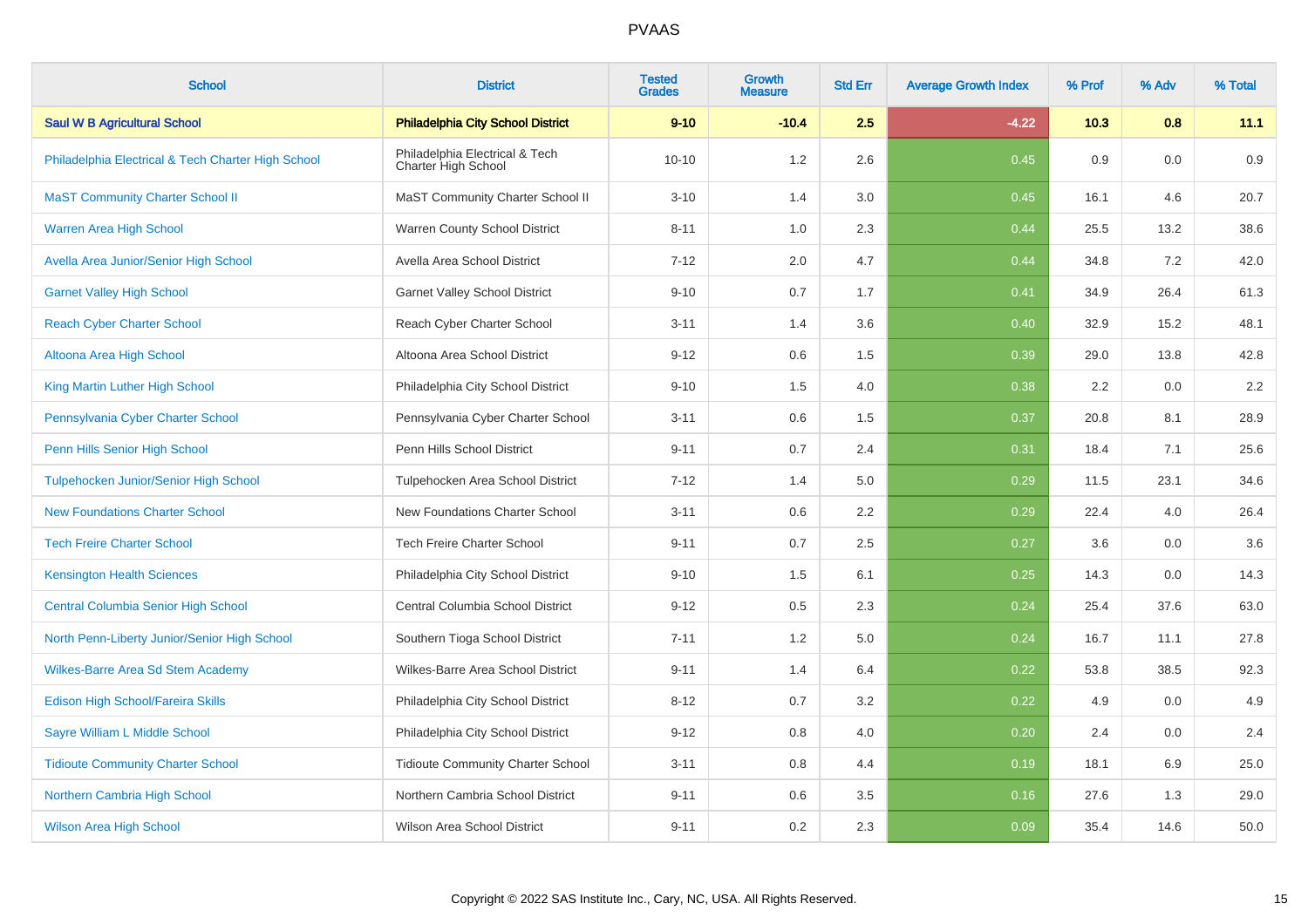| <b>School</b>                                     | <b>District</b>                                     | <b>Tested</b><br><b>Grades</b> | Growth<br><b>Measure</b> | <b>Std Err</b> | <b>Average Growth Index</b> | % Prof | % Adv | % Total |
|---------------------------------------------------|-----------------------------------------------------|--------------------------------|--------------------------|----------------|-----------------------------|--------|-------|---------|
| <b>Saul W B Agricultural School</b>               | <b>Philadelphia City School District</b>            | $9 - 10$                       | $-10.4$                  | 2.5            | $-4.22$                     | 10.3   | 0.8   | 11.1    |
| Sheffield M/Hs                                    | Warren County School District                       | $6 - 11$                       | 0.3                      | 4.7            | 0.07                        | 26.8   | 4.2   | 31.0    |
| Downingtown High School East Campus               | Downingtown Area School District                    | $9 - 11$                       | 0.1                      | 1.7            | 0.06                        | 31.7   | 24.0  | 55.8    |
| Community Academy Of Philadelphia Charter School  | Community Academy Of<br>Philadelphia Charter School | $3 - 11$                       | 0.1                      | 2.6            | 0.06                        | 9.7    | 2.6   | 12.4    |
| <b>Waynesburg Central High School</b>             | <b>Central Greene School District</b>               | $9 - 11$                       | 0.1                      | 2.5            | 0.05                        | 27.8   | 14.8  | 42.6    |
| <b>Freeport Area Senior High School</b>           | Freeport Area School District                       | $9 - 10$                       | 0.1                      | 2.1            | 0.05                        | 37.4   | 29.8  | 67.2    |
| Greencastle-Antrim Senior High School             | Greencastle-Antrim School District                  | $9 - 11$                       | 0.1                      | 2.0            | 0.03                        | 30.9   | 22.2  | 53.1    |
| North Penn-Mansfield Junior/Senior High School    | Southern Tioga School District                      | $7 - 10$                       | 0.1                      | 3.2            | 0.02                        | 32.0   | 9.8   | 41.8    |
| <b>Fairfield Area High School</b>                 | <b>Fairfield Area School District</b>               | $8 - 11$                       | $-0.0$                   | 3.6            | $-0.00$                     | 43.9   | 6.1   | 50.0    |
| Otto-Eldred Junior/Senior High School             | Otto-Eldred School District                         | $7 - 11$                       | 0.0                      | 3.5            | 0.00                        | 35.8   | 10.5  | 46.3    |
| The Science Leadership Academy At Beeber          | Philadelphia City School District                   | $5 - 12$                       | 0.0                      | 2.8            | 0.00                        | 24.0   | 6.7   | 30.8    |
| Brockway Area Junior/Senior High School           | Brockway Area School District                       | $7 - 11$                       | 0.0                      | 3.5            | 0.00                        | 41.2   | 13.8  | 55.0    |
| Northern Lebanon Senior High School               | Northern Lebanon School District                    | $9 - 11$                       | $-0.1$                   | 2.2            | $-0.02$                     | 18.8   | 6.8   | 25.6    |
| Portage Area Junior/Senior High School            | Portage Area School District                        | $7 - 10$                       | $-0.2$                   | 3.3            | $-0.04$                     | 27.0   | 20.6  | 47.6    |
| Jeannette High School                             | Jeannette City School District                      | $7 - 11$                       | $-0.2$                   | 3.4            | $-0.05$                     | 26.8   | 4.1   | 30.9    |
| Fort Cherry Junior/Senior High School             | Fort Cherry School District                         | $7 - 10$                       | $-0.2$                   | 3.1            | $-0.05$                     | 30.6   | 14.1  | 44.7    |
| South Side High School                            | South Side Area School District                     | $9 - 11$                       | $-0.3$                   | 3.1            | $-0.08$                     | 24.0   | 28.0  | 52.0    |
| <b>Blacklick Valley Junior/Senior High School</b> | <b>Blacklick Valley School District</b>             | $7 - 11$                       | $-0.4$                   | 4.0            | $-0.09$                     | 7.7    | 7.7   | 15.4    |
| Lehigh Career & Technical Institute               | Lehigh Career & Technical Institute                 | $10 - 12$                      | $-0.7$                   | 6.3            | $-0.11$                     | 36.4   | 4.6   | 40.9    |
| Cranberry Area Junior/Senior High School          | <b>Cranberry Area School District</b>               | $7 - 12$                       | $-0.4$                   | 3.1            | $-0.12$                     | 25.5   | 9.7   | 35.2    |
| South Allegheny High School                       | South Allegheny School District                     | $8 - 11$                       | $-0.4$                   | 3.1            | $-0.12$                     | 23.8   | 2.5   | 26.2    |
| Claysburg-Kimmel High School                      | Claysburg-Kimmel School District                    | $7 - 11$                       | $-0.7$                   | 5.2            | $-0.13$                     | 5.0    | 0.0   | 5.0     |
| Ferndale Area Junior/Senior High School           | Ferndale Area School District                       | $7 - 10$                       | $-0.7$                   | 4.2            | $-0.15$                     | 21.0   | 7.9   | 29.0    |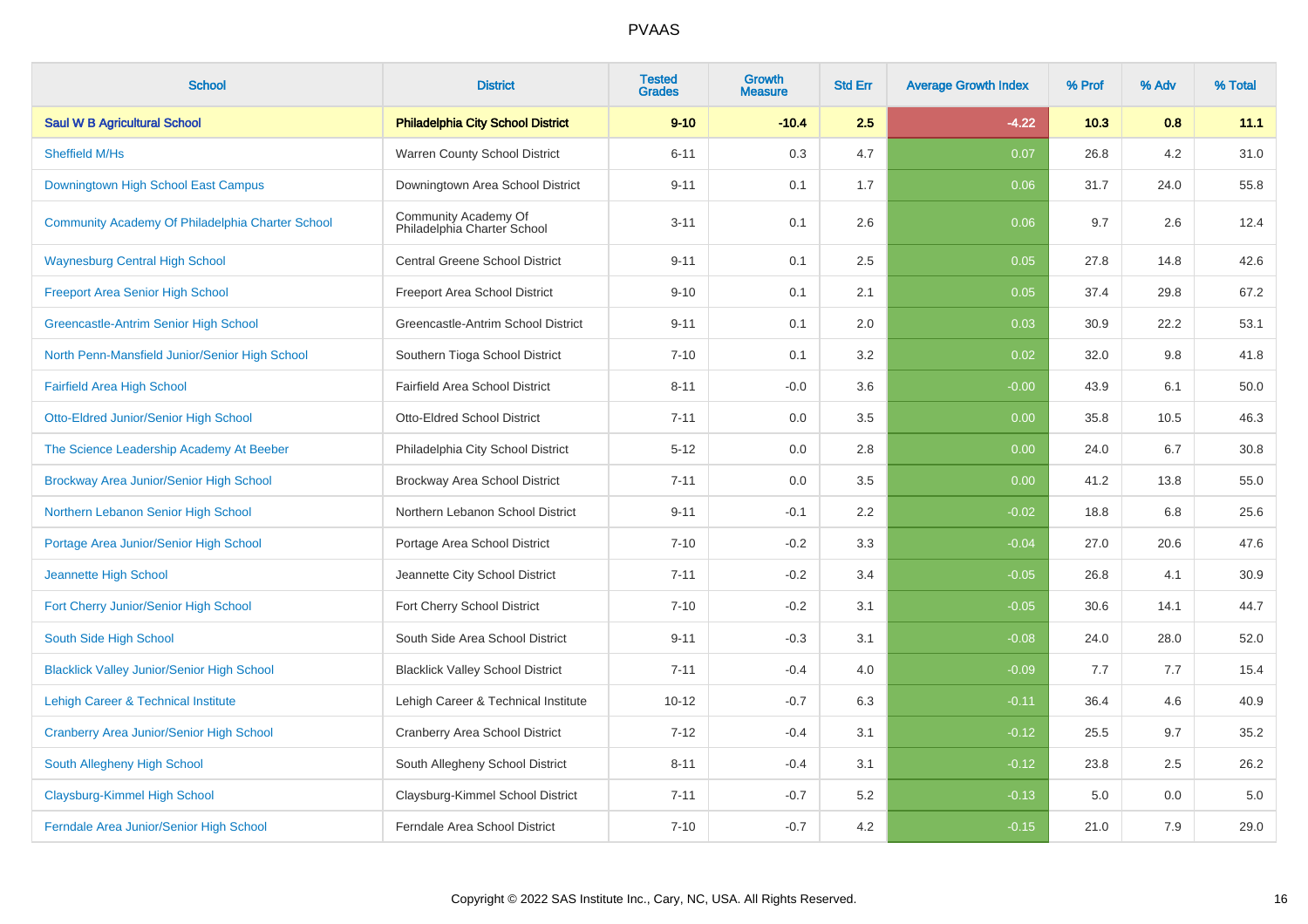| <b>School</b>                                | <b>District</b>                                | <b>Tested</b><br><b>Grades</b> | <b>Growth</b><br><b>Measure</b> | <b>Std Err</b> | <b>Average Growth Index</b> | % Prof | % Adv | % Total |
|----------------------------------------------|------------------------------------------------|--------------------------------|---------------------------------|----------------|-----------------------------|--------|-------|---------|
| <b>Saul W B Agricultural School</b>          | <b>Philadelphia City School District</b>       | $9 - 10$                       | $-10.4$                         | 2.5            | $-4.22$                     | 10.3   | 0.8   | 11.1    |
| Columbia High School                         | Columbia Borough School District               | $8 - 12$                       | $-0.6$                          | 3.6            | $-0.16$                     | 17.2   | 1.7   | 19.0    |
| Westmont Hilltop Junior/Senior High School   | Westmont Hilltop School District               | $7 - 11$                       | $-0.6$                          | 2.8            | $-0.19$                     | 33.3   | 14.7  | 48.0    |
| Palmerton Area High School                   | Palmerton Area School District                 | $9 - 11$                       | $-0.5$                          | 2.7            | $-0.20$                     | 34.3   | 14.3  | 48.6    |
| <b>Clairton Middle/High School</b>           | <b>Clairton City School District</b>           | $6 - 11$                       | $-1.1$                          | 5.0            | $-0.21$                     | 3.8    | 0.5   | 4.4     |
| <b>Pine Grove Area High School</b>           | Pine Grove Area School District                | $9 - 11$                       | $-0.6$                          | 3.0            | $-0.21$                     | 29.5   | 14.3  | 43.8    |
| <b>Forest City Regional High School</b>      | Forest City Regional School District           | $7 - 12$                       | $-0.8$                          | 3.6            | $-0.22$                     | 26.5   | 8.2   | 34.7    |
| <b>Evergreen Community Charter School</b>    | <b>Evergreen Community Charter</b><br>School   | $6 - 11$                       | $-1.1$                          | 4.7            | $-0.23$                     | 34.6   | 26.9  | 61.5    |
| Clearfield Area Junior/Senior High School    | Clearfield Area School District                | $7 - 10$                       | $-0.9$                          | 3.7            | $-0.24$                     | 43.9   | 24.6  | 68.4    |
| <b>Building 21</b>                           | Philadelphia City School District              | $9 - 11$                       | $-0.8$                          | 3.0            | $-0.24$                     | 0.0    | 0.0   | $0.0\,$ |
| Northwest PA Collegiate Academy              | Erie City School District                      | $6 - 11$                       | $-0.6$                          | 2.5            | $-0.25$                     | 33.3   | 22.4  | 55.8    |
| <b>Schuylkill Valley High School</b>         | Schuylkill Valley School District              | $9 - 11$                       | $-0.6$                          | 2.2            | $-0.27$                     | 29.8   | 20.2  | 50.0    |
| <b>Burrell High School</b>                   | <b>Burrell School District</b>                 | $9 - 11$                       | $-1.0$                          | 3.3            | $-0.29$                     | 27.8   | 17.7  | 45.6    |
| <b>Lebanon Senior High School</b>            | Lebanon School District                        | $9 - 11$                       | $-0.6$                          | 1.9            | $-0.29$                     | 15.2   | 6.4   | 21.6    |
| <b>Cedar Cliff High School</b>               | West Shore School District                     | $9 - 12$                       | $-0.6$                          | 1.9            | $-0.30$                     | 27.6   | 14.2  | 41.8    |
| Kennard-Dale High School                     | South Eastern School District                  | $9 - 11$                       | $-0.6$                          | 1.8            | $-0.30$                     | 36.4   | 17.1  | 53.5    |
| Mastery Charter High School-Lenfest Campus   | Mastery Charter High School-<br>Lenfest Campus | $7 - 11$                       | $-1.8$                          | 5.8            | $-0.30$                     | 26.3   | 0.0   | 26.3    |
| <b>Exeter Township Senior High School</b>    | <b>Exeter Township School District</b>         | $9 - 11$                       | $-0.5$                          | 1.7            | $-0.32$                     | 27.2   | 15.6  | 42.8    |
| <b>Bangor Area High School</b>               | <b>Bangor Area School District</b>             | $9 - 12$                       | $-0.7$                          | 2.0            | $-0.33$                     | 25.8   | 12.7  | 38.5    |
| <b>Highlands Senior High School</b>          | <b>Highlands School District</b>               | $9 - 11$                       | $-0.8$                          | 2.3            | $-0.33$                     | 32.6   | 10.5  | 43.0    |
| Farrell Area High School/Upper Middle School | <b>Farrell Area School District</b>            | $7 - 11$                       | $-1.4$                          | 4.2            | $-0.33$                     | 9.3    | 11.6  | 20.9    |
| <b>MaST Community Charter School</b>         | <b>MaST Community Charter School</b>           | $3 - 10$                       | $-0.9$                          | 2.5            | $-0.34$                     | 25.0   | 21.6  | 46.6    |
| <b>Chichester Senior High School</b>         | <b>Chichester School District</b>              | $9 - 11$                       | $-1.5$                          | 4.2            | $-0.35$                     | 40.0   | 14.0  | 54.0    |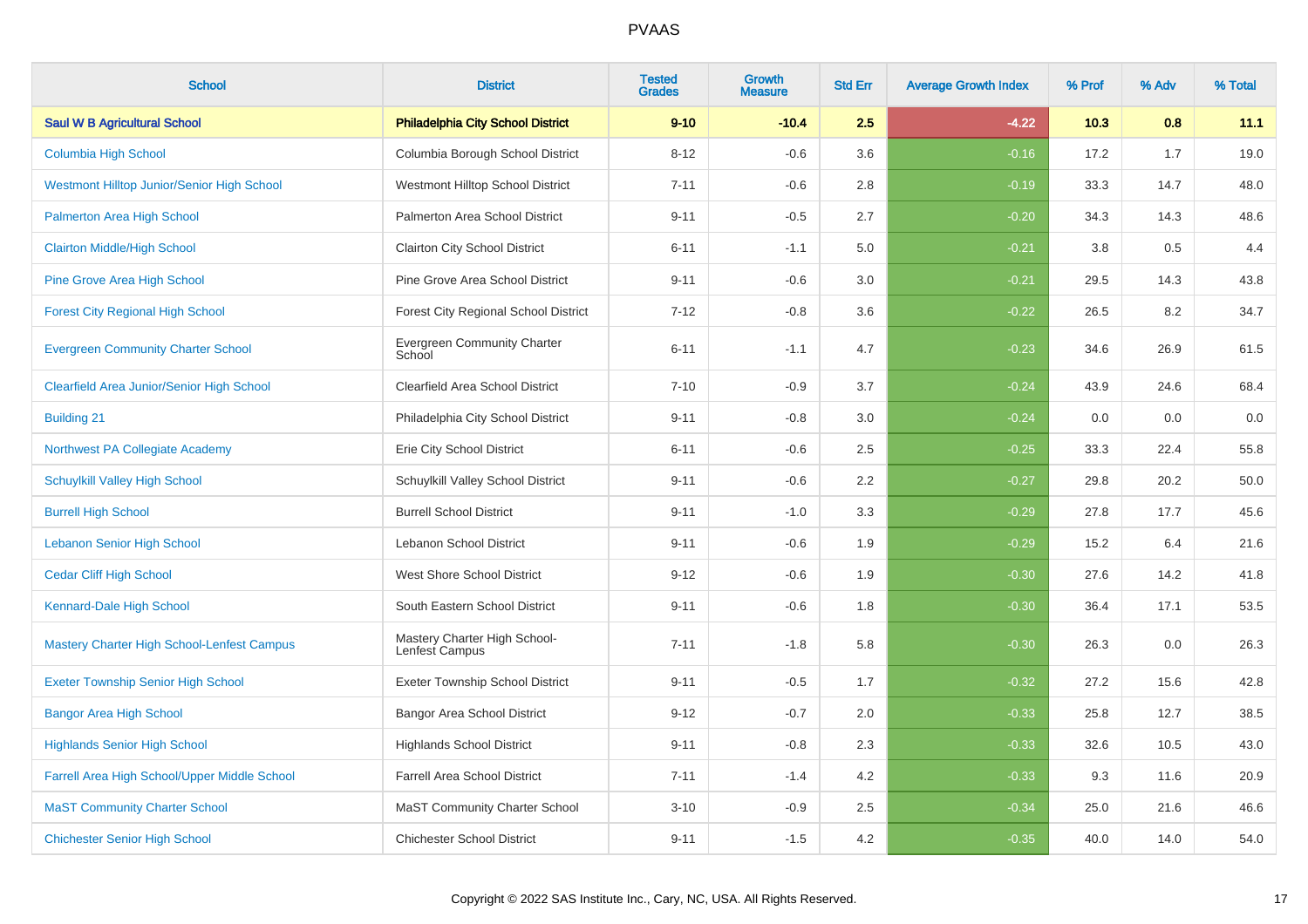| <b>School</b>                                    | <b>District</b>                                            | <b>Tested</b><br><b>Grades</b> | <b>Growth</b><br><b>Measure</b> | <b>Std Err</b> | <b>Average Growth Index</b> | % Prof | % Adv | % Total |
|--------------------------------------------------|------------------------------------------------------------|--------------------------------|---------------------------------|----------------|-----------------------------|--------|-------|---------|
| <b>Saul W B Agricultural School</b>              | <b>Philadelphia City School District</b>                   | $9 - 10$                       | $-10.4$                         | 2.5            | $-4.22$                     | 10.3   | 0.8   | 11.1    |
| David E Williams Middle School                   | <b>Montour School District</b>                             | $5-8$                          | $-1.5$                          | 4.2            | $-0.35$                     | 30.6   | 63.3  | 93.9    |
| Franklin Benjamin High School                    | Philadelphia City School District                          | $9 - 11$                       | $-1.2$                          | 3.4            | $-0.36$                     | 1.4    | 0.0   | 1.4     |
| Springdale Junior/Senior High School             | Allegheny Valley School District                           | $7 - 11$                       | $-1.5$                          | 3.9            | $-0.37$                     | 31.8   | 11.4  | 43.2    |
| <b>Everett Area High School</b>                  | <b>Everett Area School District</b>                        | $9 - 11$                       | $-1.2$                          | 3.1            | $-0.39$                     | 34.7   | 13.3  | 48.0    |
| <b>Lakeview Middle-High School</b>               | Lakeview School District                                   | $6 - 11$                       | $-1.5$                          | 3.5            | $-0.41$                     | 41.5   | 12.3  | 53.8    |
| Penns Manor Area Junior/Senior High School       | Penns Manor Area School District                           | $6 - 12$                       | $-1.5$                          | 3.5            | $-0.42$                     | 24.2   | 3.8   | 28.0    |
| <b>Overbrook High School</b>                     | Philadelphia City School District                          | $9 - 11$                       | $-1.7$                          | 3.9            | $-0.43$                     | 3.6    | 0.0   | 3.6     |
| <b>Penn Treaty School</b>                        | Philadelphia City School District                          | $6 - 11$                       | $-1.7$                          | 3.7            | $-0.44$                     | 0.0    | 0.0   | $0.0\,$ |
| Mapletown Junior/Senior High School              | Southeastern Greene School District                        | $7 - 10$                       | $-2.0$                          | 4.4            | $-0.44$                     | 29.0   | 9.7   | 38.7    |
| <b>Carlynton Junior/Senior High School</b>       | Carlynton School District                                  | $7 - 11$                       | $-1.4$                          | 3.2            | $-0.45$                     | 27.9   | 5.2   | 33.1    |
| Norwin Senior High School                        | Norwin School District                                     | $8 - 11$                       | $-0.7$                          | 1.6            | $-0.46$                     | 37.7   | 27.6  | 65.2    |
| New Brighton Area High School                    | New Brighton Area School District                          | $9 - 11$                       | $-1.6$                          | 3.2            | $-0.50$                     | 31.5   | 11.1  | 42.6    |
| <b>York Academy Regional Charter School</b>      | York Academy Regional Charter<br>School                    | $3 - 11$                       | $-2.3$                          | 4.4            | $-0.52$                     | 23.5   | 2.0   | 25.5    |
| Albert Gallatin Area Senior High School          | Albert Gallatin Area School District                       | $8 - 11$                       | $-1.2$                          | 2.3            | $-0.53$                     | 31.9   | 20.7  | 52.7    |
| <b>Susq-Cyber Charter School</b>                 | Susq-Cyber Charter School                                  | $9 - 11$                       | $-3.2$                          | 5.8            | $-0.54$                     | 23.8   | 4.8   | 28.6    |
| <b>Bradford Area High School</b>                 | <b>Bradford Area School District</b>                       | $9 - 12$                       | $-1.2$                          | 2.2            | $-0.54$                     | 31.2   | 16.7  | 47.9    |
| Northern Bedford County High School              | Northern Bedford County School<br><b>District</b>          | $9 - 11$                       | $-1.8$                          | 3.3            | $-0.55$                     | 26.2   | 16.9  | 43.1    |
| Center For Student Lrng Charter School Pennsbury | Center For Student Learning Charter<br>School At Pennsbury | $6 - 12$                       | $-3.3$                          | 6.0            | $-0.55$                     | 23.1   | 0.0   | 23.1    |
| <b>Strawberry Mansion High School</b>            | Philadelphia City School District                          | $9 - 11$                       | $-3.5$                          | 6.0            | $-0.57$                     | 0.0    | 0.0   | 0.0     |
| <b>Tri-Valley Junior/Senior High School</b>      | <b>Tri-Valley School District</b>                          | $7 - 10$                       | $-2.3$                          | 3.9            | $-0.59$                     | 31.0   | 9.5   | 40.5    |
| Monessen Senior High School                      | Monessen City School District                              | $8 - 10$                       | $-3.6$                          | 5.7            | $-0.62$                     | 21.0   | 10.5  | 31.6    |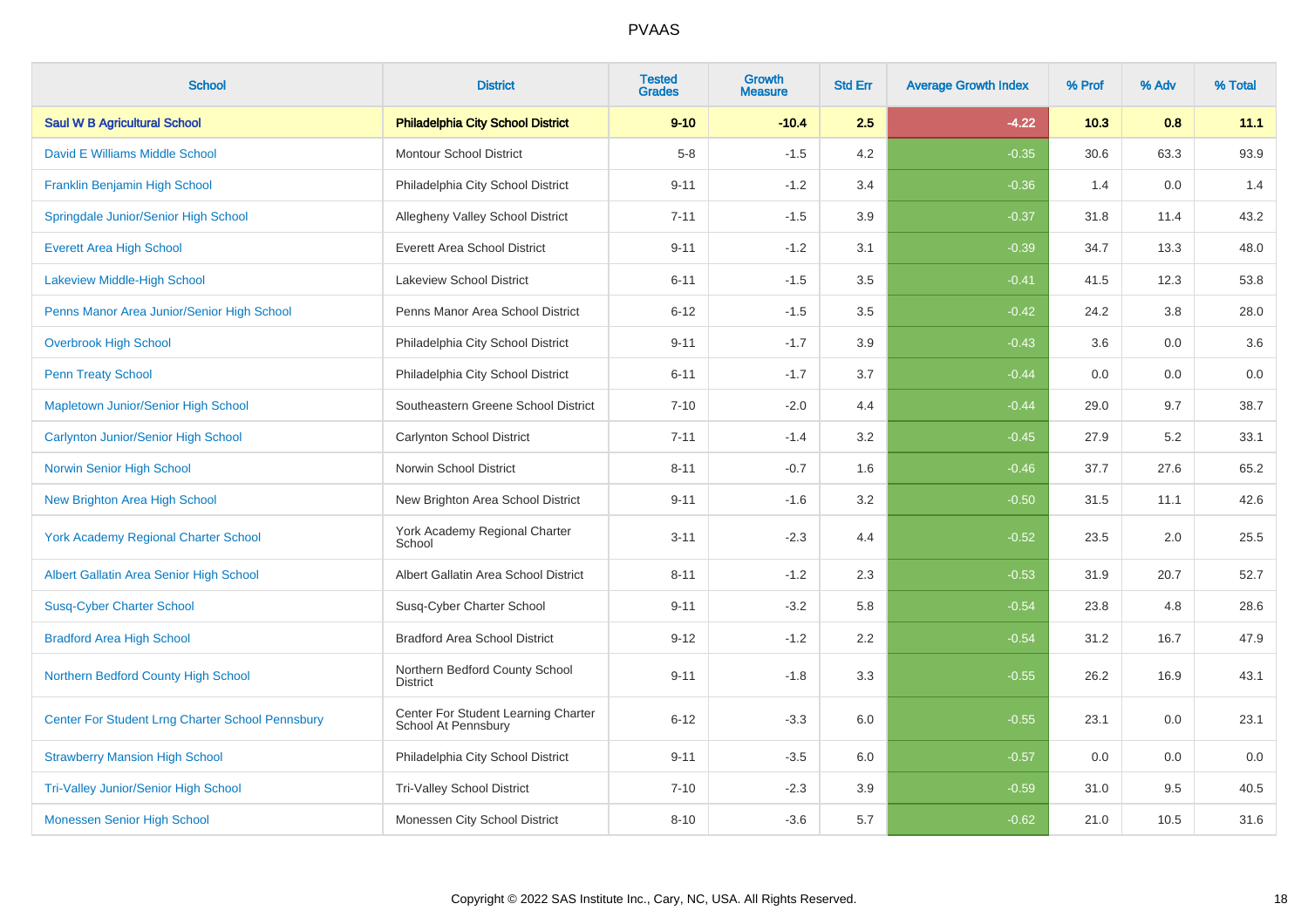| <b>School</b>                                       | <b>District</b>                                     | <b>Tested</b><br><b>Grades</b> | <b>Growth</b><br><b>Measure</b> | <b>Std Err</b> | <b>Average Growth Index</b> | % Prof | % Adv | % Total |
|-----------------------------------------------------|-----------------------------------------------------|--------------------------------|---------------------------------|----------------|-----------------------------|--------|-------|---------|
| <b>Saul W B Agricultural School</b>                 | <b>Philadelphia City School District</b>            | $9 - 10$                       | $-10.4$                         | 2.5            | $-4.22$                     | 10.3   | 0.8   | 11.1    |
| <b>Scranton High School</b>                         | <b>Scranton School District</b>                     | $9 - 11$                       | $-2.5$                          | 4.0            | $-0.62$                     | 25.5   | 14.9  | 40.4    |
| <b>Propel Charter School-Braddock Hills</b>         | Propel Charter School - Braddock<br><b>Hills</b>    | $3 - 11$                       | $-2.1$                          | 3.3            | $-0.63$                     | 4.8    | 3.2   | 8.1     |
| Rocky Grove Junior/Senior High School               | Valley Grove School District                        | $7 - 10$                       | $-3.8$                          | 5.6            | $-0.68$                     | 68.4   | 15.8  | 84.2    |
| <b>Conneaut Area Senior High</b>                    | <b>Conneaut School District</b>                     | $9 - 12$                       | $-1.8$                          | 2.5            | $-0.69$                     | 27.4   | 9.7   | 37.1    |
| Mount Union Area Senior High School                 | Mount Union Area School District                    | $9 - 10$                       | $-2.0$                          | 2.8            | $-0.70$                     | 19.8   | 5.8   | 25.6    |
| Roosevelt Campus of the Norristown Area High School | Norristown Area School District                     | $9 - 12$                       | $-4.4$                          | 6.3            | $-0.70$                     | 0.0    | 0.0   | 0.0     |
| <b>Motivation High School</b>                       | Philadelphia City School District                   | $9 - 10$                       | $-2.4$                          | 3.3            | $-0.71$                     | 1.3    | 0.0   | 1.3     |
| Urban Pathways 6-12 Charter School                  | Urban Pathways 6-12 Charter<br>School               | $6 - 11$                       | $-4.1$                          | 5.7            | $-0.72$                     | 0.0    | 0.0   | 0.0     |
| Carbondale Area Junior/Senior High School           | Carbondale Area School District                     | $7 - 10$                       | $-2.3$                          | 3.2            | $-0.72$                     | 27.5   | 2.9   | 30.4    |
| Reynolds Junior/Senior High School                  | Reynolds School District                            | $7 - 10$                       | $-2.5$                          | 3.5            | $-0.73$                     | 27.3   | 9.1   | 36.4    |
| Northgate Middle School High School                 | Northgate School District                           | $7 - 11$                       | $-2.6$                          | 3.4            | $-0.75$                     | 35.6   | 6.8   | 42.4    |
| Uniontown Area Senior High School                   | Uniontown Area School District                      | $9 - 11$                       | $-2.3$                          | 3.0            | $-0.75$                     | 31.7   | 7.3   | 39.0    |
| Minersville Area Junior/Senior High School          | Minersville Area School District                    | $7 - 11$                       | $-2.6$                          | 3.4            | $-0.75$                     | 27.4   | 9.7   | 37.1    |
| Randolph A. Philip AVT High School                  | Philadelphia City School District                   | $9 - 10$                       | $-3.1$                          | 4.1            | $-0.76$                     | 2.7    | 0.0   | 2.7     |
| Wyomissing Area Junior/Senior High School           | Wyomissing Area School District                     | $7 - 12$                       | $-2.0$                          | 2.6            | $-0.78$                     | 25.6   | 28.1  | 53.7    |
| <b>Roberto Clemente Charter School</b>              | Roberto Clemente Charter School                     | $3 - 12$                       | $-3.3$                          | 4.1            | $-0.79$                     | 22.7   | 4.6   | 27.3    |
| <b>Mastery Charter School - Shoemaker Campus</b>    | Mastery Charter School -<br><b>Shoemaker Campus</b> | $7 - 10$                       | $-2.3$                          | 2.8            | $-0.81$                     | 10.1   | 3.7   | 13.8    |
| Northwest Area High School                          | Northwest Area School District                      | $7 - 10$                       | $-2.8$                          | 3.3            | $-0.84$                     | 30.4   | 13.0  | 43.5    |
| <b>Shamokin Area High School</b>                    | Shamokin Area School District                       | $8 - 11$                       | $-2.1$                          | 2.4            | $-0.85$                     | 19.6   | 9.8   | 29.3    |
| West Philadelphia High School                       | Philadelphia City School District                   | $9 - 11$                       | $-3.4$                          | 3.9            | $-0.87$                     | 8.5    | 0.0   | 8.5     |
| Mahanoy Area Junior/Senior High School              | Mahanoy Area School District                        | $7 - 10$                       | $-2.9$                          | 3.1            | $-0.91$                     | 21.4   | 8.6   | 30.0    |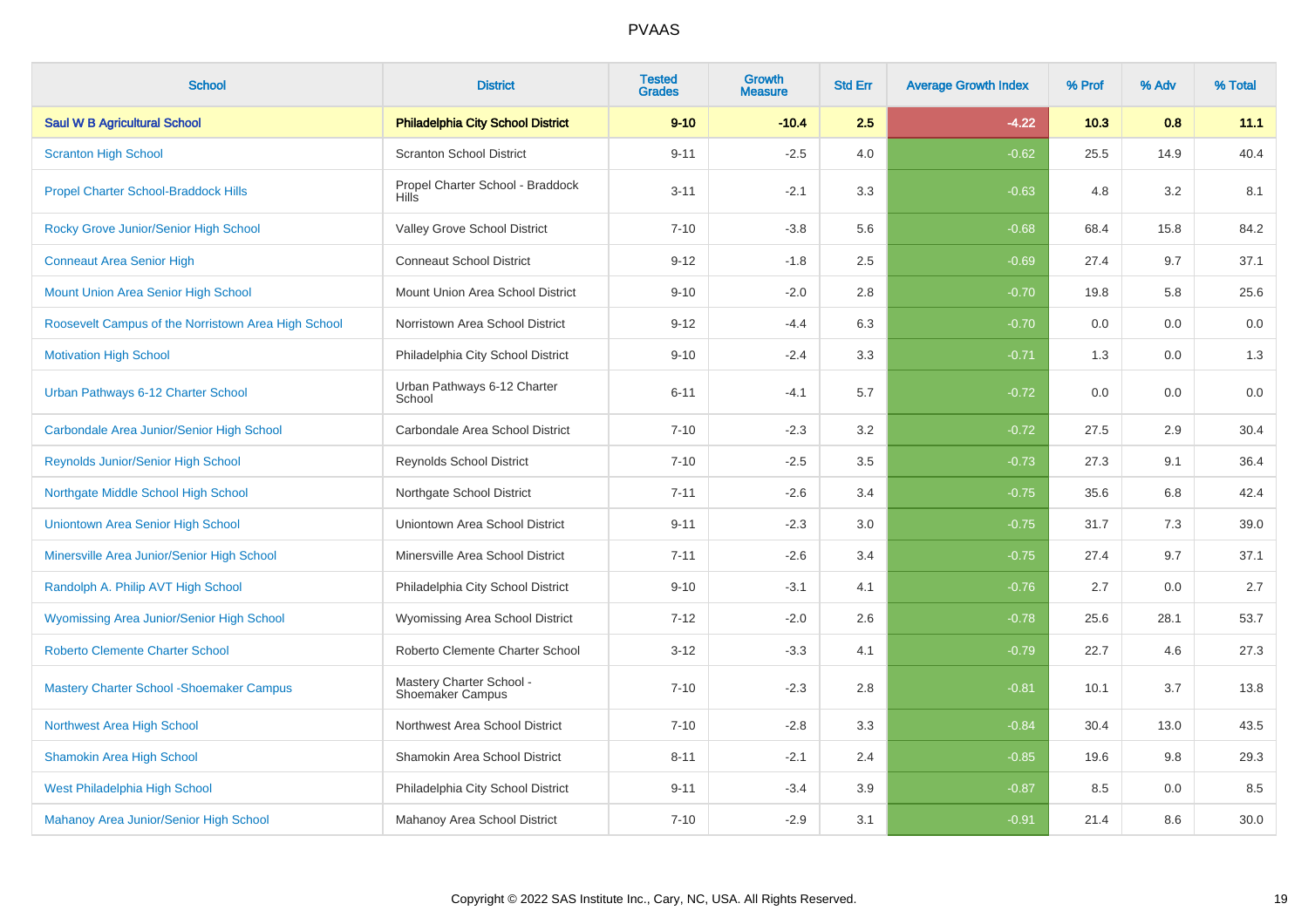| <b>School</b>                                   | <b>District</b>                                 | <b>Tested</b><br><b>Grades</b> | <b>Growth</b><br><b>Measure</b> | <b>Std Err</b> | <b>Average Growth Index</b> | % Prof | % Adv | % Total |
|-------------------------------------------------|-------------------------------------------------|--------------------------------|---------------------------------|----------------|-----------------------------|--------|-------|---------|
| <b>Saul W B Agricultural School</b>             | <b>Philadelphia City School District</b>        | $9 - 10$                       | $-10.4$                         | 2.5            | $-4.22$                     | 10.3   | 0.8   | 11.1    |
| <b>West Chester East High School</b>            | West Chester Area School District               | $9 - 11$                       | $-1.7$                          | 1.9            | $-0.91$                     | 34.3   | 24.6  | 59.0    |
| <b>Shaler Area High School</b>                  | Shaler Area School District                     | $9 - 11$                       | $-1.6$                          | 1.7            | $-0.92$                     | 32.0   | 13.0  | 45.0    |
| <b>Propel Charter School-Montour</b>            | Propel Charter School-Montour                   | $3 - 10$                       | $-3.4$                          | 3.6            | $-0.93$                     | 7.7    | 0.0   | 7.7     |
| Northwestern Lehigh High School                 | Northwestern Lehigh School District             | $9 - 11$                       | $-2.0$                          | 2.1            | $-0.94$                     | 41.7   | 17.9  | 59.5    |
| <b>The Linc</b>                                 | Philadelphia City School District               | $9 - 11$                       | $-5.7$                          | 6.0            | $-0.95$                     | 7.1    | 0.0   | 7.1     |
| <b>KIPP Dubois Charter School</b>               | KIPP Dubois Charter School                      | $9 - 10$                       | $-3.0$                          | 3.1            | $-0.95$                     | 10.0   | 0.0   | 10.0    |
| <b>Sugar Valley Rural Charter School</b>        | Sugar Valley Rural Charter School               | $3 - 11$                       | $-3.6$                          | 3.7            | $-0.98$                     | 10.3   | 0.0   | 10.3    |
| <b>Beaver Area Senior High School</b>           | <b>Beaver Area School District</b>              | $9 - 10$                       | $-2.5$                          | 2.5            | $-0.99$                     | 25.8   | 27.8  | 53.6    |
| Pocono Mountain East High School                | Pocono Mountain School District                 | $9 - 12$                       | $-2.4$                          | 2.4            | $-1.01$                     | 31.2   | 20.0  | 51.2    |
| <b>Cameron County Junior/Senior High School</b> | Cameron County School District                  | $7 - 12$                       | $-4.6$                          | 4.5            | $-1.02$                     | 34.9   | 4.8   | 39.7    |
| Moshannon Valley Junior/Senior High School      | Moshannon Valley School District                | $7 - 10$                       | $-4.9$                          | 4.6            | $-1.06$                     | 25.0   | 12.5  | 37.5    |
| Harmony Area Junior/Senior High School          | Harmony Area School District                    | $7 - 10$                       | $-5.4$                          | 5.1            | $-1.07$                     | 33.3   | 0.0   | 33.3    |
| East Stroudsburg Senior High School South       | East Stroudsburg Area School<br><b>District</b> | $9 - 11$                       | $-2.0$                          | 1.8            | $-1.07$                     | 26.0   | 12.2  | 38.2    |
| <b>Cornell High School</b>                      | <b>Cornell School District</b>                  | $7 - 11$                       | $-5.0$                          | 4.6            | $-1.09$                     | 11.3   | 3.2   | 14.5    |
| Susquehanna Community Junior/Senior High School | Susquehanna Community School<br><b>District</b> | $7 - 11$                       | $-4.2$                          | 3.8            | $-1.11$                     | 31.9   | 8.8   | 40.7    |
| Shenandoah Valley Junior/Senior High School     | Shenandoah Valley School District               | $7 - 11$                       | $-3.9$                          | 3.5            | $-1.12$                     | 14.3   | 0.0   | 14.3    |
| Philadelphia Military Acad At Elverson          | Philadelphia City School District               | $9 - 10$                       | $-4.0$                          | 3.5            | $-1.14$                     | 1.8    | 0.0   | 1.8     |
| Dubois Area Senior High School                  | Dubois Area School District                     | $8 - 11$                       | $-2.3$                          | 2.0            | $-1.15$                     | 35.5   | 19.0  | 54.6    |
| <b>Greater Johnstown Senior High School</b>     | Greater Johnstown School District               | $8 - 11$                       | $-2.8$                          | 2.4            | $-1.16$                     | 10.3   | 1.3   | 11.5    |
| <b>Springfield Township High School</b>         | Springfield Township School District            | $9 - 11$                       | $-3.6$                          | 3.1            | $-1.17$                     | 37.2   | 30.8  | 68.1    |
| Millville Area Junior/Senior High School        | Millville Area School District                  | $7 - 12$                       | $-5.3$                          | 4.4            | $-1.19$                     | 31.4   | 11.4  | 42.9    |
| Southern Fulton Junior/Senior High School       | Southern Fulton School District                 | $7 - 11$                       | $-4.8$                          | 4.0            | $-1.19$                     | 21.7   | 13.0  | 34.8    |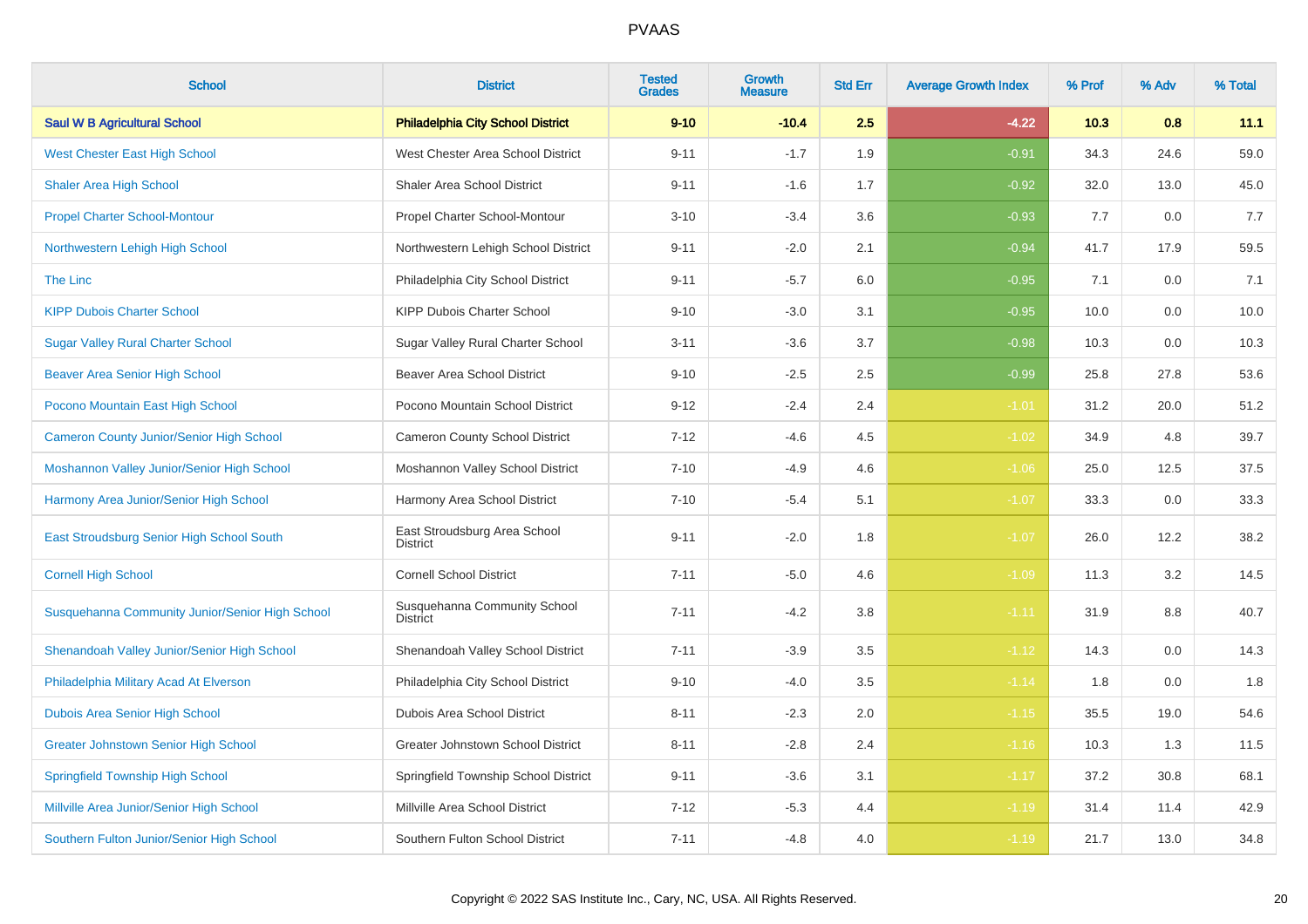| <b>School</b>                                     | <b>District</b>                              | <b>Tested</b><br><b>Grades</b> | Growth<br><b>Measure</b> | <b>Std Err</b> | <b>Average Growth Index</b> | % Prof | % Adv | % Total |
|---------------------------------------------------|----------------------------------------------|--------------------------------|--------------------------|----------------|-----------------------------|--------|-------|---------|
| <b>Saul W B Agricultural School</b>               | <b>Philadelphia City School District</b>     | $9 - 10$                       | $-10.4$                  | 2.5            | $-4.22$                     | 10.3   | 0.8   | 11.1    |
| <b>Penncrest High School</b>                      | Rose Tree Media School District              | $9 - 10$                       | $-2.6$                   | 2.1            | $-1.20$                     | 35.2   | 29.6  | 64.8    |
| Northeast Bradford Junior/Senior High School      | Northeast Bradford School District           | $7 - 10$                       | $-4.6$                   | 3.7            | $-1.22$                     | 30.6   | 4.8   | 35.5    |
| Franklin Area Junior/Senior High School           | Franklin Area School District                | $7 - 11$                       | $-3.2$                   | 2.6            | $-1.23$                     | 30.5   | 5.9   | 36.4    |
| Saltsburg Middle/High School                      | Blairsville-Saltsburg School District        | $6 - 11$                       | $-4.9$                   | 3.9            | $-1.25$                     | 19.1   | 8.1   | 27.2    |
| Middletown Area High School                       | Middletown Area School District              | $9 - 11$                       | $-3.0$                   | 2.4            | $-1.26$                     | 34.3   | 15.2  | 49.4    |
| <b>Propel Charter School-Homestead</b>            | Propel Charter School-Homestead              | $3 - 11$                       | $-5.0$                   | 3.9            | $-1.27$                     | 7.3    | 0.0   | $7.3$   |
| <b>Keystone Education Center Charter School</b>   | Keystone Education Center Charter<br>School  | $3 - 12$                       | $-6.5$                   | 5.1            | $-1.28$                     | 0.0    | 0.0   | 0.0     |
| Nazareth Area High School                         | Nazareth Area School District                | $9 - 11$                       | $-2.1$                   | 1.6            | $-1.28$                     | 29.2   | 24.6  | 53.8    |
| <b>Bucks County Technical High School</b>         | <b>Bucks County Technical High</b><br>School | $9 - 10$                       | $-2.9$                   | 2.2            | $-1.29$                     | 27.7   | 10.4  | 38.2    |
| <b>Troy Area Junior/Senior High School</b>        | Troy Area School District                    | $7 - 10$                       | $-4.2$                   | 3.2            | $-1.31$                     | 22.8   | 16.5  | 39.2    |
| Towanda Area Junior/Senior High School            | Towanda Area School District                 | $7 - 11$                       | $-3.5$                   | 2.6            | $-1.33$                     | 24.8   | 9.9   | 34.8    |
| <b>Rochester High School</b>                      | Rochester Area School District               | $9 - 11$                       | $-5.3$                   | 4.0            | $-1.33$                     | 14.9   | 2.1   | 17.0    |
| <b>Weatherly Area Senior High School</b>          | <b>Weatherly Area School District</b>        | $9 - 11$                       | $-5.4$                   | 4.0            | $-1.34$                     | 32.1   | 8.9   | 41.1    |
| <b>Crestwood Secondary Campus</b>                 | <b>Crestwood School District</b>             | $7 - 11$                       | $-3.0$                   | 2.2            | $-1.35$                     | 33.1   | 21.7  | 54.9    |
| Charleroi Area High School                        | Charleroi School District                    | $8 - 11$                       | $-3.7$                   | 2.7            | $-1.35$                     | 22.2   | 15.9  | 38.1    |
| Hatboro-Horsham Senior High School                | Hatboro-Horsham School District              | $9 - 11$                       | $-2.2$                   | 1.6            | $-1.37$                     | 27.9   | 17.9  | 45.8    |
| Downingtown High School West Campus               | Downingtown Area School District             | $9 - 11$                       | $-2.2$                   | 1.6            | $-1.38$                     | 31.7   | 18.8  | 50.5    |
| <b>Slippery Rock Area High School</b>             | Slippery Rock Area School District           | $9 - 11$                       | $-3.4$                   | 2.4            | $-1.39$                     | 30.8   | 21.9  | 52.7    |
| <b>Woodland Hills High School</b>                 | Woodland Hills School District               | $8 - 12$                       | $-3.5$                   | 2.5            | $-1.39$                     | 10.1   | 1.4   | 11.5    |
| Salisbury-Elk Lick Junior/Senior High School      | Salisbury-Elk Lick School District           | $7 - 11$                       | $-8.3$                   | 5.8            | $-1.42$                     | 33.3   | 5.6   | 38.9    |
| <b>Laurel Highlands Senior High School</b>        | Laurel Highlands School District             | $9 - 11$                       | $-3.3$                   | 2.3            | $-1.43$                     | 20.9   | 14.6  | 35.4    |
| Kensington Creative & Performing Arts High School | Philadelphia City School District            | $8 - 11$                       | $-4.2$                   | 2.9            | $-1.43$                     | 2.2    | 0.0   | $2.2\,$ |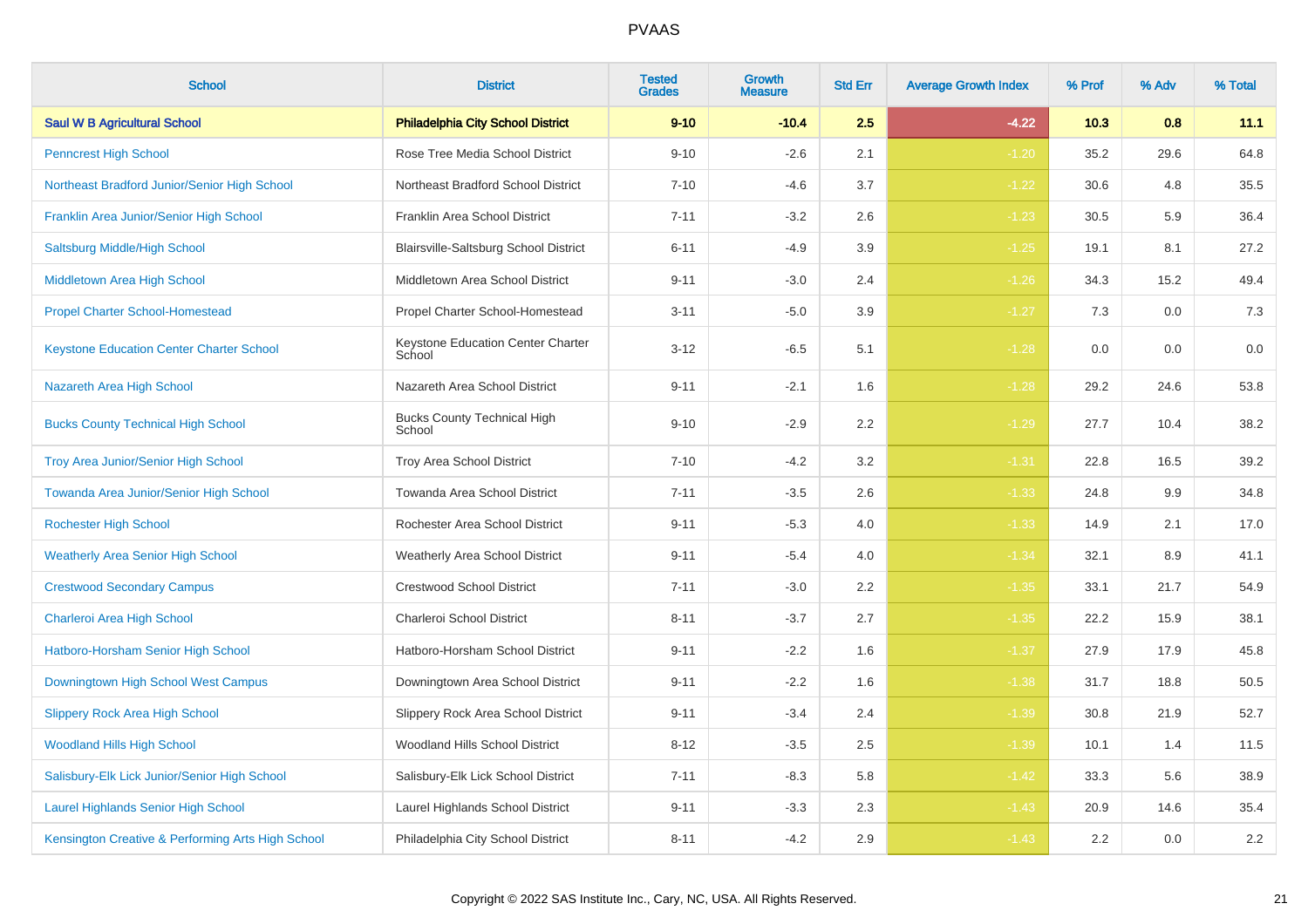| <b>School</b>                                     | <b>District</b>                                      | <b>Tested</b><br><b>Grades</b> | <b>Growth</b><br><b>Measure</b> | <b>Std Err</b> | <b>Average Growth Index</b> | % Prof | % Adv | % Total |
|---------------------------------------------------|------------------------------------------------------|--------------------------------|---------------------------------|----------------|-----------------------------|--------|-------|---------|
| <b>Saul W B Agricultural School</b>               | <b>Philadelphia City School District</b>             | $9 - 10$                       | $-10.4$                         | 2.5            | $-4.22$                     | 10.3   | 0.8   | 11.1    |
| <b>Steelton-Highspire High School</b>             | Steelton-Highspire School District                   | $7 - 11$                       | $-4.7$                          | 3.2            | $-1.45$                     | 13.9   | 0.0   | 13.9    |
| <b>Ridgway Area High School</b>                   | Ridgway Area School District                         | $9 - 11$                       | $-5.9$                          | 4.0            | $-1.46$                     | 42.2   | 15.6  | 57.8    |
| Conemaugh Valley Junior/Senior High School        | Conemaugh Valley School District                     | $7 - 12$                       | $-6.0$                          | 4.1            | $-1.46$                     | 23.7   | 5.1   | 28.8    |
| <b>Oxford Area High School</b>                    | <b>Oxford Area School District</b>                   | $9 - 11$                       | $-2.6$                          | 1.7            | $-1.49$                     | 27.5   | 14.5  | 42.0    |
| <b>Twin Valley High School</b>                    | Twin Valley School District                          | $9 - 12$                       | $-2.9$                          | 1.9            | $-1.50$                     | 38.8   | 19.8  | 58.6    |
| <b>Shanksville-Stonycreek High School</b>         | Shanksville-Stonycreek School<br><b>District</b>     | $9 - 10$                       | $-8.6$                          | 5.6            | $-1.53$                     | 17.6   | 23.5  | 41.2    |
| <b>Universal Audenried Charter School</b>         | Universal Audenried Charter School                   | $9 - 11$                       | $-3.8$                          | 2.5            | $-1.53$                     | 3.0    | 0.5   | 3.5     |
| Masterman Julia R Sec School                      | Philadelphia City School District                    | $5 - 10$                       | $-4.1$                          | 2.6            | $-1.55$                     | 25.2   | 73.1  | 98.3    |
| Freedom High School                               | Bethlehem Area School District                       | $9 - 11$                       | $-2.6$                          | 1.7            | $-1.56$                     | 21.7   | 9.1   | 30.9    |
| <b>Pleasant Valley High School</b>                | <b>Pleasant Valley School District</b>               | $9 - 11$                       | $-2.8$                          | 1.8            | $-1.57$                     | 28.5   | 10.4  | 39.0    |
| <b>Valley Junior/Senior High School</b>           | New Kensington-Arnold School<br><b>District</b>      | $7 - 11$                       | $-5.2$                          | 3.2            | $-1.61$                     | 10.8   | 1.2   | 12.0    |
| <b>Union Area High School</b>                     | Union Area School District                           | $9 - 11$                       | $-6.1$                          | 3.8            | $-1.61$                     | 30.6   | 12.2  | 42.9    |
| Southern Huntingdon County HS/MS                  | Southern Huntingdon County School<br><b>District</b> | $6 - 11$                       | $-5.5$                          | 3.4            | $-1.62$                     | 32.8   | 4.9   | 37.7    |
| Insight PA Cyber Charter School                   | Insight PA Cyber Charter School                      | $3 - 11$                       | $-9.4$                          | 5.8            | $-1.62$                     | 25.6   | 4.6   | 30.2    |
| West Forest Junior/Senior High School             | <b>Forest Area School District</b>                   | $7 - 11$                       | $-9.4$                          | 5.7            | $-1.65$                     | 16.7   | 6.7   | 23.3    |
| South Philadelphia High School                    | Philadelphia City School District                    | $9 - 10$                       | $-6.3$                          | 3.8            | $-1.66$                     | 1.7    | 0.0   | 1.7     |
| <b>Dauphin County Technical School</b>            | Dauphin County Technical School                      | $9 - 11$                       | $-3.9$                          | 2.3            | $-1.67$                     | 18.3   | 11.1  | 29.3    |
| <b>Environmental Charter School At Frick Park</b> | Environmental Charter School At<br><b>Frick Park</b> | $3-9$                          | $-6.2$                          | 3.7            | $-1.67$                     | 25.9   | 3.4   | 29.3    |
| <b>Washington George High School</b>              | Philadelphia City School District                    | $9 - 11$                       | $-3.8$                          | 2.3            | $-1.68$                     | 8.6    | 2.2   | 10.8    |
| Montgomery Junior/Senior High School              | Montgomery Area School District                      | $7 - 11$                       | $-5.4$                          | $3.2\,$        | $-1.70$                     | 25.0   | 11.5  | 36.5    |
| Penn Cambria High School                          | Penn Cambria School District                         | $9 - 11$                       | $-4.1$                          | 2.4            | $-1.70$                     | 27.3   | 15.8  | 43.2    |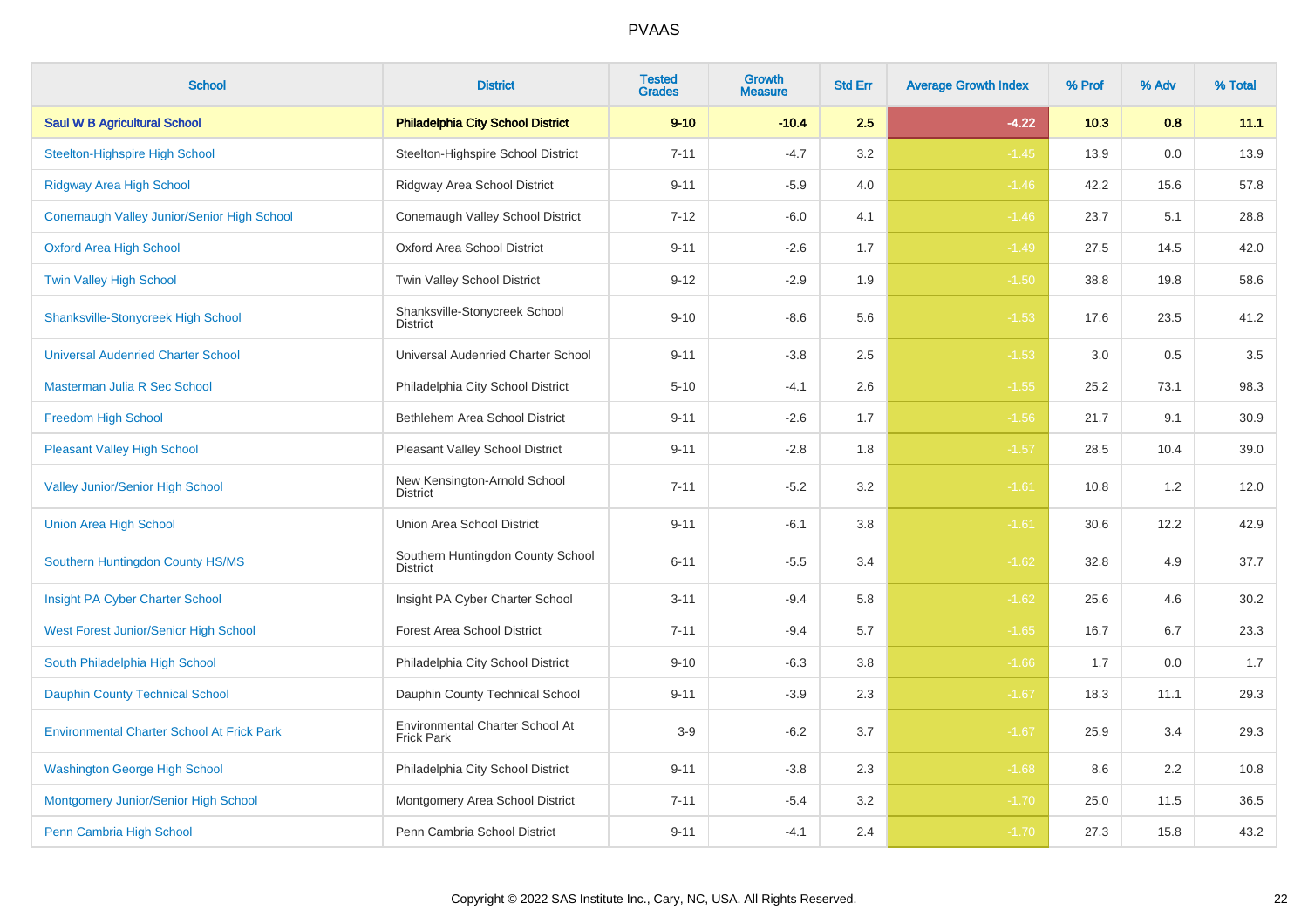| <b>School</b>                                          | <b>District</b>                                                  | <b>Tested</b><br><b>Grades</b> | Growth<br><b>Measure</b> | <b>Std Err</b> | <b>Average Growth Index</b> | % Prof | % Adv | % Total |
|--------------------------------------------------------|------------------------------------------------------------------|--------------------------------|--------------------------|----------------|-----------------------------|--------|-------|---------|
| <b>Saul W B Agricultural School</b>                    | <b>Philadelphia City School District</b>                         | $9 - 10$                       | $-10.4$                  | 2.5            | $-4.22$                     | 10.3   | 0.8   | 11.1    |
| Millersburg Area Senior High School                    | Millersburg Area School District                                 | $8 - 11$                       | $-5.9$                   | 3.4            | $-1.71$                     | 24.6   | 10.5  | 35.1    |
| <b>Titusville Senior High School</b>                   | <b>Titusville Area School District</b>                           | $9 - 11$                       | $-4.3$                   | 2.5            | $-1.72$                     | 26.2   | 6.9   | 33.0    |
| East Juniata Junior/Senior High School                 | Juniata County School District                                   | $7 - 12$                       | $-5.8$                   | 3.3            | $-1.73$                     | 21.7   | 13.0  | 34.8    |
| Kiski Area High School                                 | Kiski Area School District                                       | $8 - 11$                       | $-3.5$                   | 2.0            | $-1.74$                     | 23.1   | 18.2  | 41.3    |
| <b>Phoenix Academy</b>                                 | Lancaster School District                                        | $7 - 12$                       | $-6.3$                   | 3.6            | $-1.74$                     | 0.0    | 0.0   | 0.0     |
| The U School: Innovative Lab                           | Philadelphia City School District                                | $9 - 11$                       | $-9.0$                   | 5.2            | $-1.74$                     | 8.3    | 0.0   | 8.3     |
| <b>Boyertown Area Senior High School</b>               | Boyertown Area School District                                   | $9 - 11$                       | $-2.4$                   | 1.4            | $-1.76$                     | 30.8   | 22.6  | 53.4    |
| Southern Lehigh Senior High School                     | Southern Lehigh School District                                  | $9 - 11$                       | $-3.7$                   | 2.1            | $-1.76$                     | 39.3   | 28.0  | 67.2    |
| Schuylkill Haven Senior High School                    | Schuylkill Haven Area School<br><b>District</b>                  | $8 - 11$                       | $-4.8$                   | 2.7            | $-1.78$                     | 22.2   | 11.6  | 33.8    |
| Renaissance Academy Charter School                     | Renaissance Academy Charter<br>School                            | $3 - 11$                       | $-5.6$                   | 3.1            | $-1.79$                     | 28.4   | 18.5  | 46.9    |
| Central Dauphin East Senior High School                | Central Dauphin School District                                  | $9 - 11$                       | $-3.4$                   | 1.9            | $-1.79$                     | 20.6   | 4.2   | 24.8    |
| Sto-Rox Junior/Senior High School                      | <b>Sto-Rox School District</b>                                   | $7 - 10$                       | $-6.3$                   | 3.5            | $-1.81$                     | 3.2    | 0.0   | 3.2     |
| <b>Westinghouse Arts Academy Charter School</b>        | Westinghouse Arts Academy<br>Charter School                      | $9 - 10$                       | $-6.0$                   | 3.3            | $-1.81$                     | 20.2   | 8.9   | 29.1    |
| Pittsburgh Milliones 6-12                              | Pittsburgh School District                                       | $6 - 11$                       | $-8.3$                   | 4.5            | $-1.84$                     | 2.3    | 0.0   | $2.3\,$ |
| <b>Bristol High School</b>                             | <b>Bristol Borough School District</b>                           | $9 - 12$                       | $-5.4$                   | 2.9            | $-1.84$                     | 27.8   | 3.3   | 31.1    |
| Jenkintown Middle/High School                          | Jenkintown School District                                       | $6 - 11$                       | $-7.6$                   | 4.1            | $-1.85$                     | 34.1   | 27.3  | 61.4    |
| North East High School                                 | North East School District                                       | $9 - 11$                       | $-5.1$                   | 2.7            | $-1.88$                     | 31.7   | 24.8  | 56.4    |
| <b>Chester Charter Scholars Academy Charter School</b> | <b>Chester Charter Scholars Academy</b><br><b>Charter School</b> | $3 - 12$                       | $-6.2$                   | 3.3            | $-1.88$                     | 2.2    | 0.0   | 2.2     |
| Freedom Area Senior High School                        | Freedom Area School District                                     | $9 - 11$                       | $-5.8$                   | 3.1            | $-1.90$                     | 22.9   | 8.4   | 31.3    |
| <b>Chambersburg Area Career Magnet School</b>          | Chambersburg Area School District                                | $9 - 11$                       | $-3.9$                   | 2.1            | $-1.90$                     | 26.8   | 16.8  | 43.6    |
| <b>Riverside High School</b>                           | Riverside Beaver County School<br><b>District</b>                | $9 - 11$                       | $-5.2$                   | 2.7            | $-1.92$                     | 35.8   | 23.2  | 59.0    |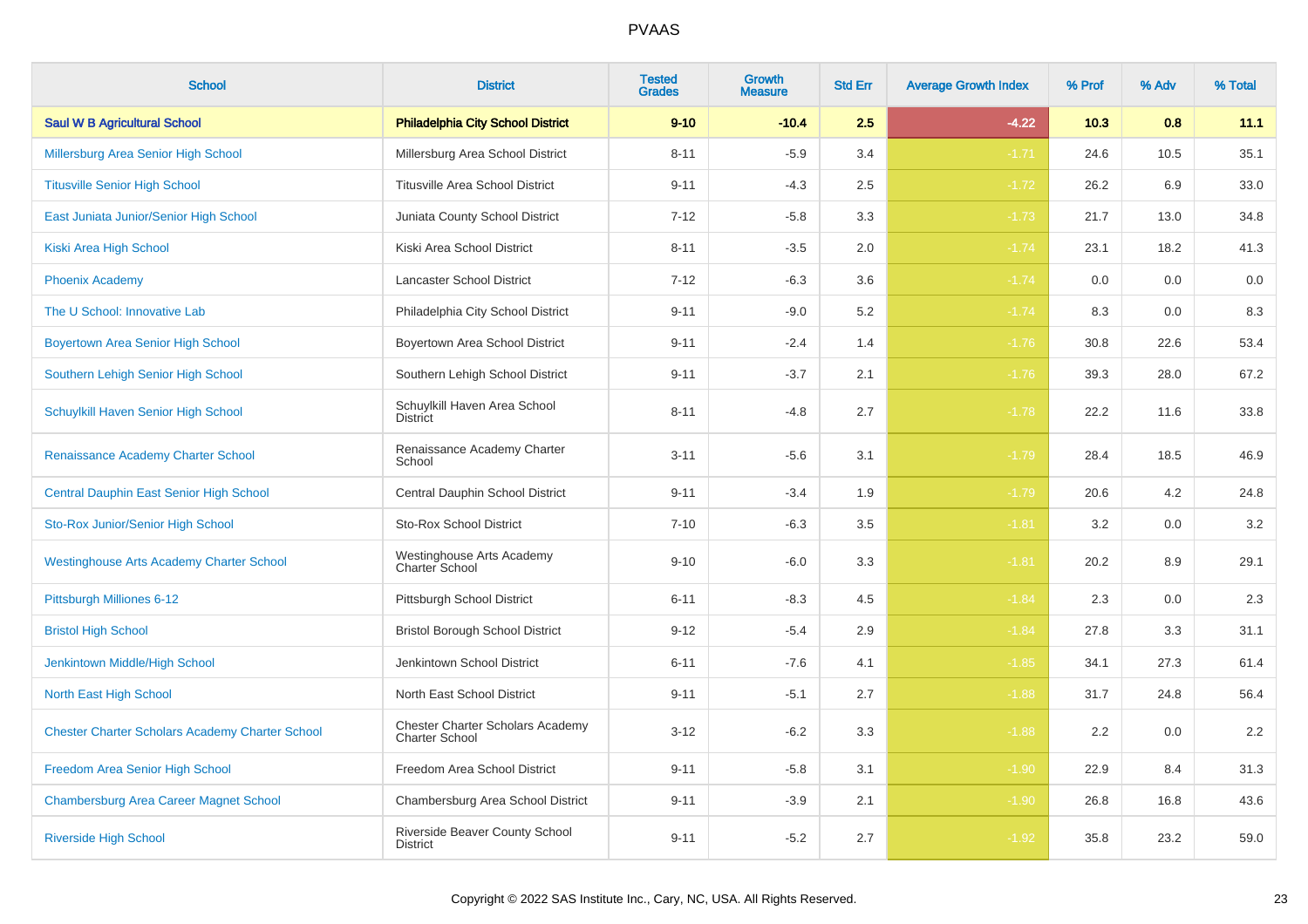| <b>School</b>                                                                   | <b>District</b>                                                             | <b>Tested</b><br><b>Grades</b> | <b>Growth</b><br><b>Measure</b> | <b>Std Err</b> | <b>Average Growth Index</b> | % Prof | % Adv | % Total |
|---------------------------------------------------------------------------------|-----------------------------------------------------------------------------|--------------------------------|---------------------------------|----------------|-----------------------------|--------|-------|---------|
| <b>Saul W B Agricultural School</b>                                             | <b>Philadelphia City School District</b>                                    | $9 - 10$                       | $-10.4$                         | 2.5            | $-4.22$                     | 10.3   | 0.8   | 11.1    |
| East Allegheny Junior/Senior High School                                        | East Allegheny School District                                              | $7 - 11$                       | $-5.9$                          | 3.0            | $-1.93$                     | 21.0   | 7.4   | 28.4    |
| <b>Wellsboro Area High School</b>                                               | Wellsboro Area School District                                              | $8 - 11$                       | $-5.9$                          | 3.0            | $-1.95$                     | 24.4   | 13.4  | 37.8    |
| <b>Cambria Heights Senior High School</b>                                       | Cambria Heights School District                                             | $9 - 10$                       | $-5.7$                          | 2.9            | $-1.95$                     | 25.0   | 13.0  | 38.0    |
| North Schuylkill Junior/Senior High School                                      | North Schuylkill School District                                            | $7 - 11$                       | $-4.2$                          | 2.2            | $-1.95$                     | 20.2   | 11.7  | 31.9    |
| <b>Pottsgrove Middle School</b>                                                 | Pottsgrove School District                                                  | $6 - 8$                        | $-10.7$                         | 5.4            | $-1.96$                     | 68.2   | 13.6  | 81.8    |
| <b>Coatesville Area School District Cyber Academy</b>                           | Coatesville Area School District                                            | $3 - 11$                       | $-12.5$                         | 6.3            | $-1.97$                     | 8.0    | 0.0   | 8.0     |
| Pottsgrove Senior High School                                                   | Pottsgrove School District                                                  | $9 - 11$                       | $-4.0$                          | 2.0            | $-1.97$                     | 24.3   | 9.9   | 34.2    |
| Elk Lake Junior/Senior High School                                              | Elk Lake School District                                                    | $7 - 11$                       | $-5.6$                          | 2.8            | $-1.97$                     | 26.3   | 11.6  | 37.9    |
| Lehigh Valley Academy Regional Charter School                                   | Lehigh Valley Academy Regional<br>Charter School                            | $3 - 11$                       | $-5.9$                          | 3.0            | $-1.98$                     | 20.0   | 7.7   | 27.7    |
| West Middlesex Area Junior/Senior High School                                   | West Middlesex Area School District                                         | $7 - 10$                       | $-7.0$                          | 3.5            | $-1.99$                     | 32.0   | 9.6   | 41.6    |
| Lincoln Leadership Academy Charter School                                       | Lincoln Leadership Academy<br>Charter School                                | $3 - 12$                       | $-7.4$                          | 3.7            | $-1.99$                     | 6.4    | 2.1   | 8.5     |
| West Greene Junior/Senior High School                                           | West Greene School District                                                 | $7 - 11$                       | $-7.8$                          | 3.9            | $-2.00$                     | 31.0   | 11.9  | 42.9    |
| Elmer L Meyers Junior/Senior High School                                        | Wilkes-Barre Area School District                                           | $7 - 11$                       | $-11.1$                         | 5.5            | $-2.03$                     | 10.0   | 0.0   | 10.0    |
| Preparatory Charter School Of Mathematics, Science,<br><b>Tech, And Careers</b> | Preparatory Charter School Of<br>Mathematics, Science, Tech, And<br>Careers | $9 - 10$                       | $-5.1$                          | 2.5            | $-2.03$                     | 6.3    | 1.4   | 7.7     |
| <b>Wyoming Area Sec Center</b>                                                  | Wyoming Area School District                                                | $7 - 10$                       | $-5.1$                          | 2.5            | $-2.04$                     | 32.0   | 9.6   | 41.6    |
| <b>Elizabeth Forward Senior High School</b>                                     | Elizabeth Forward School District                                           | $9 - 11$                       | $-5.1$                          | 2.4            | $-2.07$                     | 32.2   | 12.8  | 45.0    |
| Gamp                                                                            | Philadelphia City School District                                           | $5 - 10$                       | $-12.8$                         | 6.1            | $-2.08$                     | 53.3   | 26.7  | 80.0    |
| Owen J Roberts High School                                                      | Owen J Roberts School District                                              | $9 - 11$                       | $-3.2$                          | 1.5            | $-2.08$                     | 36.8   | 24.4  | 61.2    |
| <b>Mastery Charter School-Gratz Campus</b>                                      | Mastery Charter School - Gratz<br>Campus                                    | $7 - 10$                       | $-9.5$                          | 4.6            | $-2.09$                     | 0.0    | 3.4   | 3.4     |
| Pocono Mountain West High School                                                | Pocono Mountain School District                                             | $9 - 11$                       | $-5.2$                          | 2.5            | $-2.09$                     | 40.1   | 14.0  | 54.1    |
| <b>Yough Senior High School</b>                                                 | Yough School District                                                       | $9 - 10$                       | $-5.7$                          | 2.7            | $-2.09$                     | 28.9   | 8.8   | 37.7    |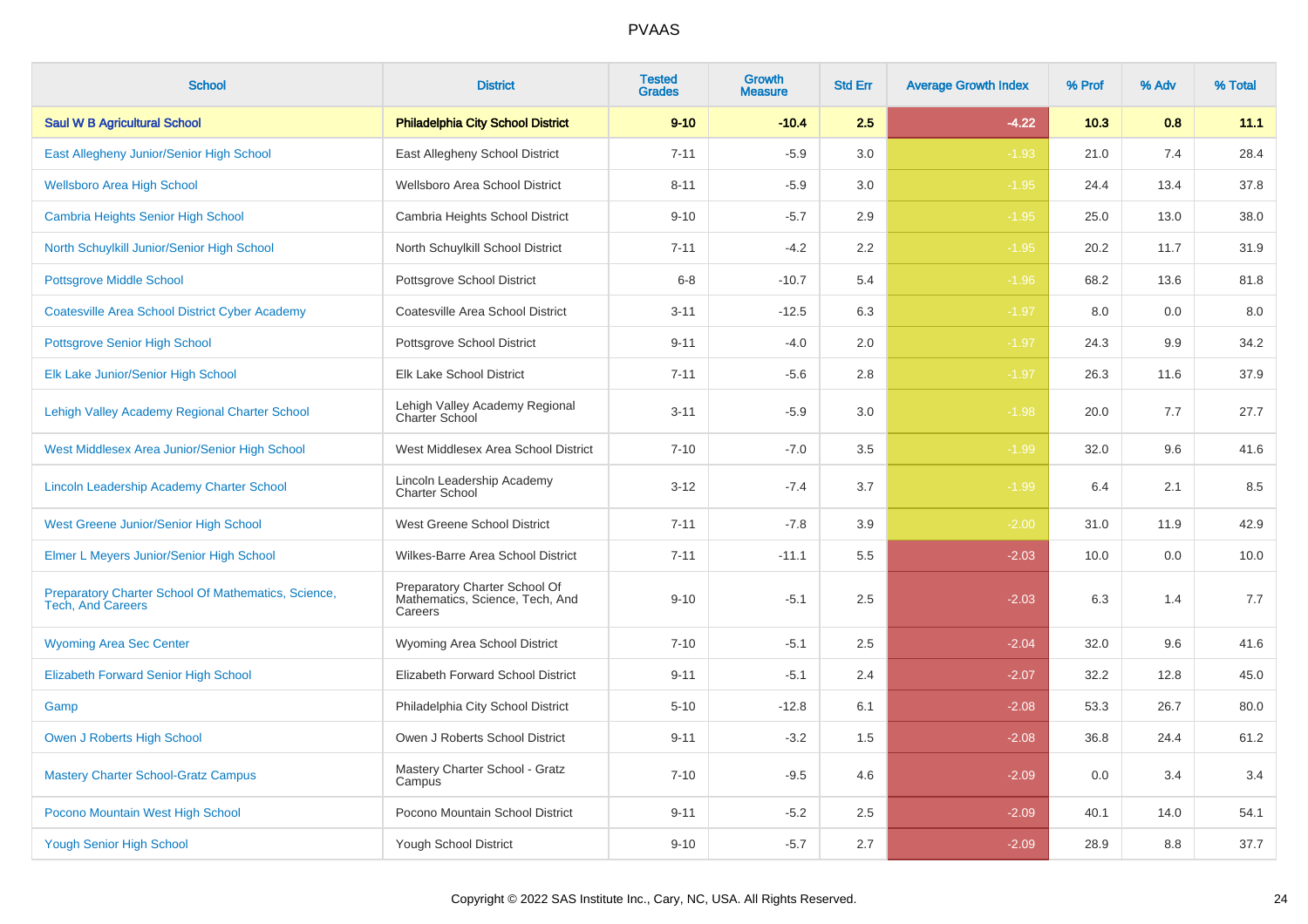| <b>School</b>                                    | <b>District</b>                                  | <b>Tested</b><br><b>Grades</b> | Growth<br><b>Measure</b> | <b>Std Err</b> | <b>Average Growth Index</b> | % Prof | % Adv | % Total |
|--------------------------------------------------|--------------------------------------------------|--------------------------------|--------------------------|----------------|-----------------------------|--------|-------|---------|
| <b>Saul W B Agricultural School</b>              | <b>Philadelphia City School District</b>         | $9 - 10$                       | $-10.4$                  | 2.5            | $-4.22$                     | 10.3   | 0.8   | 11.1    |
| Susquenita High School                           | Susquenita School District                       | $9 - 11$                       | $-5.4$                   | 2.6            | $-2.10$                     | 30.6   | 13.9  | 44.4    |
| <b>Pottsville Area High School</b>               | Pottsville Area School District                  | $9 - 12$                       | $-4.4$                   | 2.1            | $-2.13$                     | 21.8   | 7.9   | 29.6    |
| <b>Blairsville Senior High School</b>            | Blairsville-Saltsburg School District            | $9 - 11$                       | $-8.0$                   | 3.7            | $-2.14$                     | 21.3   | 8.3   | 29.6    |
| <b>Carmichaels Area High School</b>              | Carmichaels Area School District                 | $9 - 10$                       | $-6.6$                   | 3.0            | $-2.15$                     | 17.8   | 9.6   | 27.4    |
| Western Beaver County Junior/Senior High School  | Western Beaver County School<br><b>District</b>  | $6 - 11$                       | $-9.1$                   | 4.2            | $-2.15$                     | 45.1   | 3.9   | 49.0    |
| Mount Pleasant Area High School                  | Mount Pleasant Area School District              | $9 - 11$                       | $-4.9$                   | 2.3            | $-2.17$                     | 33.3   | 8.7   | 42.0    |
| Wyoming Valley West Senior High School           | Wyoming Valley West School<br><b>District</b>    | $9 - 11$                       | $-5.0$                   | 2.3            | $-2.17$                     | 22.2   | 9.2   | 31.4    |
| Riverside Junior/Senior High School              | <b>Riverside School District</b>                 | $7 - 11$                       | $-5.8$                   | 2.7            | $-2.19$                     | 20.8   | 17.0  | 37.7    |
| <b>Stem At Showalter</b>                         | <b>Chester-Upland School District</b>            | $7 - 10$                       | $-7.1$                   | 3.3            | $-2.19$                     | 1.3    | 0.0   | 1.3     |
| Octorara Area Junior/Senior High School          | Octorara Area School District                    | $7 - 11$                       | $-7.2$                   | 3.2            | $-2.24$                     | 26.1   | 17.0  | 43.2    |
| <b>Commodore Perry Junior/Senior High School</b> | Commodore Perry School District                  | $7 - 11$                       | $-10.1$                  | 4.5            | $-2.24$                     | 29.4   | 5.9   | 35.3    |
| Jamestown Area Junior/Senior High School         | Jamestown Area School District                   | $7 - 11$                       | $-9.2$                   | 4.1            | $-2.25$                     | 41.5   | 4.9   | 46.3    |
| <b>Redbank Valley High School</b>                | Redbank Valley School District                   | $6 - 11$                       | $-7.1$                   | 3.1            | $-2.27$                     | 12.4   | 10.6  | 23.1    |
| <b>Achievement House Charter School</b>          | Achievement House Charter School                 | $7 - 11$                       | $-8.2$                   | 3.6            | $-2.28$                     | 16.7   | 2.8   | 19.4    |
| <b>Union City High School</b>                    | Union City Area School District                  | $9 - 12$                       | $-7.7$                   | 3.4            | $-2.29$                     | 30.2   | 11.1  | 41.3    |
| Harrisburg High School - SciTech Cmp             | Harrisburg City School District                  | $9 - 11$                       | $-6.6$                   | 2.9            | $-2.29$                     | 14.0   | 3.5   | 17.4    |
| <b>City Charter High School</b>                  | City CHS                                         | $10 - 11$                      | $-5.6$                   | 2.4            | $-2.34$                     | 15.9   | 1.5   | 17.4    |
| <b>Connellsville Area Senior High School</b>     | Connellsville Area School District               | $9 - 11$                       | $-4.7$                   | 2.0            | $-2.37$                     | 24.2   | 5.0   | 29.1    |
| Governor Mifflin Senior High School              | Governor Mifflin School District                 | $9 - 11$                       | $-3.8$                   | 1.6            | $-2.37$                     | 30.3   | 7.7   | 38.0    |
| Forbes Road Junior/Senior High School            | <b>Forbes Road School District</b>               | $7 - 11$                       | $-11.3$                  | 4.7            | $-2.38$                     | 23.1   | 10.3  | 33.3    |
| <b>Greater Nanticoke Area Senior High School</b> | Greater Nanticoke Area School<br><b>District</b> | $9 - 12$                       | $-6.3$                   | 2.6            | $-2.42$                     | 15.2   | 8.9   | 24.1    |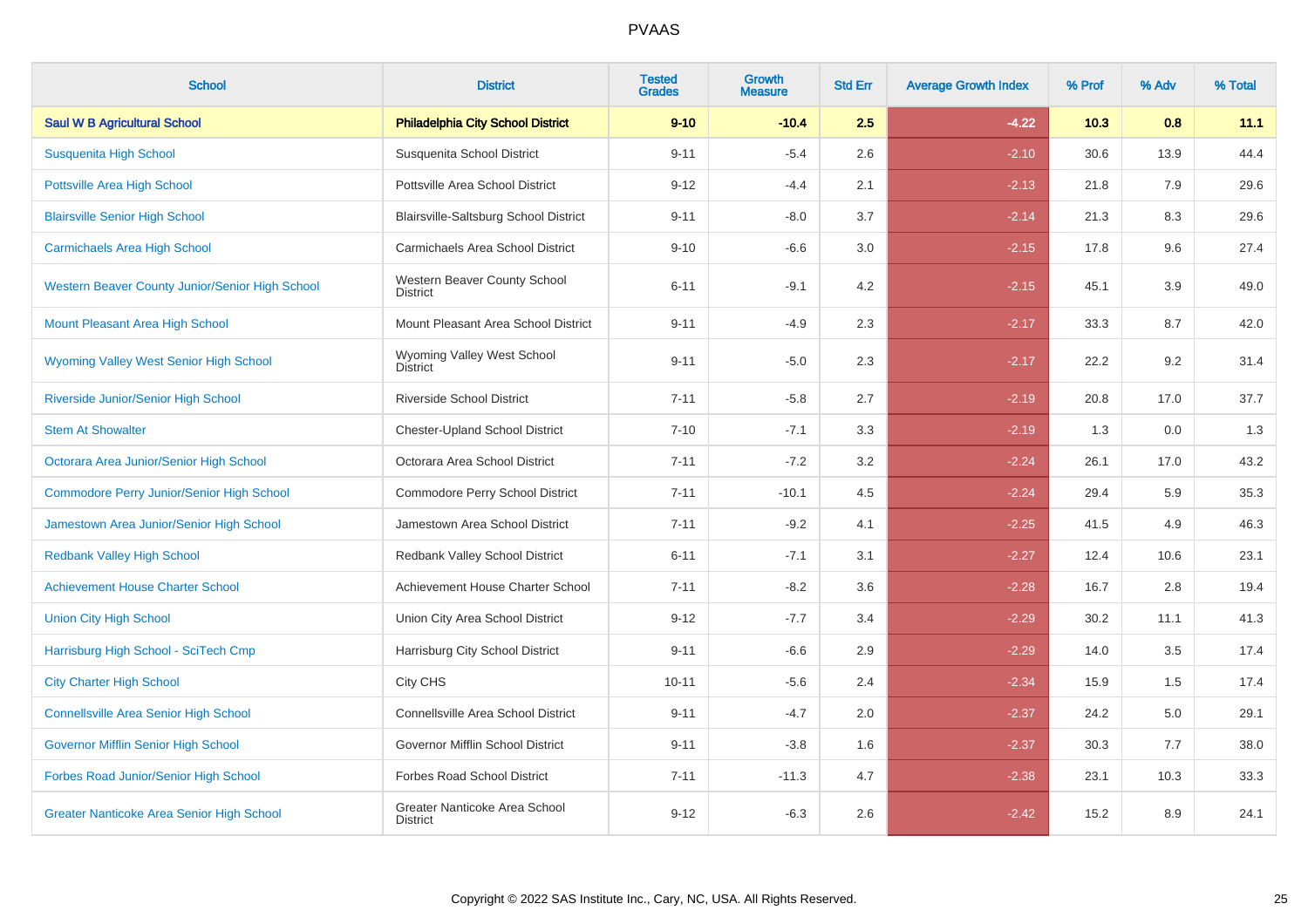| <b>School</b>                                    | <b>District</b>                                  | <b>Tested</b><br><b>Grades</b> | <b>Growth</b><br><b>Measure</b> | <b>Std Err</b> | <b>Average Growth Index</b> | % Prof | % Adv | % Total |
|--------------------------------------------------|--------------------------------------------------|--------------------------------|---------------------------------|----------------|-----------------------------|--------|-------|---------|
| <b>Saul W B Agricultural School</b>              | <b>Philadelphia City School District</b>         | $9 - 10$                       | $-10.4$                         | 2.5            | $-4.22$                     | 10.3   | 0.8   | 11.1    |
| Catasauqua Senior High School                    | Catasauqua Area School District                  | $9 - 12$                       | $-6.9$                          | 2.8            | $-2.45$                     | 27.1   | 11.2  | 38.3    |
| Antietam Middle/High School                      | Antietam School District                         | $7 - 10$                       | $-9.1$                          | 3.7            | $-2.45$                     | 20.9   | 1.5   | 22.4    |
| <b>Bethel Park High School</b>                   | <b>Bethel Park School District</b>               | $8 - 11$                       | $-4.1$                          | 1.7            | $-2.46$                     | 40.1   | 27.3  | 67.4    |
| <b>Quakertown Community High School</b>          | Quakertown Community School<br><b>District</b>   | $9 - 12$                       | $-3.8$                          | 1.5            | $-2.48$                     | 33.8   | 20.1  | 53.8    |
| <b>Richland High School</b>                      | <b>Richland School District</b>                  | $7 - 11$                       | $-6.5$                          | 2.6            | $-2.50$                     | 40.1   | 20.9  | 61.0    |
| Perseus House Charter School Of Excellence       | Perseus House Charter School Of<br>Excellence    | $6 - 11$                       | $-6.4$                          | 2.6            | $-2.50$                     | 0.9    | 0.0   | 0.9     |
| <b>Avonworth High School</b>                     | Avonworth School District                        | $9 - 10$                       | $-5.8$                          | 2.3            | $-2.50$                     | 35.9   | 14.1  | 50.0    |
| <b>Columbia-Montour AVTS</b>                     | Columbia-Montour AVTS                            | $9 - 10$                       | $-7.1$                          | 2.8            | $-2.52$                     | 19.5   | 3.2   | 22.7    |
| Eastern York High School                         | Eastern York School District                     | $9 - 11$                       | $-5.8$                          | 2.3            | $-2.54$                     | 27.8   | 18.5  | 46.4    |
| Selinsgrove Area High School                     | Selinsgrove Area School District                 | $8 - 12$                       | $-5.4$                          | 2.1            | $-2.58$                     | 25.4   | 13.9  | 39.2    |
| <b>Sharon High School</b>                        | <b>Sharon City School District</b>               | $8 - 11$                       | $-6.0$                          | 2.3            | $-2.58$                     | 13.1   | 5.0   | 18.1    |
| Karns City High School                           | Karns City Area School District                  | $7 - 11$                       | $-6.9$                          | 2.6            | $-2.59$                     | 26.4   | 20.8  | 47.2    |
| <b>Berwick Area High School</b>                  | <b>Berwick Area School District</b>              | $9 - 11$                       | $-6.4$                          | 2.4            | $-2.63$                     | 22.3   | 11.5  | 33.8    |
| Mifflinburg Area Senior High School              | Mifflinburg Area School District                 | $9 - 11$                       | $-5.5$                          | 2.1            | $-2.64$                     | 32.7   | 13.3  | 46.0    |
| Turkeyfoot Valley Area Junior/Senior High School | Turkeyfoot Valley Area School<br><b>District</b> | $7 - 12$                       | $-15.4$                         | 5.8            | $-2.64$                     | 3.9    | 3.9   | 7.8     |
| <b>Lawrence County CTC</b>                       | Lawrence County CTC                              | $10 - 11$                      | $-9.8$                          | 3.7            | $-2.68$                     | 7.3    | 0.0   | 7.3     |
| Clarion-Limestone Area Junior/Senior High School | Clarion-Limestone Area School<br><b>District</b> | $7 - 12$                       | $-9.8$                          | 3.6            | $-2.68$                     | 28.3   | 20.0  | 48.3    |
| <b>Baldwin Senior High School</b>                | <b>Baldwin-Whitehall School District</b>         | $7 - 11$                       | $-5.0$                          | 1.9            | $-2.68$                     | 32.0   | 14.7  | 46.7    |
| La Academia Partnership Charter School           | La Academia Partnership Charter<br>School        | $6 - 11$                       | $-15.5$                         | 5.7            | $-2.70$                     | 2.3    | 0.0   | 2.3     |
| <b>Carlisle Area High School</b>                 | Carlisle Area School District                    | $9 - 11$                       | $-4.7$                          | 1.7            | $-2.72$                     | 28.0   | 19.3  | 47.3    |
| <b>Corry Area High School</b>                    | Corry Area School District                       | $9 - 11$                       | $-6.2$                          | 2.3            | $-2.74$                     | 24.1   | 7.8   | 31.9    |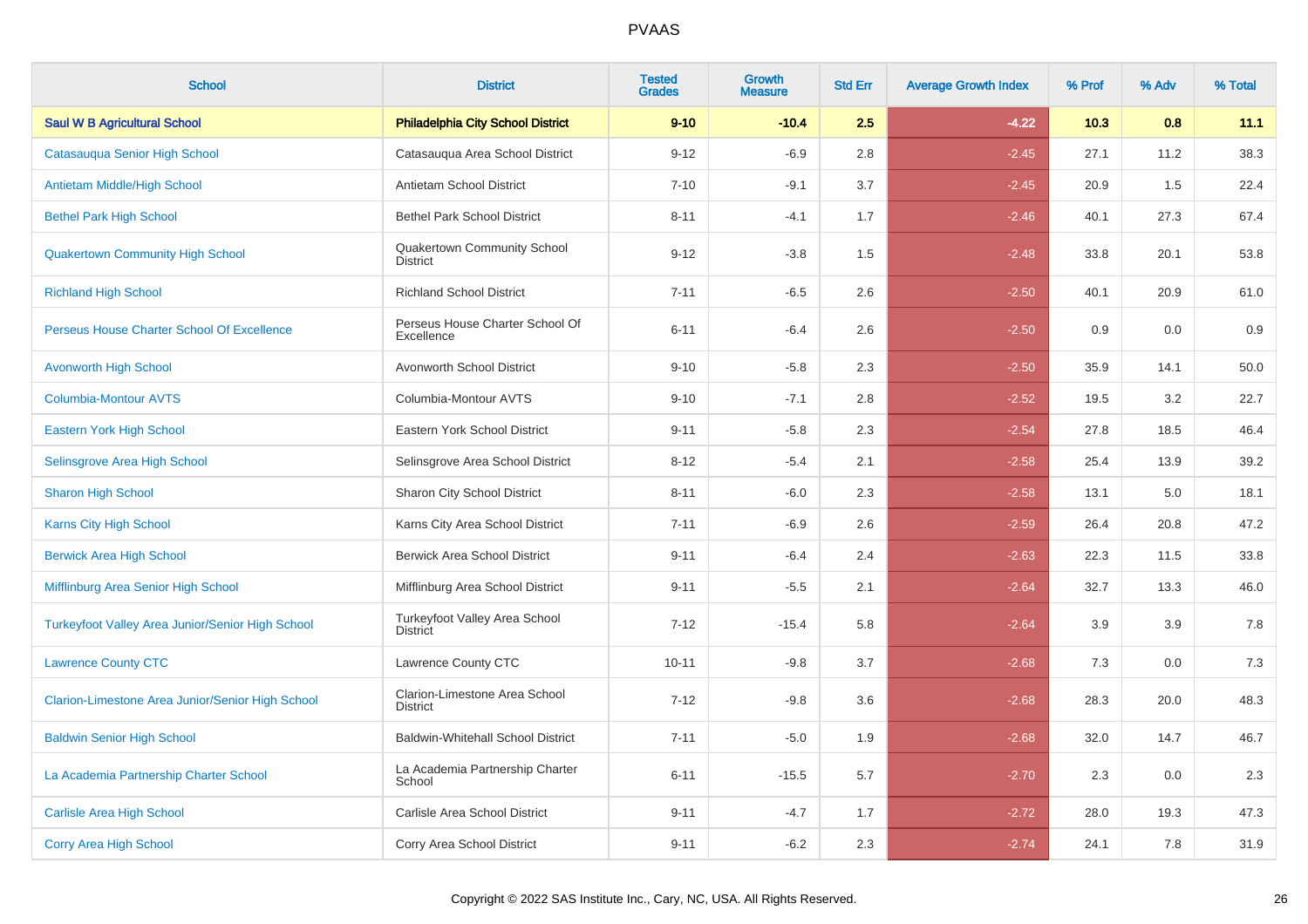| <b>School</b>                                  | <b>District</b>                                  | <b>Tested</b><br><b>Grades</b> | <b>Growth</b><br><b>Measure</b> | <b>Std Err</b> | <b>Average Growth Index</b> | % Prof | % Adv   | % Total |
|------------------------------------------------|--------------------------------------------------|--------------------------------|---------------------------------|----------------|-----------------------------|--------|---------|---------|
| <b>Saul W B Agricultural School</b>            | <b>Philadelphia City School District</b>         | $9 - 10$                       | $-10.4$                         | 2.5            | $-4.22$                     | 10.3   | 0.8     | 11.1    |
| <b>Hill Freedman World Academy</b>             | Philadelphia City School District                | $6 - 10$                       | $-9.2$                          | 3.4            | $-2.74$                     | 16.5   | $0.0\,$ | 16.5    |
| Southern Columbia High School                  | Southern Columbia Area School<br><b>District</b> | $9 - 11$                       | $-8.2$                          | 3.0            | $-2.75$                     | 30.5   | 12.8    | 43.3    |
| <b>Academy at Westinghouse</b>                 | Pittsburgh School District                       | $5 - 11$                       | $-8.4$                          | 3.0            | $-2.76$                     | 2.8    | 0.0     | 2.8     |
| Pittsburgh Science And Technology Academy 6-12 | Pittsburgh School District                       | $6 - 11$                       | $-8.4$                          | 3.0            | $-2.81$                     | 34.7   | 6.6     | 41.3    |
| <b>Parkland High School</b>                    | <b>Parkland School District</b>                  | $9 - 11$                       | $-3.3$                          | 1.1            | $-2.83$                     | 31.4   | 30.6    | 62.0    |
| Greensburg-Salem High School                   | Greensburg Salem School District                 | $9 - 11$                       | $-6.3$                          | 2.2            | $-2.83$                     | 30.3   | 13.3    | 43.6    |
| <b>Innovative Arts Academy Charter School</b>  | Innovative Arts Academy Charter<br>School        | $6 - 11$                       | $-7.2$                          | 2.5            | $-2.83$                     | 2.0    | 0.0     | 2.0     |
| Gettysburg Area High School                    | Gettysburg Area School District                  | $9 - 11$                       | $-5.6$                          | 2.0            | $-2.85$                     | 28.8   | 19.6    | 48.5    |
| Hollidaysburg Area Junior High School          | Hollidaysburg Area School District               | $7 - 9$                        | $-7.4$                          | 2.6            | $-2.88$                     | 47.7   | 33.3    | 81.1    |
| Mount Carmel Area High School                  | Mount Carmel Area School District                | $6 - 11$                       | $-6.8$                          | 2.4            | $-2.88$                     | 18.3   | 3.9     | 22.2    |
| <b>Wissahickon Senior High School</b>          | Wissahickon School District                      | $9 - 10$                       | $-4.9$                          | 1.7            | $-2.89$                     | 27.5   | 29.0    | 56.6    |
| <b>Montour High School</b>                     | Montour School District                          | $9 - 11$                       | $-6.6$                          | 2.3            | $-2.91$                     | 31.9   | 18.1    | 50.0    |
| <b>Carbon Career &amp; Technical Institute</b> | Carbon Career & Technical Institute              | $9 - 11$                       | $-9.3$                          | 3.2            | $-2.92$                     | 19.6   | 2.2     | 21.7    |
| <b>Keystone Oaks High School</b>               | Keystone Oaks School District                    | $9 - 11$                       | $-6.7$                          | 2.3            | $-2.94$                     | 30.0   | 11.1    | 41.0    |
| <b>Franklin LC</b>                             | Philadelphia City School District                | $9 - 11$                       | $-7.4$                          | 2.5            | $-3.00$                     | 23.3   | 1.2     | 24.5    |
| <b>Erie High School</b>                        | Erie City School District                        | $9 - 12$                       | $-5.1$                          | 1.7            | $-3.01$                     | 5.5    | 0.5     | 6.0     |
| Somerset Area Jr-Sr High School                | Somerset Area School District                    | $6 - 11$                       | $-7.1$                          | 2.4            | $-3.01$                     | 21.0   | 14.5    | 35.5    |
| Montoursville Area Senior High School          | Montoursville Area School District               | $9 - 12$                       | $-8.0$                          | 2.6            | $-3.02$                     | 38.8   | 18.2    | 57.0    |
| Jefferson-Morgan Middle/High School            | Jefferson-Morgan School District                 | $7 - 10$                       | $-11.7$                         | 3.9            | $-3.02$                     | 28.6   | 6.1     | 34.7    |
| Boys Latin Of Philadelphia Charter School      | Boys Latin Of Philadelphia Charter<br>School     | $6 - 12$                       | $-8.0$                          | 2.7            | $-3.02$                     | 1.4    | 0.0     | 1.4     |
| Imhotep Institute Charter High School          | Imhotep Institute Charter High<br>School         | $9 - 11$                       | $-17.6$                         | 5.8            | $-3.03$                     | 15.4   | 0.0     | 15.4    |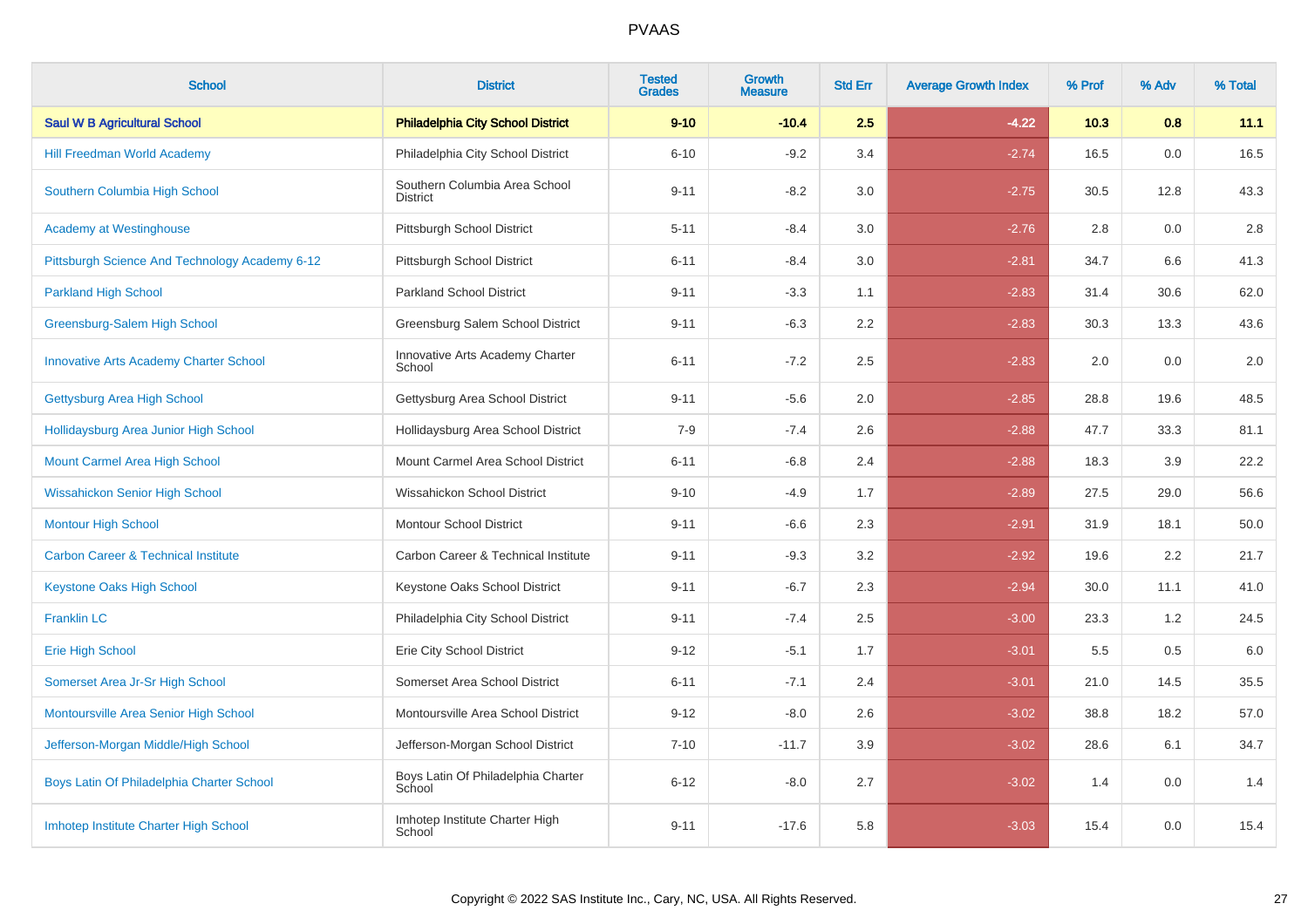| <b>School</b>                                 | <b>District</b>                                 | <b>Tested</b><br><b>Grades</b> | <b>Growth</b><br><b>Measure</b> | <b>Std Err</b> | <b>Average Growth Index</b> | % Prof | % Adv | % Total |
|-----------------------------------------------|-------------------------------------------------|--------------------------------|---------------------------------|----------------|-----------------------------|--------|-------|---------|
| <b>Saul W B Agricultural School</b>           | <b>Philadelphia City School District</b>        | $9 - 10$                       | $-10.4$                         | 2.5            | $-4.22$                     | 10.3   | 0.8   | 11.1    |
| California Area Senior High School            | California Area School District                 | $9 - 10$                       | $-13.7$                         | 4.5            | $-3.03$                     | 41.7   | 16.7  | 58.3    |
| Roxborough High School                        | Philadelphia City School District               | $9 - 10$                       | $-9.4$                          | 3.1            | $-3.04$                     | 2.3    | 0.0   | 2.3     |
| Canon-Mcmillan Senior High School             | Canon-Mcmillan School District                  | $9 - 11$                       | $-4.7$                          | 1.5            | $-3.07$                     | 30.8   | 28.5  | 59.3    |
| Hanover Area Junior/Senior High School        | Hanover Area School District                    | $7 - 11$                       | $-14.5$                         | 4.7            | $-3.07$                     | 12.1   | 3.0   | 15.2    |
| <b>G A R Middle School</b>                    | Wilkes-Barre Area School District               | $7 - 11$                       | $-11.8$                         | 3.8            | $-3.08$                     | 8.8    | 0.0   | 8.8     |
| Pittsburgh Capa 6-12                          | Pittsburgh School District                      | $6 - 11$                       | $-8.7$                          | 2.8            | $-3.13$                     | 33.3   | 20.0  | 53.3    |
| <b>Building 21 Allentown</b>                  | Allentown City School District                  | $9 - 11$                       | $-13.0$                         | 4.1            | $-3.14$                     | 0.0    | 0.0   | 0.0     |
| <b>Riverview Junior/Senior High School</b>    | <b>Riverview School District</b>                | $7 - 11$                       | $-12.7$                         | 4.0            | $-3.22$                     | 43.1   | 7.8   | 51.0    |
| <b>Liberty High School</b>                    | Bethlehem Area School District                  | $9 - 11$                       | $-4.6$                          | 1.4            | $-3.23$                     | 19.4   | 12.9  | 32.3    |
| Pittsburgh Perry High School                  | Pittsburgh School District                      | $8 - 11$                       | $-11.3$                         | 3.5            | $-3.24$                     | 0.0    | 0.0   | 0.0     |
| Lackawanna Trail Junior/Senior High School    | Lackawanna Trail School District                | $7 - 10$                       | $-10.6$                         | 3.3            | $-3.25$                     | 13.1   | 18.0  | 31.2    |
| Mechanicsburg Area Senior High School         | Mechanicsburg Area School District              | $9 - 11$                       | $-5.3$                          | 1.6            | $-3.26$                     | 35.1   | 16.0  | 51.2    |
| <b>Burgettstown Middle/High School</b>        | <b>Burgettstown Area School District</b>        | $6 - 11$                       | $-10.7$                         | 3.2            | $-3.31$                     | 16.0   | 2.7   | 18.7    |
| <b>Ligonier Valley High School</b>            | <b>Ligonier Valley School District</b>          | $9 - 11$                       | $-10.4$                         | 3.1            | $-3.32$                     | 34.1   | 5.8   | 39.9    |
| South Park Senior High School                 | South Park School District                      | $7 - 11$                       | $-8.5$                          | 2.5            | $-3.35$                     | 28.1   | 17.0  | 45.2    |
| James M Coughlin Junior/Senior High School    | Wilkes-Barre Area School District               | $9 - 11$                       | $-11.7$                         | 3.5            | $-3.36$                     | 12.9   | 1.6   | 14.5    |
| Morrisville High School (8381)                | Morrisville Borough School District             | $6 - 11$                       | $-12.5$                         | 3.7            | $-3.36$                     | 4.9    | 1.6   | 6.6     |
| <b>West Chester Bayard Rustin High School</b> | West Chester Area School District               | $9 - 10$                       | $-6.6$                          | 1.9            | $-3.38$                     | 35.6   | 20.6  | 56.2    |
| <b>West York Area High School</b>             | West York Area School District                  | $8 - 12$                       | $-9.3$                          | 2.7            | $-3.40$                     | 21.9   | 10.9  | 32.8    |
| <b>Parkway Northwest</b>                      | Philadelphia City School District               | $9 - 10$                       | $-13.0$                         | 3.8            | $-3.42$                     | 4.3    | 0.0   | 4.3     |
| <b>Butler Area Senior High School</b>         | <b>Butler Area School District</b>              | $10 - 11$                      | $-7.4$                          | 2.2            | $-3.45$                     | 13.3   | 2.8   | 16.1    |
| East Stroudsburg Senior High School North     | East Stroudsburg Area School<br><b>District</b> | $9 - 11$                       | $-7.4$                          | 2.1            | $-3.45$                     | 18.2   | 12.8  | 31.0    |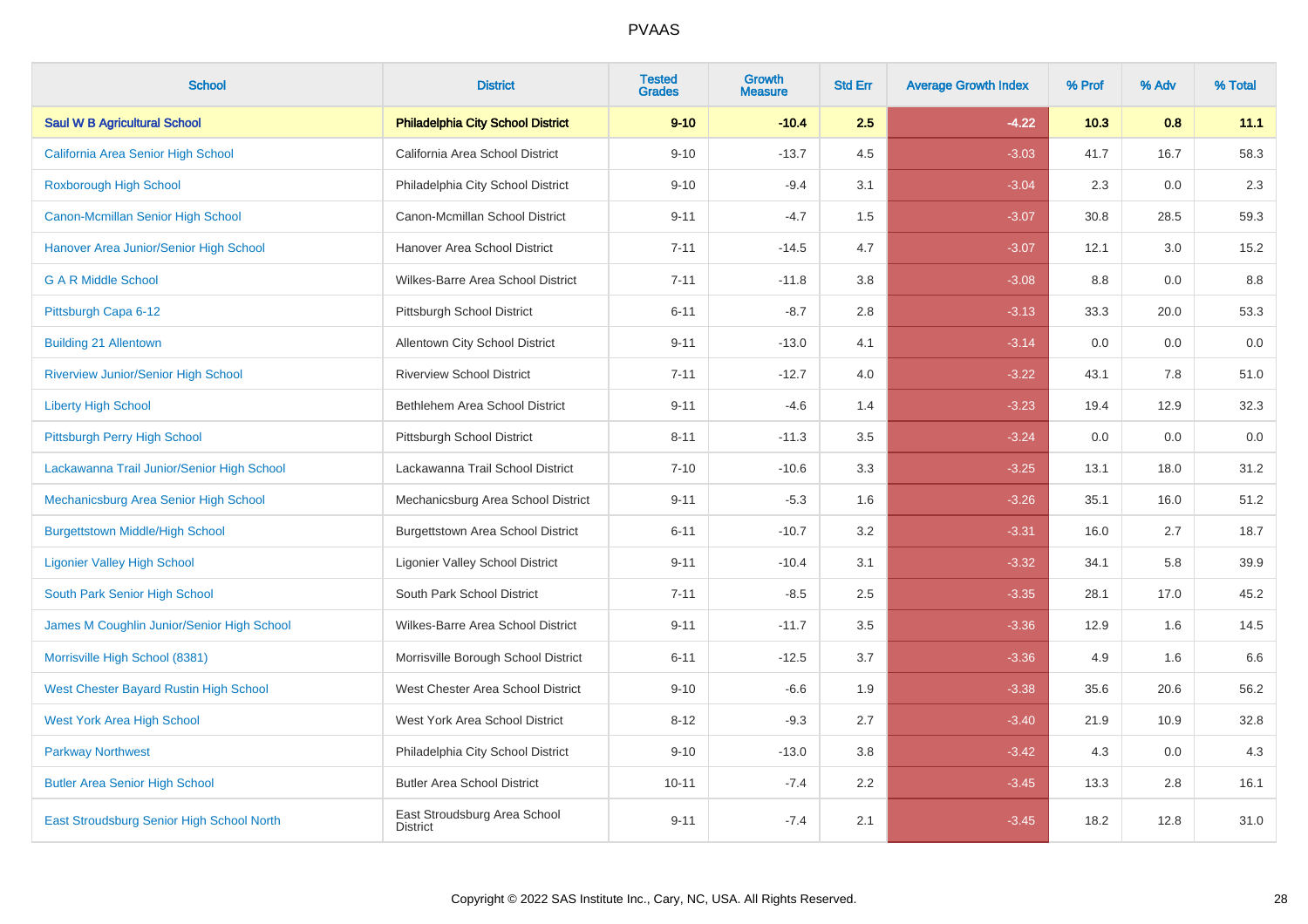| <b>School</b>                             | <b>District</b>                          | <b>Tested</b><br><b>Grades</b> | <b>Growth</b><br><b>Measure</b> | <b>Std Err</b> | <b>Average Growth Index</b> | % Prof | % Adv | % Total |
|-------------------------------------------|------------------------------------------|--------------------------------|---------------------------------|----------------|-----------------------------|--------|-------|---------|
| <b>Saul W B Agricultural School</b>       | <b>Philadelphia City School District</b> | $9 - 10$                       | $-10.4$                         | 2.5            | $-4.22$                     | 10.3   | 0.8   | 11.1    |
| Old Forge Junior/Senior High School       | Old Forge School District                | $7 - 12$                       | $-11.0$                         | 3.1            | $-3.51$                     | 28.6   | 13.2  | 41.8    |
| Pittston Area Senior High School          | Pittston Area School District            | $9 - 11$                       | $-7.7$                          | 2.2            | $-3.54$                     | 26.7   | 14.8  | 41.5    |
| <b>Central Dauphin Senior High School</b> | Central Dauphin School District          | $9 - 11$                       | $-5.3$                          | 1.5            | $-3.55$                     | 35.1   | 11.8  | 46.9    |
| Vaux High School: A Big Picture School    | Philadelphia City School District        | $9 - 12$                       | $-8.4$                          | 2.3            | $-3.58$                     | 0.0    | 0.0   | 0.0     |
| <b>Grove City Area High School</b>        | Grove City Area School District          | $8 - 12$                       | $-8.1$                          | 2.3            | $-3.58$                     | 29.9   | 19.5  | 49.4    |
| Shade Junior/Senior High School           | Shade-Central City School District       | $7 - 11$                       | $-14.3$                         | 4.0            | $-3.59$                     | 9.6    | 0.0   | 9.6     |
| <b>Mohawk Senior High School</b>          | Mohawk Area School District              | $9 - 11$                       | $-10.2$                         | 2.8            | $-3.65$                     | 35.1   | 10.6  | 45.7    |
| Chambersburg Area Senior High School      | Chambersburg Area School District        | $9 - 11$                       | $-5.5$                          | 1.5            | $-3.68$                     | 23.0   | 14.5  | 37.5    |
| Jefferson County-Dubois AVTS              | Jefferson County-Dubois AVTS             | $9 - 11$                       | $-11.7$                         | 3.1            | $-3.72$                     | 17.6   | 2.8   | 20.4    |
| <b>Windber Area High School</b>           | Windber Area School District             | $9 - 11$                       | $-11.4$                         | 3.1            | $-3.72$                     | 41.9   | 6.8   | 48.6    |
| <b>Tussey Mountain High School</b>        | <b>Tussey Mountain School District</b>   | $9 - 12$                       | $-12.6$                         | 3.3            | $-3.80$                     | 11.1   | 3.2   | 14.3    |
| Deer Lakes High School                    | Deer Lakes School District               | $9 - 11$                       | $-9.5$                          | 2.5            | $-3.85$                     | 27.7   | 9.9   | 37.6    |
| Pittsburgh Carrick High School            | Pittsburgh School District               | $9 - 10$                       | $-11.4$                         | 3.0            | $-3.85$                     | 7.4    | 2.1   | 9.5     |
| Plum Senior High School                   | Plum Borough School District             | $9 - 11$                       | $-9.1$                          | 2.4            | $-3.86$                     | 32.9   | 27.4  | 60.4    |
| <b>Milton High School</b>                 | <b>Milton Area School District</b>       | $8 - 11$                       | $-9.6$                          | 2.5            | $-3.86$                     | 22.8   | 11.0  | 33.8    |
| <b>Mcguffey High School</b>               | <b>Mcguffey School District</b>          | $9 - 11$                       | $-11.5$                         | 3.0            | $-3.88$                     | 12.8   | 5.9   | 18.6    |
| <b>Constitution High School</b>           | Philadelphia City School District        | $8 - 11$                       | $-10.9$                         | 2.8            | $-3.89$                     | 3.8    | 1.0   | 4.8     |
| Science Leadership Academy                | Philadelphia City School District        | $8 - 11$                       | $-13.6$                         | 3.5            | $-3.90$                     | 30.8   | 12.3  | 43.1    |
| <b>Lincoln Junior/Senior High School</b>  | Ellwood City Area School District        | $7 - 11$                       | $-12.2$                         | 3.1            | $-3.90$                     | 26.7   | 8.7   | 35.4    |
| <b>Tacony Academy Charter School</b>      | Tacony Academy Charter School            | $3 - 11$                       | $-12.9$                         | 3.3            | $-3.90$                     | 8.6    | 1.4   | 10.0    |
| Moniteau Junior/Senior High School        | Moniteau School District                 | $7 - 11$                       | $-11.4$                         | 2.9            | $-3.92$                     | 22.6   | 5.0   | 27.6    |
| <b>Mid Valley Secondary Center</b>        | Mid Valley School District               | $7 - 10$                       | $-10.7$                         | 2.7            | $-3.96$                     | 28.3   | 8.1   | 36.4    |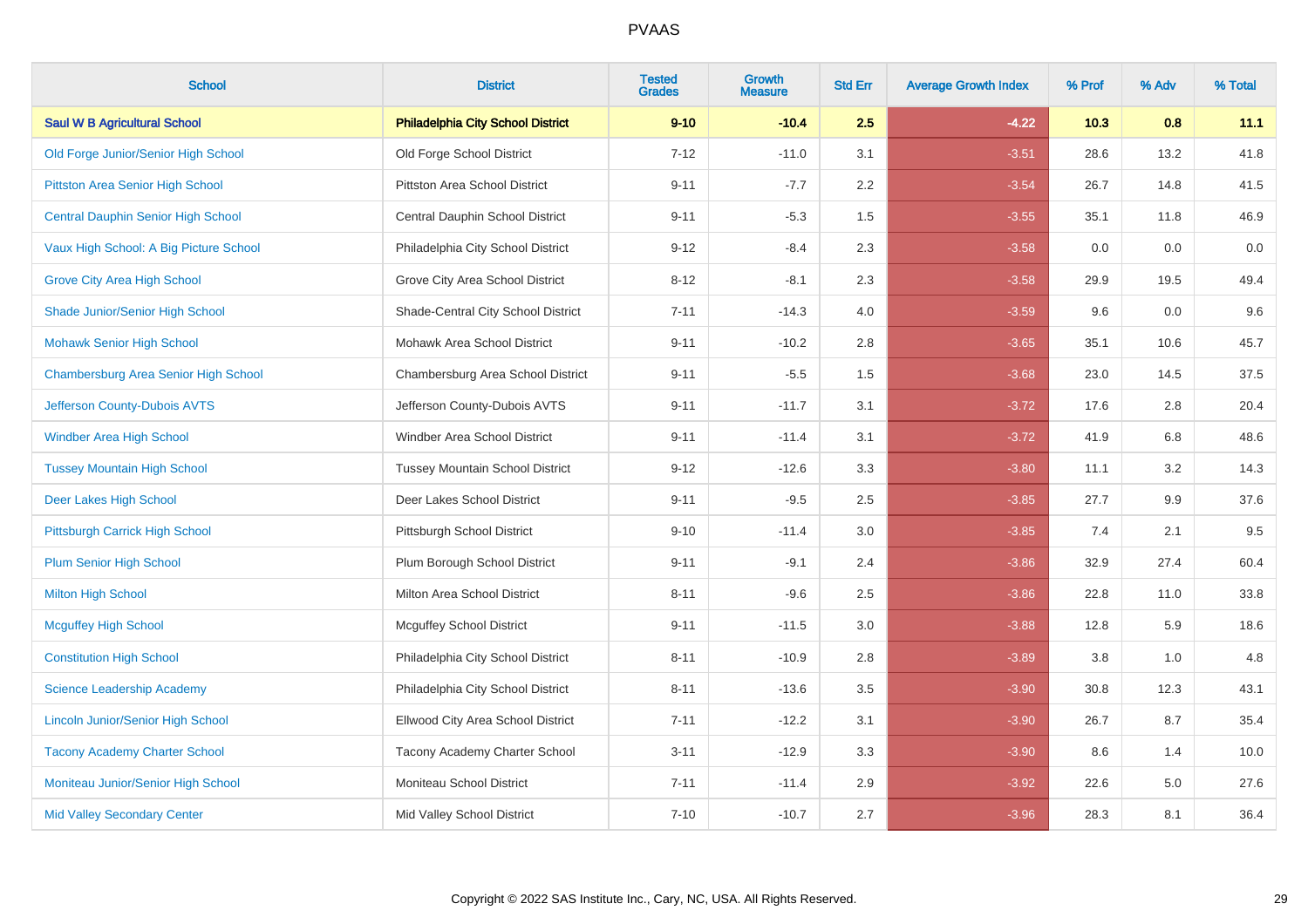| <b>School</b>                                    | <b>District</b>                                  | <b>Tested</b><br><b>Grades</b> | Growth<br><b>Measure</b> | <b>Std Err</b> | <b>Average Growth Index</b> | % Prof | % Adv | % Total |
|--------------------------------------------------|--------------------------------------------------|--------------------------------|--------------------------|----------------|-----------------------------|--------|-------|---------|
| <b>Saul W B Agricultural School</b>              | <b>Philadelphia City School District</b>         | $9 - 10$                       | $-10.4$                  | 2.5            | $-4.22$                     | 10.3   | 0.8   | 11.1    |
| <b>Chartiers Valley High School</b>              | <b>Chartiers Valley School District</b>          | $9 - 11$                       | $-8.5$                   | 2.1            | $-3.99$                     | 20.7   | 17.4  | 38.0    |
| Southmoreland Senior High School                 | Southmoreland School District                    | $9 - 11$                       | $-12.3$                  | 3.1            | $-3.99$                     | 33.3   | 15.5  | 48.8    |
| Panther Valley Junior/Senior High School         | Panther Valley School District                   | $7 - 12$                       | $-12.9$                  | 3.2            | $-3.99$                     | 31.5   | 4.1   | 35.6    |
| <b>Interboro Senior High School</b>              | <b>Interboro School District</b>                 | $7 - 12$                       | $-7.9$                   | 2.0            | $-4.03$                     | 27.6   | 6.4   | 34.1    |
| Williamsburg Community Junior/Senior High School | Williamsburg Community School<br><b>District</b> | $7 - 11$                       | $-16.7$                  | 4.1            | $-4.08$                     | 22.4   | 0.0   | 22.4    |
| <b>Mcconnellsburg High School</b>                | <b>Central Fulton School District</b>            | $9 - 11$                       | $-13.0$                  | 3.2            | $-4.10$                     | 18.1   | 9.7   | 27.8    |
| <b>Big Spring High School</b>                    | <b>Big Spring School District</b>                | $9 - 11$                       | $-9.3$                   | 2.3            | $-4.12$                     | 23.6   | 12.9  | 36.5    |
| <b>West Scranton High School</b>                 | <b>Scranton School District</b>                  | $9 - 12$                       | $-12.7$                  | 3.0            | $-4.21$                     | 16.9   | 3.6   | 20.5    |
| <b>Saul W B Agricultural School</b>              | <b>Philadelphia City School District</b>         | $9 - 10$                       | $-10.4$                  | 2.5            | $-4.22$                     | 10.3   | 0.8   | 11.1    |
| <b>General Mclane High School</b>                | <b>General Mclane School District</b>            | $8 - 11$                       | $-10.4$                  | 2.4            | $-4.28$                     | 34.0   | 15.6  | 49.6    |
| Jim Thorpe Area High School                      | Jim Thorpe Area School District                  | $9 - 11$                       | $-10.4$                  | 2.4            | $-4.30$                     | 19.5   | 6.0   | 25.5    |
| <b>Greenville Junior/Senior High School</b>      | Greenville Area School District                  | $7 - 11$                       | $-12.8$                  | 3.0            | $-4.32$                     | 32.1   | 4.6   | 36.7    |
| Dunmore Junior/Senior High School                | <b>Dunmore School District</b>                   | $7 - 11$                       | $-11.7$                  | 2.7            | $-4.34$                     | 15.0   | 5.3   | 20.4    |
| Hanover Senior High School                       | Hanover Public School District                   | $9 - 11$                       | $-11.9$                  | 2.7            | $-4.34$                     | 22.7   | 6.2   | 28.9    |
| Derry Area Senior High School                    | Derry Area School District                       | $9 - 11$                       | $-11.4$                  | 2.6            | $-4.37$                     | 34.8   | 6.1   | 40.9    |
| Pittsburgh Obama 6-12                            | Pittsburgh School District                       | $6 - 11$                       | $-11.3$                  | 2.6            | $-4.38$                     | 9.2    | 6.9   | 16.1    |
| Northwestern Senior High School                  | Northwestern School District                     | $9 - 11$                       | $-14.3$                  | 3.2            | $-4.43$                     | 32.5   | 13.7  | 46.2    |
| Youngsville Middle/High School                   | Warren County School District                    | $6 - 11$                       | $-15.6$                  | 3.4            | $-4.56$                     | 29.4   | 4.0   | 33.3    |
| West Mifflin Area High School                    | West Mifflin Area School District                | $8 - 12$                       | $-11.4$                  | 2.5            | $-4.58$                     | 15.9   | 4.0   | 19.9    |
| Neshannock Junior/Senior High School             | Neshannock Township School<br><b>District</b>    | $7 - 10$                       | $-12.3$                  | 2.6            | $-4.63$                     | 29.0   | 13.0  | 42.0    |
| <b>Trinity Senior High School</b>                | <b>Trinity Area School District</b>              | $9 - 11$                       | $-8.2$                   | 1.8            | $-4.63$                     | 20.9   | 9.8   | 30.8    |
| <b>Fannett-Metal Senior High School</b>          | <b>Fannett-Metal School District</b>             | $9 - 11$                       | $-22.4$                  | 4.8            | $-4.65$                     | 16.4   | 6.6   | 23.0    |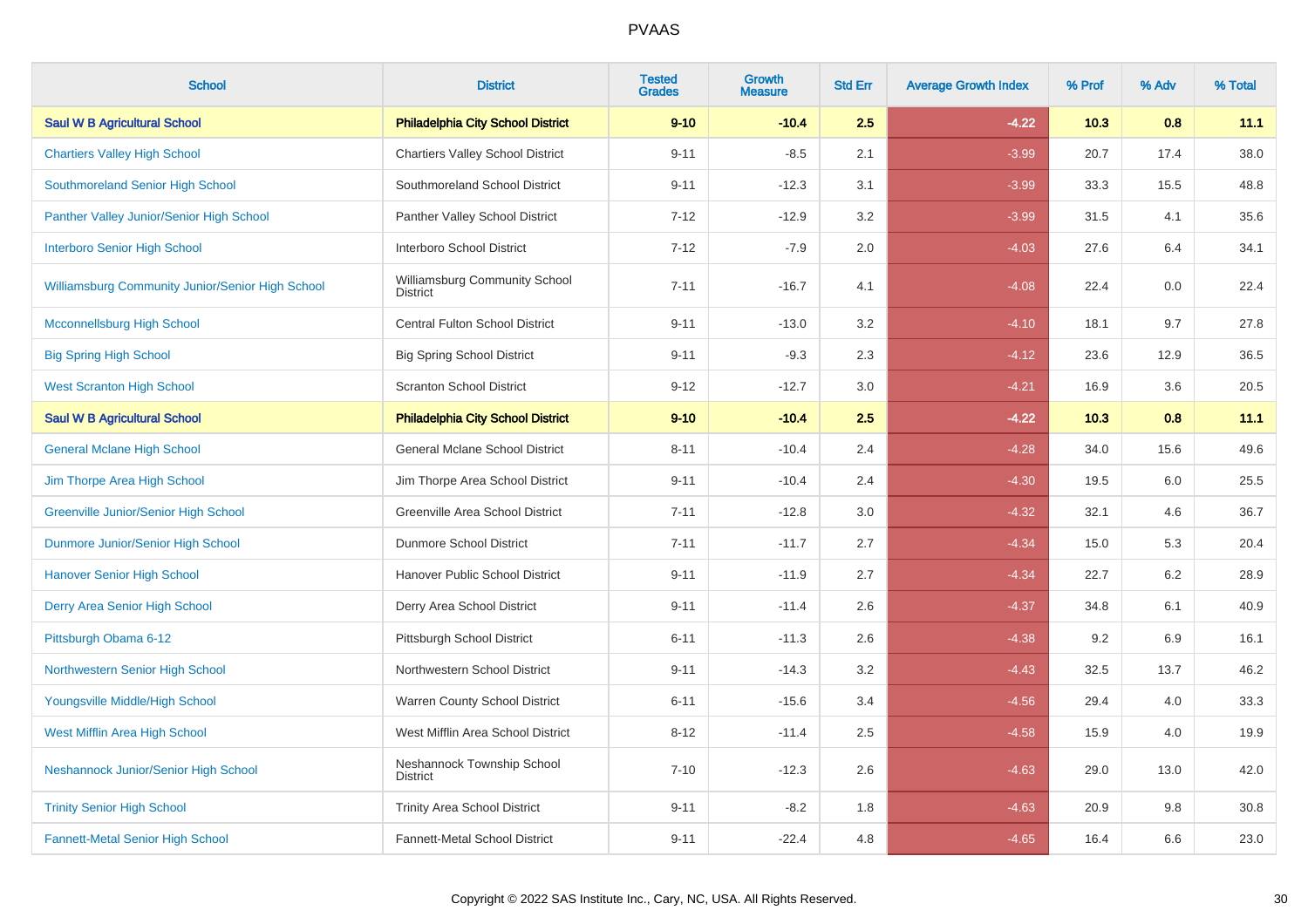| <b>School</b>                                      | <b>District</b>                                             | <b>Tested</b><br><b>Grades</b> | <b>Growth</b><br><b>Measure</b> | <b>Std Err</b> | <b>Average Growth Index</b> | % Prof | % Adv | % Total |
|----------------------------------------------------|-------------------------------------------------------------|--------------------------------|---------------------------------|----------------|-----------------------------|--------|-------|---------|
| <b>Saul W B Agricultural School</b>                | <b>Philadelphia City School District</b>                    | $9 - 10$                       | $-10.4$                         | 2.5            | $-4.22$                     | 10.3   | 0.8   | 11.1    |
| <b>Chartiers-Houston Junior/Senior High School</b> | <b>Chartiers-Houston School District</b>                    | $7 - 10$                       | $-16.2$                         | 3.5            | $-4.68$                     | 26.3   | 6.6   | 32.9    |
| <b>Girard High School</b>                          | <b>Girard School District</b>                               | $9 - 11$                       | $-12.0$                         | 2.6            | $-4.69$                     | 29.7   | 18.9  | 48.6    |
| Lehigh Valley Charter High School For The Arts     | Lehigh Valley Charter High School<br>For The Arts           | $9 - 10$                       | $-11.8$                         | 2.5            | $-4.76$                     | 28.9   | 5.7   | 34.6    |
| <b>School Of The Future</b>                        | Philadelphia City School District                           | $9 - 10$                       | $-11.5$                         | 2.4            | $-4.80$                     | 2.4    | 0.0   | 2.4     |
| <b>Executive Education Academy Charter School</b>  | <b>Executive Education Academy</b><br><b>Charter School</b> | $3 - 10$                       | $-14.6$                         | $3.0\,$        | $-4.81$                     | 8.5    | 1.2   | $9.8\,$ |
| Meyersdale Area High School                        | Meyersdale Area School District                             | $9 - 11$                       | $-15.8$                         | 3.2            | $-4.85$                     | 20.3   | 5.8   | 26.1    |
| Hughesville Junior/Senior High School              | East Lycoming School District                               | $7 - 11$                       | $-10.4$                         | 2.1            | $-4.88$                     | 22.5   | 8.2   | 30.8    |
| <b>Truman Senior High School</b>                   | <b>Bristol Township School District</b>                     | $9 - 11$                       | $-6.8$                          | 1.4            | $-4.88$                     | 13.8   | 4.6   | 18.4    |
| <b>Parkway Center City Middle College</b>          | Philadelphia City School District                           | $9 - 10$                       | $-13.5$                         | 2.7            | $-4.98$                     | 25.2   | 2.6   | 27.8    |
| <b>Girls High School</b>                           | Philadelphia City School District                           | $8 - 11$                       | $-10.1$                         | 2.0            | $-5.15$                     | 17.1   | 2.4   | 19.6    |
| <b>Washington High School</b>                      | <b>Washington School District</b>                           | $9 - 11$                       | $-15.4$                         | 2.9            | $-5.28$                     | 12.9   | 1.7   | 14.7    |
| <b>Frazier High School</b>                         | <b>Frazier School District</b>                              | $9 - 11$                       | $-18.5$                         | 3.4            | $-5.40$                     | 18.3   | 1.4   | 19.7    |
| Aliquippa Junior/Senior High School                | Aliquippa School District                                   | $7 - 11$                       | $-19.5$                         | 3.6            | $-5.41$                     | 1.7    | 0.0   | 1.7     |
| <b>Central Cambria High School</b>                 | Central Cambria School District                             | $9 - 11$                       | $-12.2$                         | 2.3            | $-5.41$                     | 19.4   | 7.4   | 26.9    |
| Philadelphia Academy Charter School                | Philadelphia Academy Charter<br>School                      | $3 - 11$                       | $-14.7$                         | 2.7            | $-5.42$                     | 21.6   | 3.9   | 25.5    |
| <b>Lincoln Park Performing Arts Charter School</b> | Lincoln Park Performing Arts Charter<br>School              | $7 - 11$                       | $-14.9$                         | 2.7            | $-5.45$                     | 39.3   | 8.9   | 48.2    |
| <b>Coatesville Intermediate High School</b>        | Coatesville Area School District                            | $8-9$                          | $-10.1$                         | 1.8            | $-5.72$                     | 16.9   | 4.5   | 21.3    |
| Pittsburgh Allderdice High School                  | Pittsburgh School District                                  | $9 - 10$                       | $-12.2$                         | 2.1            | $-5.73$                     | 26.4   | 10.6  | 37.0    |
| <b>New Castle Senior High School</b>               | New Castle Area School District                             | $7 - 12$                       | $-13.1$                         | 2.3            | $-5.78$                     | 17.6   | 2.0   | 19.5    |
| <b>Shikellamy High School</b>                      | <b>Shikellamy School District</b>                           | $9 - 10$                       | $-15.2$                         | 2.6            | $-5.89$                     | 23.6   | 4.6   | 28.2    |
| Swenson Arts & Technology High School              | Philadelphia City School District                           | $9 - 10$                       | $-13.5$                         | 2.3            | $-5.99$                     | 9.8    | 1.4   | 11.2    |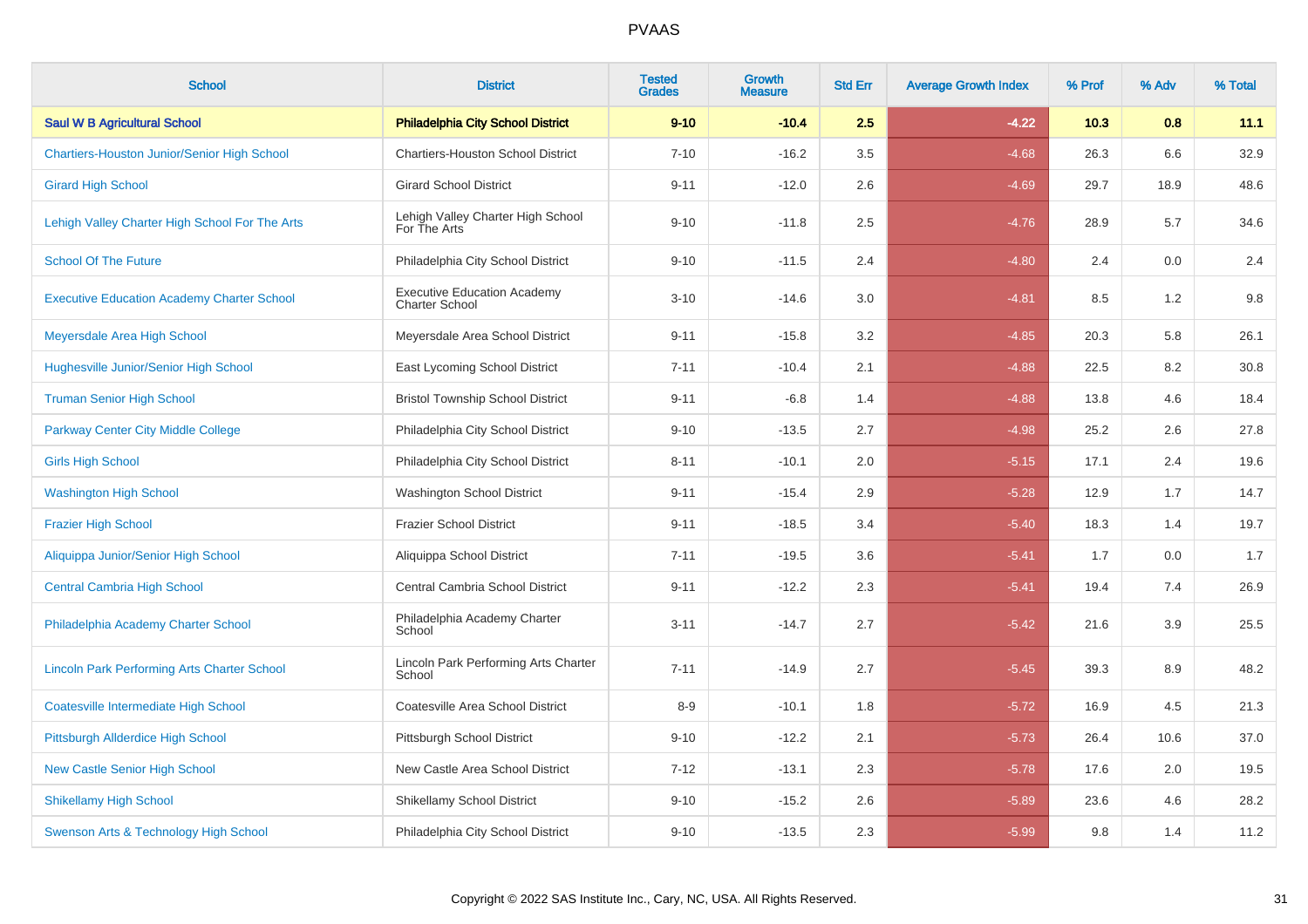| <b>School</b>                               | <b>District</b>                          | <b>Tested</b><br><b>Grades</b> | <b>Growth</b><br><b>Measure</b> | <b>Std Err</b> | <b>Average Growth Index</b> | % Prof | % Adv | % Total |
|---------------------------------------------|------------------------------------------|--------------------------------|---------------------------------|----------------|-----------------------------|--------|-------|---------|
| <b>Saul W B Agricultural School</b>         | <b>Philadelphia City School District</b> | $9 - 10$                       | $-10.4$                         | 2.5            | $-4.22$                     | 10.3   | 0.8   | 11.1    |
| Kennett High School                         | Kennett Consolidated School District     | $9 - 11$                       | $-10.0$                         | 1.7            | $-6.05$                     | 28.7   | 14.0  | 42.7    |
| Beaver Falls Area Senior High School        | Big Beaver Falls Area School District    | $9 - 11$                       | $-17.4$                         | 2.8            | $-6.12$                     | 9.4    | 2.8   | 12.2    |
| <b>Hempfield Area Senior High School</b>    | Hempfield Area School District           | $9 - 12$                       | $-9.8$                          | 1.6            | $-6.14$                     | 28.1   | 19.2  | 47.3    |
| <b>Mccaskey Campus</b>                      | Lancaster School District                | $8 - 11$                       | $-9.6$                          | 1.5            | $-6.56$                     | 10.8   | 4.7   | 15.5    |
| <b>York County School Of Technology</b>     | York Co School Of Technology             | $9 - 12$                       | $-10.9$                         | 1.6            | $-6.79$                     | 22.6   | 4.0   | 26.6    |
| <b>Greater Latrobe Senior High School</b>   | Greater Latrobe School District          | $9 - 11$                       | $-13.8$                         | 2.0            | $-7.00$                     | 41.0   | 12.6  | 53.6    |
| <b>Carver High School</b>                   | Philadelphia City School District        | $7 - 11$                       | $-16.8$                         | 2.3            | $-7.26$                     | 38.6   | 6.7   | 45.2    |
| Arts Academy At Benjamin Rush               | Philadelphia City School District        | $9 - 10$                       | $-18.6$                         | 2.5            | $-7.35$                     | 23.6   | 6.1   | 29.7    |
| Ambridge Area High School                   | Ambridge Area School District            | $9 - 12$                       | $-18.9$                         | 2.5            | $-7.48$                     | 23.2   | 5.6   | 28.9    |
| Pittsburgh Brashear High School             | Pittsburgh School District               | $9 - 11$                       | $-20.1$                         | 2.7            | $-7.56$                     | 6.0    | 0.7   | 6.6     |
| <b>Williamsport Area Senior High School</b> | Williamsport Area School District        | $9 - 11$                       | $-11.1$                         | 1.4            | $-7.95$                     | 18.2   | 10.5  | 28.7    |
| <b>William Allen High School</b>            | Allentown City School District           | $8 - 12$                       | $-15.5$                         | 1.9            | $-8.04$                     | 7.8    | 0.8   | $8.6\,$ |
| <b>West Side CTC</b>                        | West Side CTC                            | $9 - 10$                       | $-32.0$                         | 3.9            | $-8.16$                     | 5.9    | 0.0   | 5.9     |
| Louis E Dieruff High School                 | <b>Allentown City School District</b>    | $8 - 12$                       | $-16.3$                         | 1.9            | $-8.44$                     | 5.2    | 0.0   | $5.2\,$ |
| <b>Creative And Performing Arts</b>         | Philadelphia City School District        | $8 - 11$                       | $-17.7$                         | 2.1            | $-8.51$                     | 31.8   | 5.2   | 37.0    |
| <b>Cheltenham High School</b>               | Cheltenham School District               | $9 - 11$                       | $-17.2$                         | $2.0\,$        | $-8.55$                     | 24.4   | 8.3   | 32.6    |
| North Hills Senior High School              | North Hills School District              | $9 - 11$                       | $-15.4$                         | 1.8            | $-8.67$                     | 26.4   | 19.8  | 46.2    |
| <b>Academy At Palumbo</b>                   | Philadelphia City School District        | $8 - 11$                       | $-17.2$                         | 2.0            | $-8.69$                     | 32.6   | 6.9   | 39.6    |
| <b>Bodine William W High School</b>         | Philadelphia City School District        | $8 - 11$                       | $-21.5$                         | 2.4            | $-8.86$                     | 11.2   | 0.0   | 11.2    |
| <b>Muhlenberg Middle School</b>             | Muhlenberg School District               | $7-9$                          | $-17.2$                         | 1.9            | $-9.06$                     | 12.4   | 4.6   | 17.0    |
| <b>Butler Area lhs</b>                      | <b>Butler Area School District</b>       | $7-9$                          | $-17.9$                         | 1.9            | $-9.48$                     | 35.4   | 16.7  | 52.1    |
| <b>William Penn Senior High School</b>      | <b>York City School District</b>         | $9 - 12$                       | $-17.0$                         | 1.8            | $-9.69$                     | 3.2    | 0.7   | $3.9\,$ |